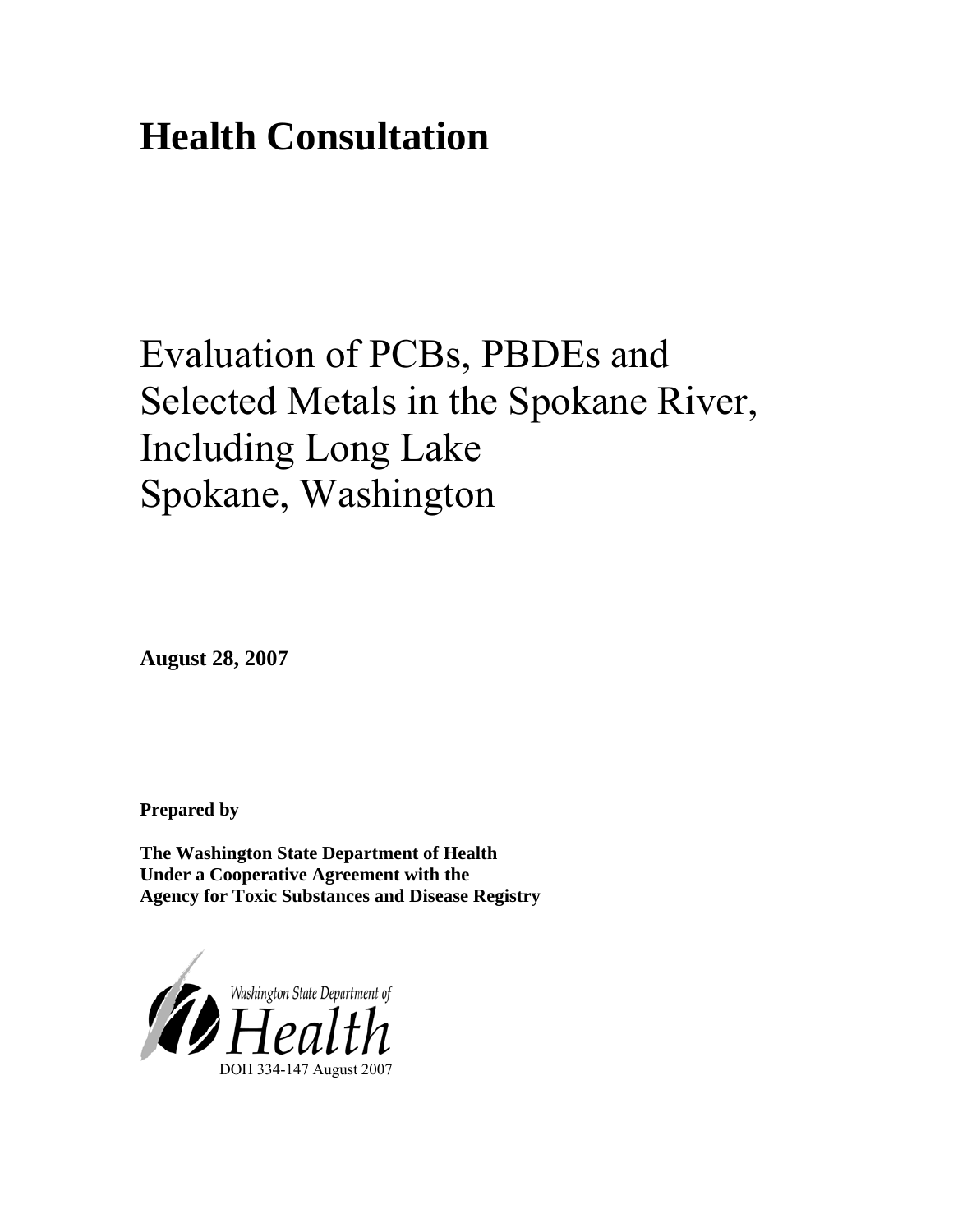## **Foreword**

The Washington State Department of Health (DOH) has prepared this health consultation in cooperation with the Agency for Toxic Substances and Disease Registry (ATSDR). ATSDR is part of the U.S. Department of Health and Human Services and is the principal federal public health agency responsible for health issues related to hazardous waste. This health consultation was prepared in accordance with methodologies and guidelines developed by ATSDR.

The purpose of this health consultation is to identify and prevent harmful human health effects resulting from exposure to hazardous substances in the environment. Health consultations focus on specific health issues so that DOH can respond to requests from concerned residents or agencies for health information on hazardous substances. DOH evaluates sampling data collected from a hazardous waste site, determines whether exposures have occurred or could occur, reports any potential harmful effects, and recommends actions to protect public health. The findings in this report are relevant to conditions at the site during the time of this health consultation, and should not necessarily be relied upon if site conditions or land use changes in the future.

For additional information or questions regarding DOH or the contents of this health consultation, please call the health advisor who prepared this document:

Elmer Diaz Washington State Department of Health Office of Environmental Health Assessments P.O. Box 47846 Olympia, WA 98504-7846 (360) 236-3357 FAX (360) 236-3383 1-877-485-7316 Website: [www.doh.wa.gov/consults](http://www.doh.wa.gov/consults)

For people with disabilities, this document is available on request in other formats. To submit a request, please call 1-800-525-0127 (TTY/TDD call 711).

For more information about ATSDR, contact the ATSDR Information Center at 1-888- 422-8737 or visit the agency's Web site: www.atsdr.cdc.gov/.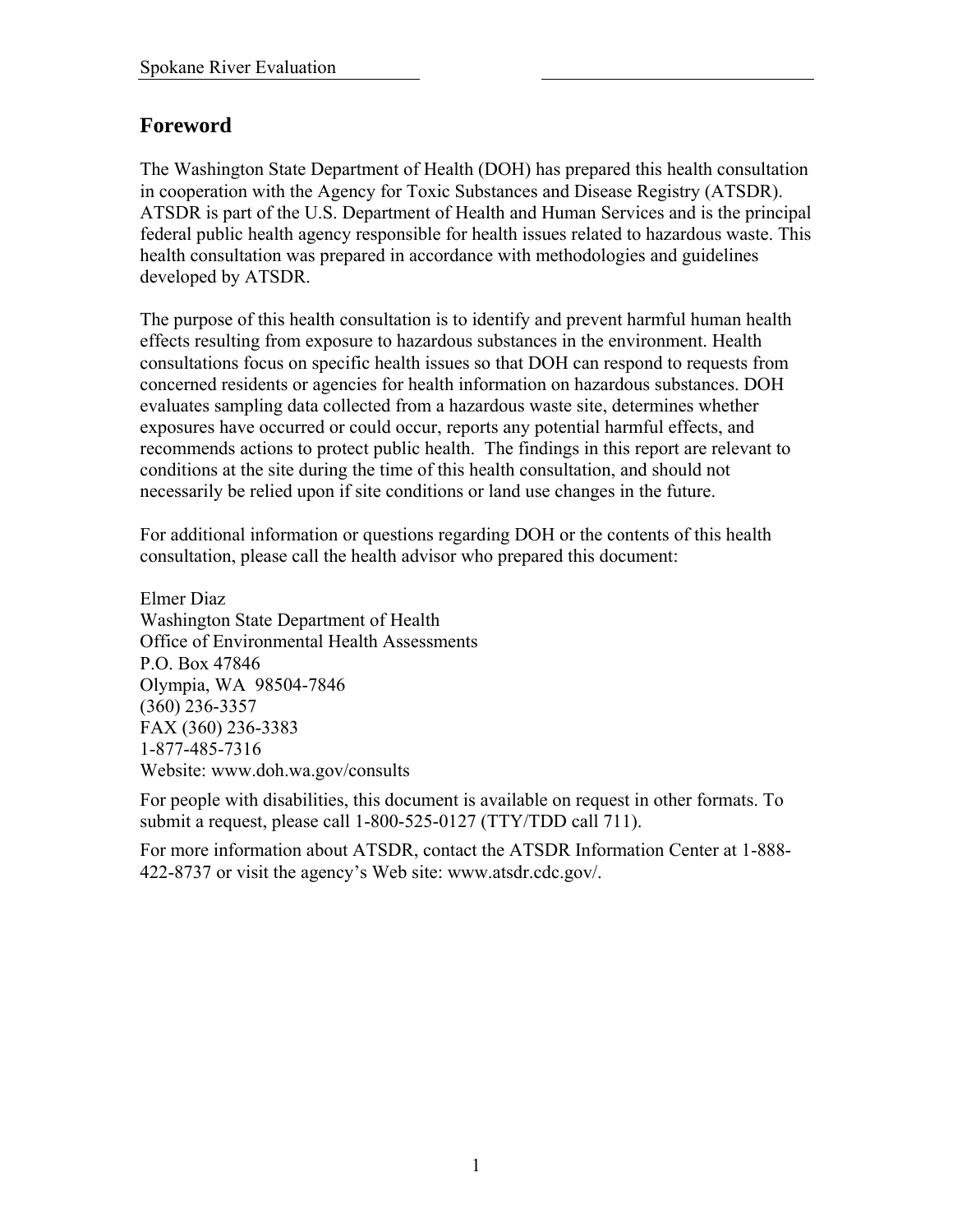# **Glossary**

| Acute                                                                               | Occurring over a short time (less than 1 year)                                                                                                                                                                                                                                                                                                                                                                                                                                                                                                                                                                            |
|-------------------------------------------------------------------------------------|---------------------------------------------------------------------------------------------------------------------------------------------------------------------------------------------------------------------------------------------------------------------------------------------------------------------------------------------------------------------------------------------------------------------------------------------------------------------------------------------------------------------------------------------------------------------------------------------------------------------------|
| <b>Agency for Toxic</b><br><b>Substances and Disease</b><br><b>Registry (ATSDR)</b> | The principal federal public health agency involved with hazardous waste<br>issues, responsible for preventing or reducing the harmful effects of<br>exposure to hazardous substances on human health and quality of life.<br>ATSDR is part of the U.S. Department of Health and Human Services.                                                                                                                                                                                                                                                                                                                          |
| <b>Cancer Slope Factor</b>                                                          | A number assigned to a cancer causing chemical that is used to estimate its<br>ability to cause cancer in humans.                                                                                                                                                                                                                                                                                                                                                                                                                                                                                                         |
| Carcinogen                                                                          | Any substance that causes cancer.                                                                                                                                                                                                                                                                                                                                                                                                                                                                                                                                                                                         |
| <b>Chronic</b>                                                                      | Occurring over a long time (more than 1 year) [compare with <b>acute</b> ].                                                                                                                                                                                                                                                                                                                                                                                                                                                                                                                                               |
| <b>Comparison value</b>                                                             | Calculated concentration of a substance in air, water, food, or soil that is<br>unlikely to cause harmful (adverse) health effects in exposed people. The<br>CV is used as a screening level during the public health assessment<br>process. Substances found in amounts greater than their CVs might be<br>selected for further evaluation in the public health assessment process.                                                                                                                                                                                                                                      |
| <b>Contaminant</b>                                                                  | A substance that is either present in an environment where it does not<br>belong or is present at levels that might cause harmful (adverse) health<br>effects.                                                                                                                                                                                                                                                                                                                                                                                                                                                            |
| <b>Dose</b><br>(for chemicals that are not<br>radioactive)                          | The amount of a substance to which a person is exposed over some time<br>period. Dose is a measurement of exposure. Dose is often expressed as<br>milligram (amount) per kilogram (a measure of body weight) per day (a<br>measure of time) when people eat or drink contaminated water, food, or<br>soil. In general, the greater the dose, the greater the likelihood of an effect.<br>An "exposure dose" is how much of a substance is encountered in the<br>environment. An "absorbed dose" is the amount of a substance that<br>actually got into the body through the eyes, skin, stomach, intestines, or<br>lungs. |
| <b>Environmental Protection</b><br><b>Agency (EPA)</b>                              | United States Environmental Protection Agency.                                                                                                                                                                                                                                                                                                                                                                                                                                                                                                                                                                            |
| Epidemiology                                                                        | The study of the occurrence and causes of health effects in human<br>populations. An epidemiological study often compares two groups of<br>people who are alike except for one factor, such as exposure to a chemical<br>or the presence of a health effect. The investigators try to determine if any<br>factor (i.e., age, sex, occupation, economic status) is associated with the<br>health effect.                                                                                                                                                                                                                   |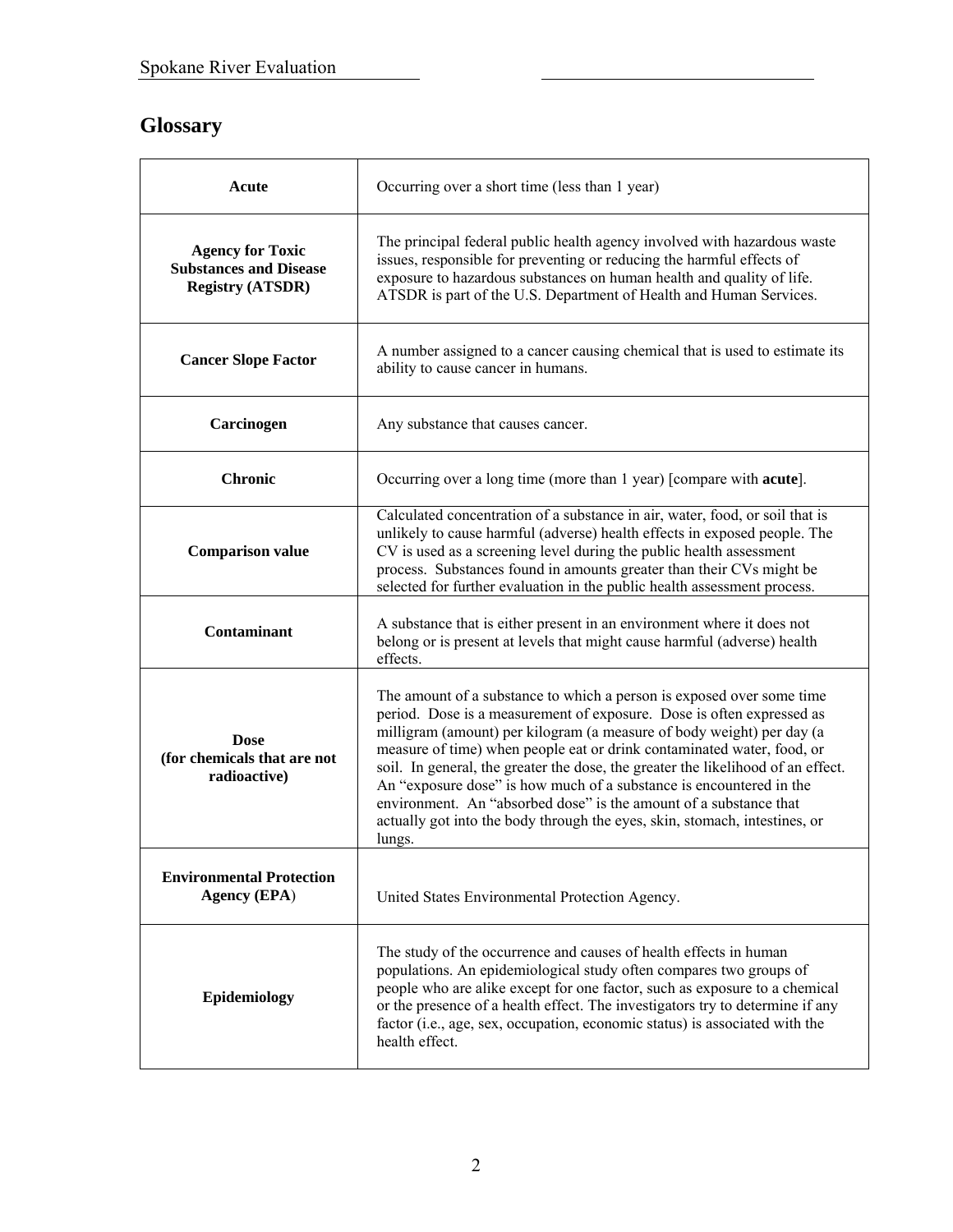| <b>Exposure</b>                                               | Contact with a substance by swallowing, breathing, or touching the skin or<br>eyes. Exposure may be short-term [acute exposure], of intermediate<br>duration, or long-term [chronic exposure].                                                                                                                                          |
|---------------------------------------------------------------|-----------------------------------------------------------------------------------------------------------------------------------------------------------------------------------------------------------------------------------------------------------------------------------------------------------------------------------------|
| Hazardous substance                                           | Any material that poses a threat to public health and/or the environment.<br>Typical hazardous substances are materials that are toxic, corrosive,<br>ignitable, explosive, or chemically reactive.                                                                                                                                     |
| <b>Ingestion</b>                                              | The act of swallowing something through eating, drinking, or mouthing<br>objects. A hazardous substance can enter the body this way [see route of<br>exposure].                                                                                                                                                                         |
| <b>Ingestion rate</b>                                         | The amount of an environmental medium that could be ingested typically<br>on a daily basis. Units for IR are usually liter/day for water, and mg/day for<br>soil.                                                                                                                                                                       |
| Inorganic                                                     | Compounds composed of mineral materials, including elemental salts and<br>metals such as iron, aluminum, mercury, and zinc.                                                                                                                                                                                                             |
| <b>Lowest Observed Adverse</b><br><b>Effect Level (LOAEL)</b> | The lowest tested dose of a substance that has been reported to cause<br>harmful (adverse) health effects in people or animals.                                                                                                                                                                                                         |
| <b>Media</b>                                                  | Soil, water, air, plants, animals, or any other part of the environment that<br>can contain contaminants.                                                                                                                                                                                                                               |
| <b>No Observed Adverse</b><br><b>Effect Level (NOAEL)</b>     | The highest tested dose of a substance that has been reported to have no<br>harmful (adverse) health effects on people or animals.                                                                                                                                                                                                      |
| <b>Oral Reference Dose</b><br>(RfD)                           | An amount of chemical ingested into the body (i.e., dose) below which<br>health effects are not expected. RfDs are published by EPA.                                                                                                                                                                                                    |
| <b>Route of Exposure</b>                                      | The way people come into contact with a hazardous substance. Three<br>routes of exposure are breathing [inhalation], eating or drinking [ingestion],<br>or contact with the skin [dermal contact].                                                                                                                                      |
| Parts per billion<br>(ppb)/Parts per million<br>(ppm)         | Units commonly used to express low concentrations of contaminants. For<br>example, 1 ounce of trichloroethylene (TCE) in 1 million ounces of water<br>is 1 ppm. 1 ounce of TCE in 1 billion ounces of water is 1 ppb. If one drop<br>of TCE is mixed in a competition size swimming pool, the water will<br>contain about 1 ppb of TCE. |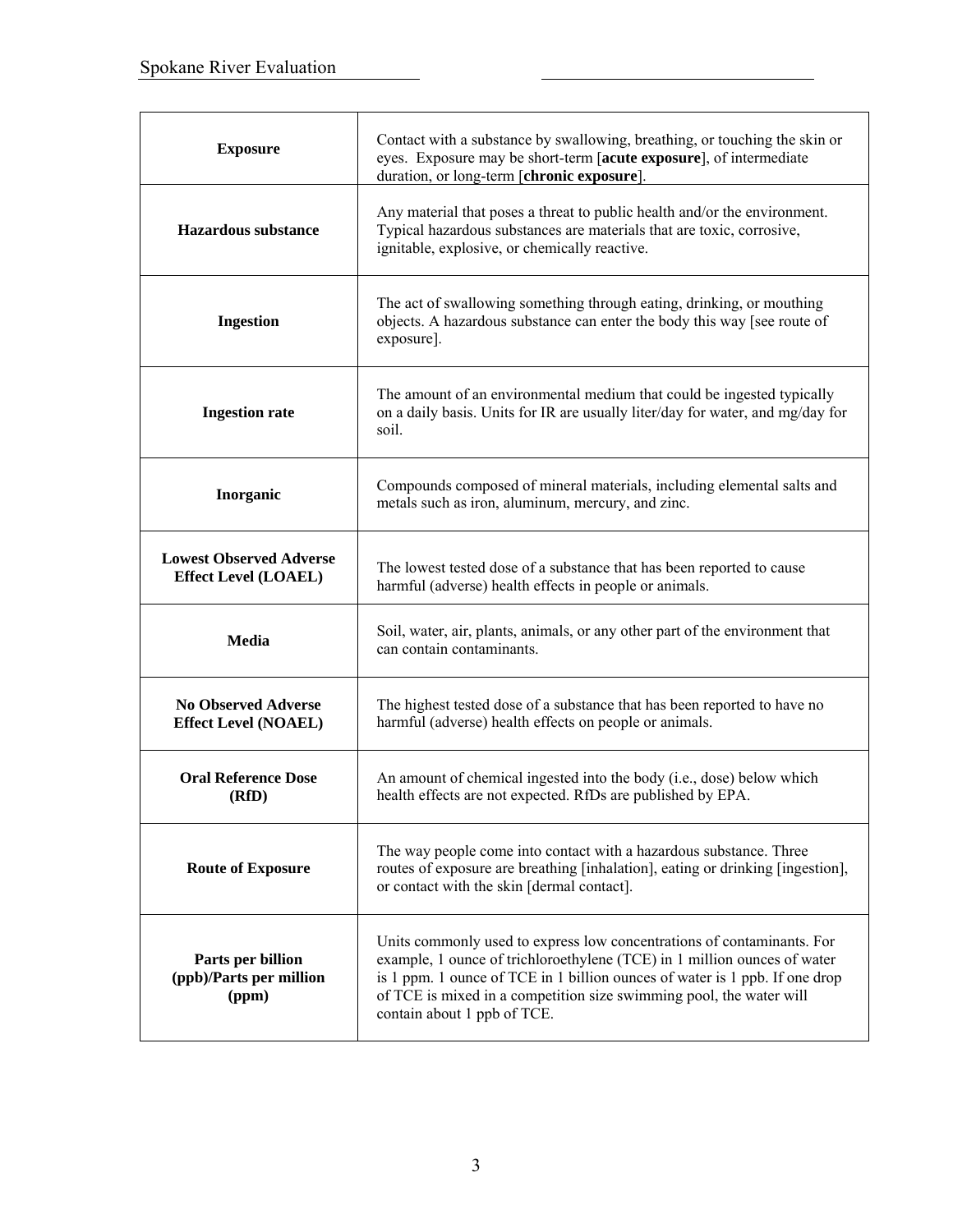## **Summary**

This health consultation was prepared at the request of Washington State Department of Ecology (Ecology) and the Spokane Regional Health District (SRHD). The purpose of this health consultation is to evaluate recent Spokane River fish contaminant data and update recommendations for actions to ensure protection of the public's health. Generally, PCB levels were lower in 2005 than in 2001, except for largescale sucker (whole) and rainbow trout (fillet) in Mission Park. Ecology suggests that lower levels of PCBs in fish from Upriver Dam to the Idaho border correlate with cleanup actions in the Spokane River. To verify this observation, Ecology and DOH concur that further monitoring of the Spokane River is appropriate to confirm this apparent trend and before changing the original fish advisory. Advice for this area may change in the future if PCB levels drop below health concern levels. DOH emphasizes consuming fillets instead of whole fish in the Spokane River and cleaning all fish before eating.

The results of this evaluation indicate that exposure to PCBs through ingestion of Spokane River fish caught in the Spokane River fish represents *a public health hazard*. The potential for adverse health effects to result from eating Spokane River fish depends on several factors such as amount of fish consumed and fishing location. Extremely high levels of PBDEs were observed in mountain whitefish and rainbow trout (whole) between Ninemile Dam to Upriver Dam. Due to limited research on the possible consumer health risk from PBDEs, DOH concludes a *no apparent public health hazard* exists. However, concern remains about the effects of these compounds on humans and biota. *A public health hazard* exists for pregnant women and children who consume whole fish contaminated with lead from the Spokane River between the Upper Long Lake and the Idaho Border (Stateline). *No public health hazard* exists for adults exposed to lead who consume fillets from the Spokane River. Women who are pregnant or planning a pregnancy should follow the meal limit advice currently in place for PCBs, which will also be protective for PBDEs and lead.

DOH recommends against any consumption of fish between the Idaho border and Upriver Dam. For the reach between Upriver Dam and Ninemile Dam, DOH advises against eating more than one meal per month of any species. For the reach between Ninemile Dam and Long Lake Dam (Upper and Lower Long Lake) DOH advised that it is safe to eat fish in this location. Although some fish from this reach contain high levels of PCBs, DOH recommends as a prudent public health measure to clean and prepare fish to reduce exposure to PCBs and other contaminants that collect in the fat of fish.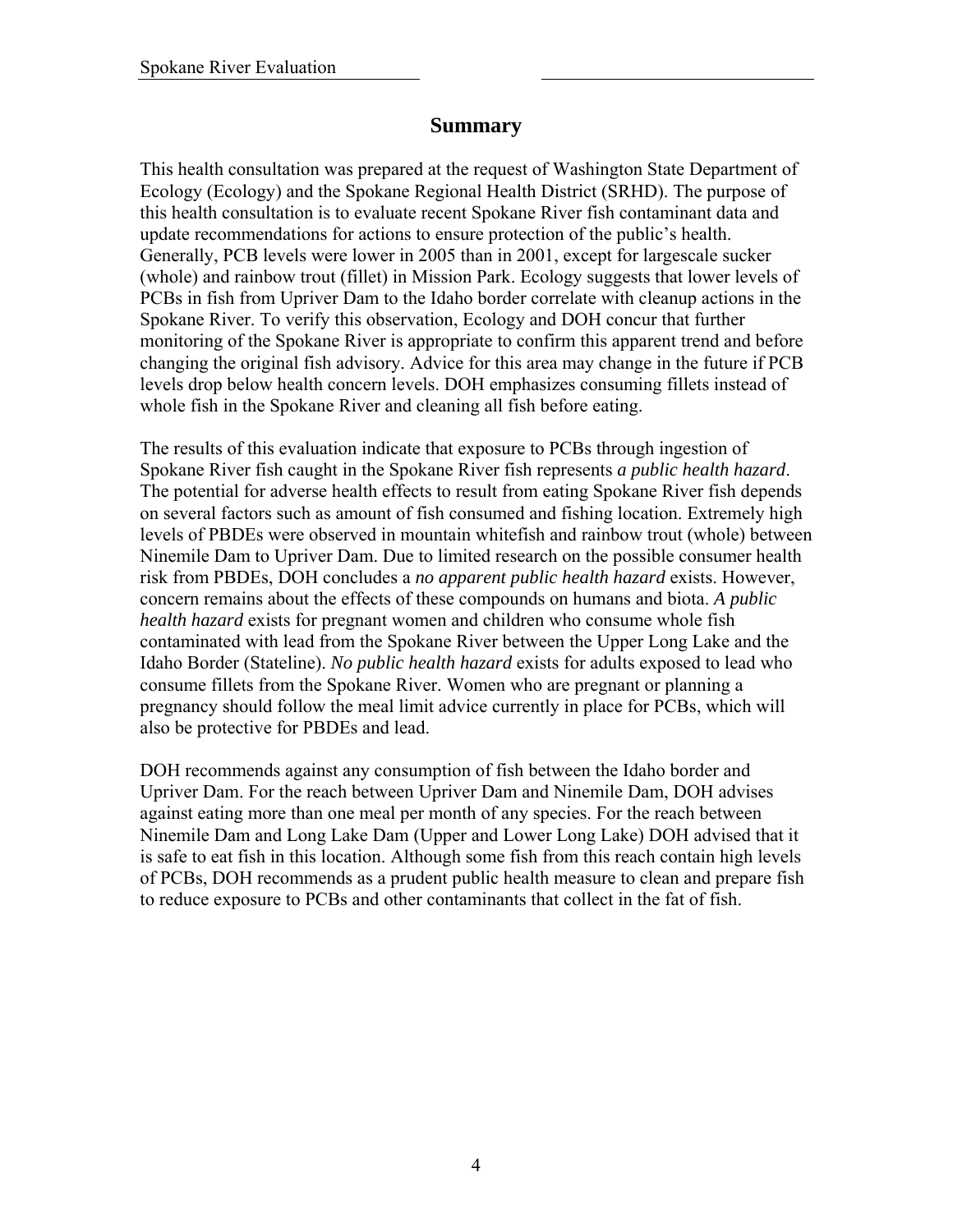## **Purpose**

The Washington State Department of Health (DOH) prepared this health consultation at the request of Washington State Department of Ecology (Ecology) and the Spokane Regional Health District (SRHD). The purpose of this health consultation is to evaluate recent Spokane River fish contaminant data and update recommendations for actions to ensure protection of the public's health. DOH prepares health consultations under a cooperative agreement with the Agency for Toxic Substance and Disease Registry (ATSDR).

## **Background and Statement of Issues**

Previous evaluations of Spokane River fish data resulted in meal advisories for anglers and other consumers of fish from certain areas of the river. This consultation is in response to newly acquired data which provides for a more comprehensive evaluation of potential risk due to consumption of Spokane River fish. A brief history of past Spokane River evaluations follows.

In 1999 Ecology, DOH and SRHD issued a fish consumption advisory due to lead; the advisory was based on data collected in the same year. In August 2001, DOH completed an evaluation of cadmium, lead and zinc contamination in Spokane River fish. DOH concluded that *a public health hazard* existed for children and adults, specifically pregnant women, who were exposed to lead through consumption of whole fish from the Spokane River.<sup>1</sup> The 2001 report also concluded that there was *no apparent public health hazard* for children exposed to metals from consuming fish fillets from the Spokane River, but consumption of larger quantities of fish fillets than those assumed in the health-based assessment may have some health effects. $2^2$ 

The 1999 fish consumption advisory was later updated in March 2001 due to elevated PCB concentrations in Spokane River fish. The 2001 fish advisory based on a DOH report advised fishing enthusiasts that PCB concentrations in Spokane River fish were of concern. DOH concluded that exposure to PCBs through ingestion of Spokane River fish caught between the Washington/Idaho border and Ninemile Dam represented a *public health hazard* for persons who consumed fish from this area.<sup>3,4</sup> In July 2003, SRHD and DOH issued a fish advisory which recommends against any consumption of fish between the Idaho border and Upriver Dam. For the reach between Upriver Dam and Ninemile Dam, DOH advised against eating more than one meal per month of any species. Although fish downstream of Ninemile dam contained some PCBs, levels were lower relative to upstream portions, thus fish was safe to eat. Cleaning and preparation to reduce exposure to some contaminants was advised.<sup>5</sup>

More recently, DOH reviewed new data and evaluated health risks that may result from exposure to polychlorinated biphenyls (PCBs), polybrominated diphenyl ethers flame retardants (PBDEs), and metals (arsenic, cadmium, lead, and zinc) through consumption of Spokane River fish.

**Environmental Sampling Collection and Analysis**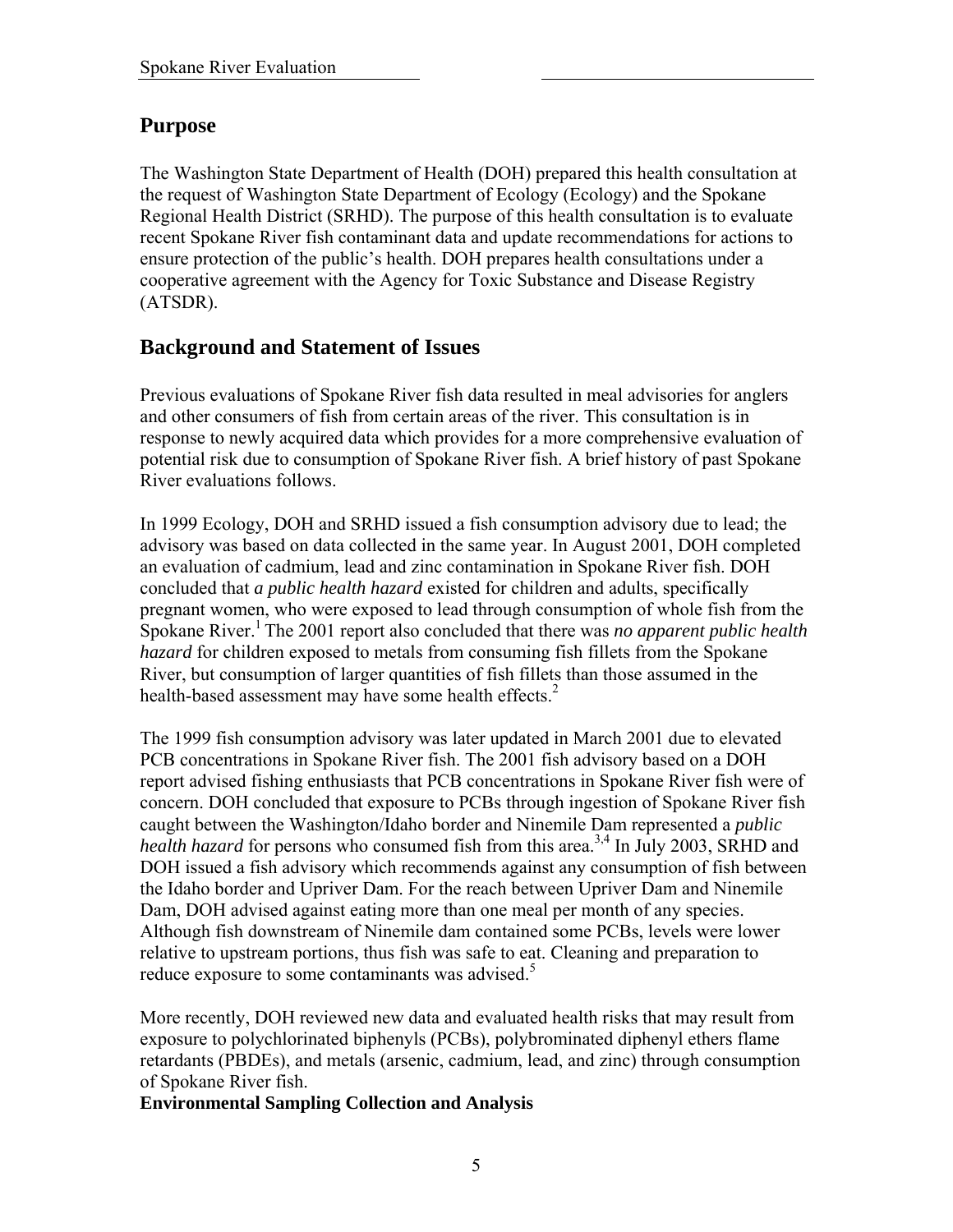Fish sampling of the Spokane River dates back to 1992, and continued in 1993, 1994, 1999 and 2001 when Ecology sampled numerous fish species and analyzed them for metals and/or PCBs. In 2005, Ecology conducted a study to obtain up-to-date information on concentrations of PCBs, PBDEs, and selected metals (zinc, lead, cadmium, and arsenic) in several species of sport fish and bottom fish in the Spokane River. In 2005, Ecology sampled one to four fish species each from six reaches along the Spokane River: 1) Upper Long Lake, 2) Lower Long Lake, 3) Mission Park, 4) Ninemile Dam, 5) Plante Ferry, and 6) Idaho Stateline during August through November 2005. The six sampling locations correspond to three sections of the Spokane River (Figure 1). The first section of the river represents Long Lake (also known as Lake Spokane). This portion corresponds to the Spokane River from Long Lake Dam upstream to the confluence of the Little Spokane River. Ecology collected samples from the upper and lower portions of the Lake. The second portion of the river represents Ninemile Dam to Upriver Dam (including Mission Park and Ninemile locations). The third portion of the river represents the Upriver Dam to Idaho border (including Plante Ferry and the Idaho Stateline locations).

Rainbow trout, mountain whitefish, brown trout, smallmouth bass, largescale and bridgelip suckers were the fish species collected. Target species selected for analysis were based primarily on availability, desirability to anglers, and analysis in previous contaminant studies on the Spokane River.

PCB Aroclors (i.e., Aroclors 1016, -1221, -1232, -1242, 1248, -1254, -1260, -1262, and - 1268) were analyzed using dual column gas chromatography electron conductivity detector (GC-ECD) in all species. These methods are modifications of EPA SW-846 methods 3540, 3620, 3665, and 8082. Aroclor results were summed to derive total  $PCBs.<sup>a</sup>$ 

A subset of samples was analyzed for all 209 congeners. The sum of these congeners represents the total amount of PCBs. Blanks, surrogates, duplicates, matrix spiked samples and laboratory control samples were used for quality control (QC). All reported QC results had recoveries within acceptable limits. No PCBs were detected in method blanks.

 $\overline{a}$ <sup>a</sup> Half of the detection limit was used for non detects (NDs) and/or data with qualifiers U or UJ (U means that the analyte was not detected at or above the reported result, and UJ means that the analyte was not detected at or above the reported estimated result).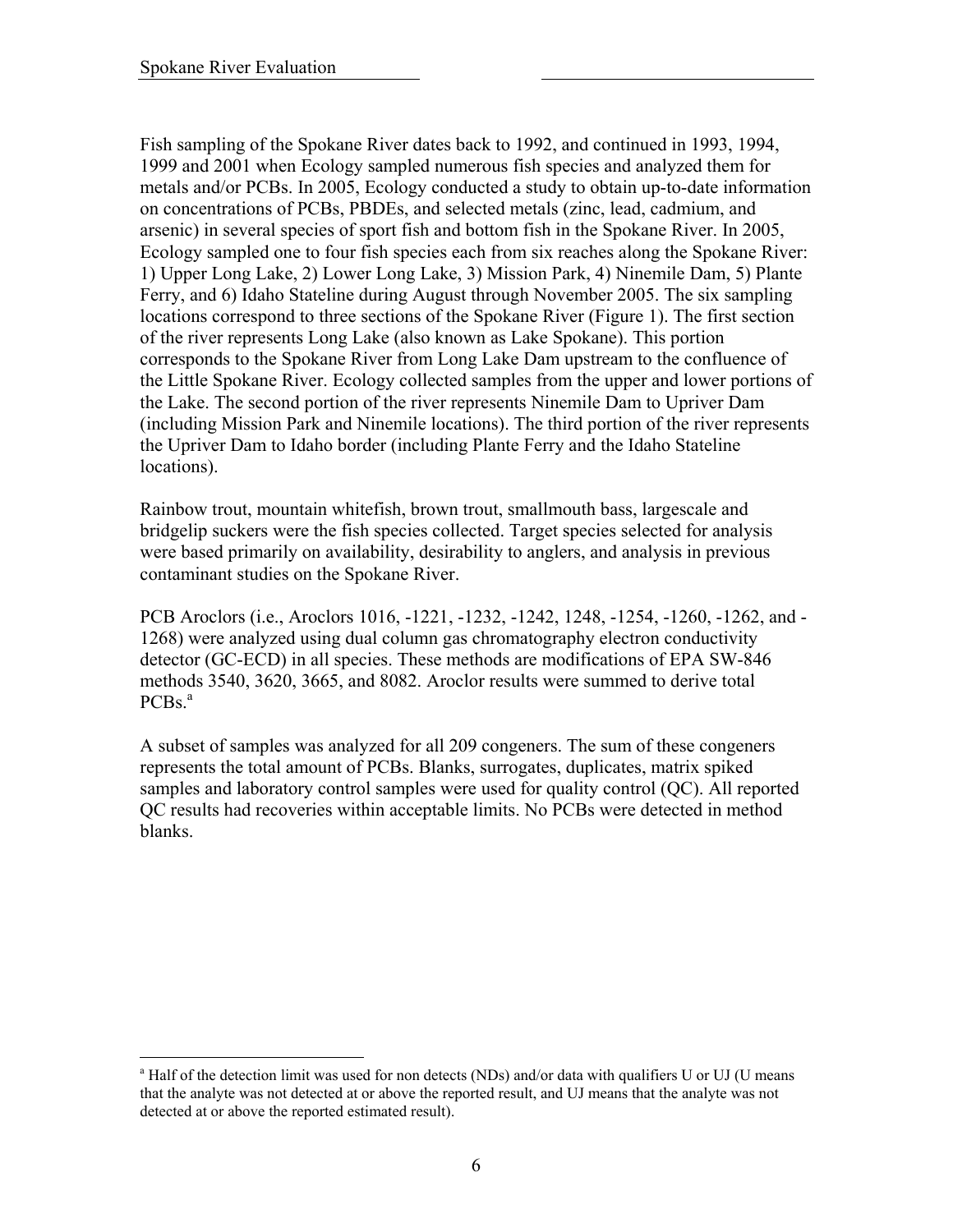

PBDE congeners (i.e., BDE-47, -49, -66, -71, -99, -100, -138, -153, -154, -183, -184, - 191, and -209) were analyzed using gas chromatography mass spectrometry (GC/MS) by EPA method 8270. The total reported PBDE value represents the sum of all congeners. Laboratory control samples and internal standards were within acceptable recovery limits. All surrogate recoveries fell within acceptable QC recovery limits except in cases where dilutions resulted in concentrations below calibration range. No PBDEs were detected in method blanks.

Lead, cadmium, arsenic and zinc were analyzed by Inductively Coupled Plasma Mass Spectrometry (ICP/MS) EPA method 200.8. All QC sample recoveries were within acceptable limits. No metals were detected in method blanks.

## **Results**

A complete set of results is presented in Appendix A (Tables 1A through 6A). Table 1 presents the maximum value of arsenic (total and inorganic arsenic), cadmium, total PBDEs, lead, zinc, and total PCBs found in Spokane River fish compared to EPA's subsistence comparison values.<sup>6</sup>

## **Contaminant Screening**

Fillet and whole body samples contaminant data were screened using values derived by DOH considered protective of subsistence fish consumers (Table 1). Comparison values were derived using high-end consumption rates presented in EPA's fish advisory guidance documents (Appendix B). Table 1 shows the maximum concentration of each contaminant measured in Spokane River fish compared to health-based subsistence consumer comparison values. The fact that a contaminant exceeds its health comparison value does not mean that a public health hazard exists but rather signifies the need to consider the chemical further.

When a chemical exceeds a health-based screening value (SV), additional evaluation of that chemical is necessary. Of all contaminants analyzed, only lead, total PCBs and total PBDEs had levels that exceeded EPA's subsistence comparison values. Therefore, lead, total PCBs and total PBDEs were further evaluated as contaminants of concern (COCs).

#### **Historical Data vs. Current Data**

#### *Total PCBs (1994 to 2004) in Spokane River fish vs. current data (2005)*

Recent and historical total PCB concentrations are reported as the sum of Aroclor mixtures. PCB levels are highest in whole body for largescale suckers at Mission Park location compared with fish fillets. PCB levels are also high in Upper and Lower Long Lake for largescale suckers.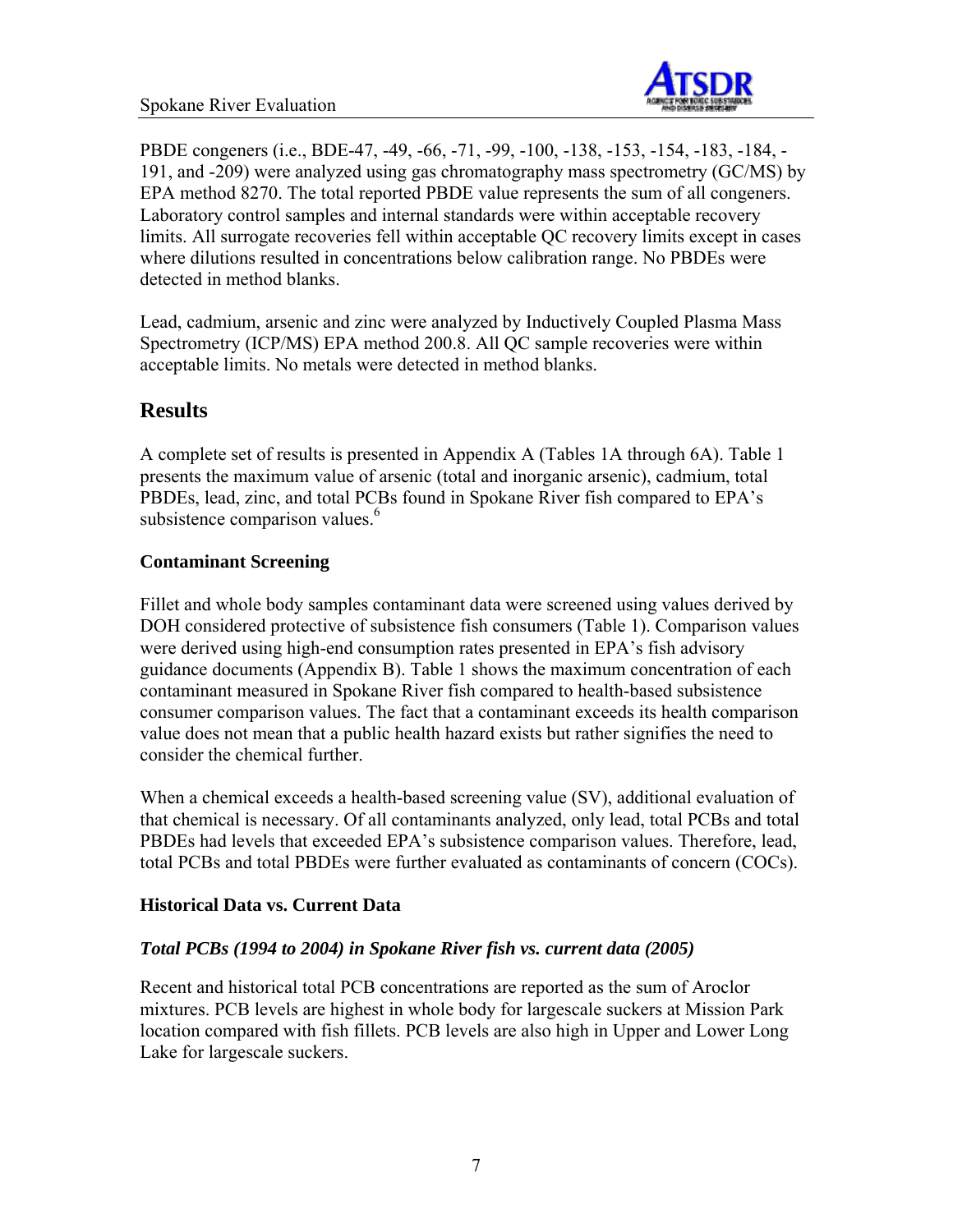| <b>Contaminant</b>                   | <b>Units</b> | Max.<br>(mg/kg) | EPA's<br><b>Subsistence</b><br><b>Comparison</b><br><b>Value</b><br>(mg/kg) | <b>RfD</b><br>(mg/kg)<br>day)         | <b>Contaminant</b><br>of concern |
|--------------------------------------|--------------|-----------------|-----------------------------------------------------------------------------|---------------------------------------|----------------------------------|
| Arsenic, total                       | ppm          | 0.39            | NA                                                                          | 3.0E-04                               | N <sub>0</sub>                   |
| Arsenic, inorganic<br>10% of total‡‡ | ppm          | 0.039           | $0.147$ (non-<br>cancer)                                                    | 3.0E-04                               | N <sub>0</sub>                   |
|                                      |              |                 |                                                                             |                                       |                                  |
| Cadmium                              | ppm          | 0.24            | 0.491                                                                       | $1.0E-03$                             | No                               |
|                                      |              |                 |                                                                             |                                       |                                  |
| <b>Total PBDEs</b>                   | ppm          | 4.7             | 9.7E-02                                                                     | Variable*<br>(used<br><b>BDE-47</b> ) | Yes                              |
|                                      |              |                 |                                                                             |                                       |                                  |
| Lead $\dagger$                       | ppm          | 6.7             | NA                                                                          | NA.                                   | <b>Yes</b>                       |
| $\mathsf{Zinc}\downarrow$            | ppm          | 165             | 147.8                                                                       | 0.3                                   | N <sub>0</sub>                   |
|                                      |              |                 |                                                                             |                                       |                                  |
| <b>Total PCBs</b>                    | ppm          | 3.0             | 9.83E-03                                                                    | $2.0E-0.5$                            | Yes                              |

**Table 1.** Summary of chemical contaminants in Spokane River fish 2005 compared to subsistence consumption screening values, Spokane, Washington.

NA – Not available

 $mg/kg =$  milligrams per kilograms; ppm = parts per million

**BOLD** Values exceed comparison value

\* EPA's draft reference dose for four congeners of polybrominated diphenyl ethers: tetraBDE (BDE-47), pentaBDE (BDE-99), hexaBDE (BDE-153), and decaBDE (BDE-209) correspond to:

- BDE-47 reference dose (RfD) corresponds to 2.3 x  $10^{-4}$  mg/kg-day or 0.2 ug/kg-day
- BDE-99 RfD corresponds to  $1.3 \times 10^{-4}$  mg/kg-day or 0.1 ug/kg-day
- BDE-153 RfD corresponds to  $1.5 \times 10^{-4}$  mg/kg-day or 0.2 ug/kg-day
- BDE-209 RfD corresponds to 0.007 mg/kg-day or 7 ug/kg-day

† IEUBK – The Integrated Exposure Uptake Biokinetic Model for Lead in Children is used to predict blood lead levels in children. EPA's adult exposure model to lead in soil was used to predict blood lead levels in adult workers and pregnant women associated with consumption of fish from the Spokane River (Appendix D).

‡ Zinc is an essential nutrient found in almost every cell. The Recommended Dietary Allowance (RDA), one of the Dietary Reference Intakes (DRIs), is the average daily dietary intake level that is sufficient to meet the nutrient requirements of nearly all (97-98%) healthy individuals. For infants 0 to 6 months, the DRI is in the form of an Adequate Intake (AI), which is the mean intake of zinc in healthy, breastfed infants. The AI for zinc for infants from 0 through 6 months is 2.0 milligrams (mg) per day. The 2001 RDAs for zinc for infants 7 through 12 months, children and adults in mg per day are: 7 months through 3 years, the AI is 3.0 milligrams (mg) per day; 4 to 8 years 5 milligrams (mg) per day; 9 to 13 years is 8 milligrams (mg) per day; 14 and up is 13 milligrams (mg) per day. (Results of two national surveys, the National Health and Nutrition Examination Survey (NHANES III 1988-91)<sup>7</sup> and the Continuing Survey of Food Intakes of Individuals (1994 CSFII)<sup>8</sup> indicate that most infants, children, and adults consume recommended amounts of zinc).

‡‡ Cancer values for inorganic arsenic were not evaluated because there is not data for arsenic speciation in fish from Spokane River. The majority of arsenic in finfish is presumed to be organic arsenic, which is less toxic than inorganic forms.

Generally, current PCB concentrations are lower in Spokane River fish from all areas of the river (except Mission Park) in relation to historical data (Tables 2a and 2b). Three matched data sets are available for the Mission Park site: rainbow trout fillets, mountain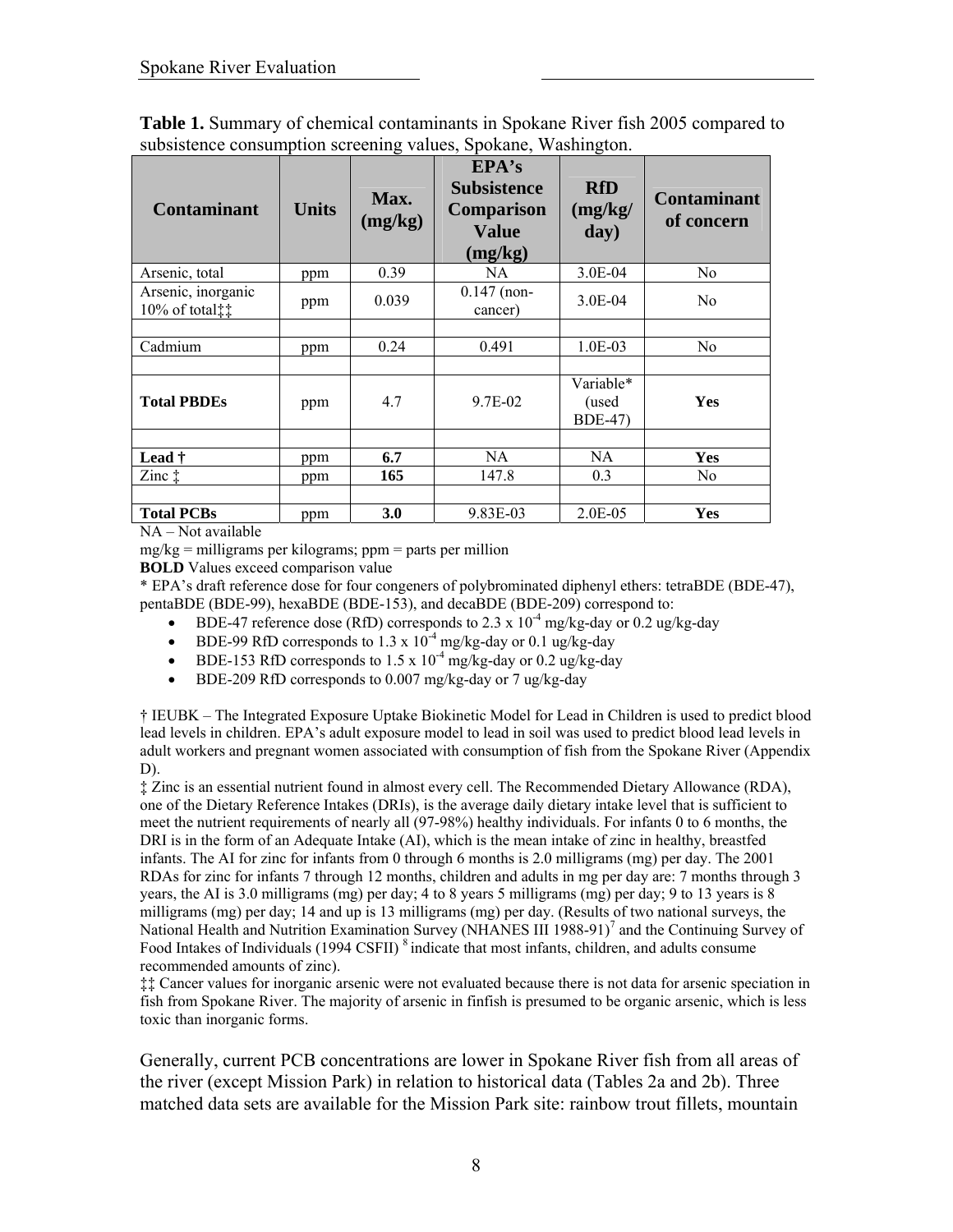whitefish fillets, and whole suckers. According to Ecology, there is not a significant statistical change in the mean concentration of rainbow trout fillets (composites) at this sampling location in 2005 vs. 1999. On the other hand, the mean concentration in mountain whitefish fillets (composites) was slightly lower than in 1999, and the largescale sucker data suggest a consistent, substantial increase in total PCBs between 1994 and 2005.<sup>9</sup>

Although PCB levels changed from year to year, some locations exceeded 200 ug/kg in mountain whitefish fillets and whole body suckers (Mission Park and Upper and Lower Long Lake areas). This PCB level approximates a decision point above which DOH may recommend that people avoid eating fish from Spokane River.

| Location              | Species                   | <b>Tissue</b><br>type | N              | C/I            | Mean<br>total<br><b>PCBs</b>      | Historical samples mean total<br>PCBs ug/kg, wet weight<br>conducted from 1994 to 2001 <sup>a</sup> |      |      |      |
|-----------------------|---------------------------|-----------------------|----------------|----------------|-----------------------------------|-----------------------------------------------------------------------------------------------------|------|------|------|
|                       |                           |                       |                |                | ug/kg,<br>wet<br>weight<br>(2005) | 1994                                                                                                | 1996 | 1999 | 2001 |
| Plante<br>Ferry       | Rainbow<br>Trout          | Fillet                | 3              | $\mathcal{C}$  | 55                                | 414                                                                                                 | 799  | 880  | --   |
| Mission<br>Park       | Rainbow<br>Trout          | Fillet                | $\overline{3}$ | $\mathcal{C}$  | 153                               | 145                                                                                                 | 76   | 226  |      |
| $^{\prime\prime}$     | Mountain<br>Whitefish     | Fillet                | 3              | $\mathcal{C}$  | 234                               | 568                                                                                                 | 381  | 339  | $=$  |
| Ninemile              | Rainbow<br>Trout          | Fillet                | 3              | $\mathcal{C}$  | 73                                | 371                                                                                                 | 76   | 143  | --   |
| $\pmb{\mathsf{H}}$    | Mountain<br>Whitefish     | Fillet                | 3              | $\overline{C}$ | 139                               | 139                                                                                                 | 444  | 632  |      |
| Upper<br>Long<br>Lake | Mountain<br>Whitefish     | Fillet                | 3              | $\mathcal{C}$  | 43                                | $-$                                                                                                 |      |      | 73   |
| $^{\prime \prime}$    | <b>Brown</b><br>Trout     | Fillet                | $\mathbf{1}$   | $\mathcal{C}$  | 130                               | $-$                                                                                                 |      |      |      |
| $\pmb{\mathsf{H}}$    | Smallmouth<br><b>Bass</b> | Fillet                | $\mathbf{1}$   | $\mathcal{C}$  | 37                                | $-$                                                                                                 |      |      |      |
| Lower<br>Long<br>Lake | Mountain<br>Whitefish     | Fillet                | 6              | $\overline{I}$ | 76                                | 113                                                                                                 | --   |      | --   |
| $^{\prime \prime}$    | Smallmouth<br><b>Bass</b> | Fillet                | 3              | $\mathcal{C}$  | 67                                | $\overline{a}$                                                                                      |      |      | 23   |

**Table 2a.** Recent and historical average total PCB concentrations in fish tissue (fillet) collected in the Spokane River from 1994 to 2005, Washington.

 $N =$ sample size

ug/kg = micrograms per kilograms

 $C =$ composites

 $I =$  individuals

<sup>a</sup> The 1994 to 2001 sampling studies often vary in sample size, and use of composite vs. individual fish samples, and in other ways.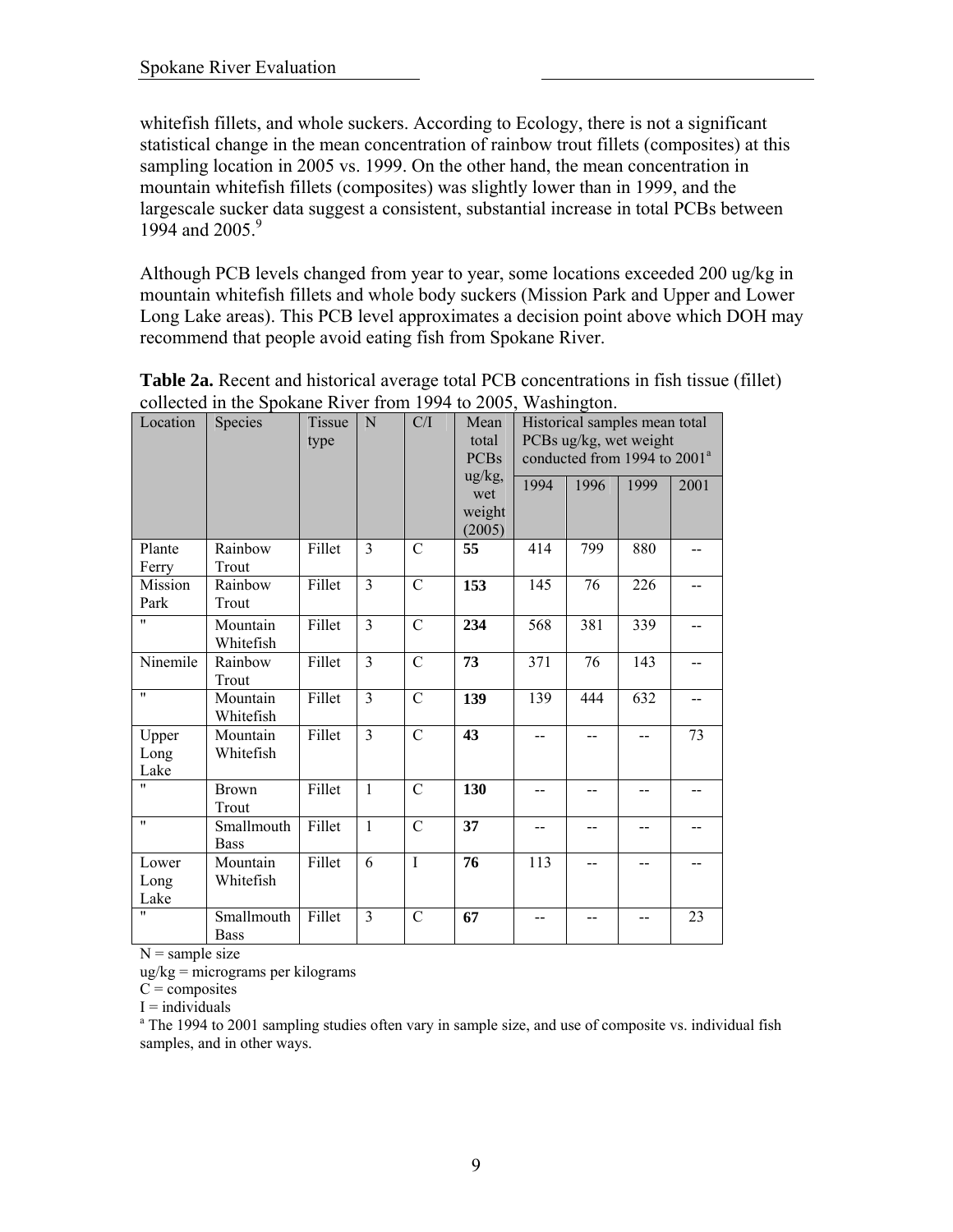| Location              | Species                    | Tissue<br>type | N              | C/I            | Mean<br>total<br><b>PCBs</b><br>$\frac{ug}{kg}$ ,<br>wet<br>weight<br>(2005) | 1994 | Historical samples mean total<br>PCBs ug/kg, wet weight<br>collected from 1994 to 2004 <sup>a</sup><br>1996 | 1999 | 2001<br>and<br>2003 | 2004 |
|-----------------------|----------------------------|----------------|----------------|----------------|------------------------------------------------------------------------------|------|-------------------------------------------------------------------------------------------------------------|------|---------------------|------|
| Stateline             | Largescale<br>Sucker       | Whole          | $\mathcal{E}$  | $\mathcal{C}$  | 56                                                                           |      |                                                                                                             | 120  |                     | 100  |
| Plante<br>Ferry       | Largescale<br>Sucker       | Whole          | $\overline{3}$ | $\mathcal{C}$  | 122                                                                          | 531  | 530                                                                                                         | 283  | 97*                 |      |
| Mission<br>Park       | Largescale<br>Sucker       | Whole          | 3              | $\mathcal{C}$  | 1,823                                                                        | 201  | 116                                                                                                         | 444  |                     |      |
| Ninemile              | <b>Bridgelip</b><br>Sucker | Whole          | 3              | $\mathcal{C}$  | 69                                                                           |      | 345                                                                                                         | 680  |                     |      |
| Upper<br>Long<br>Lake | Largescale<br>Sucker       | Whole          | $\mathcal{E}$  | $\overline{C}$ | 327                                                                          |      |                                                                                                             |      | 265                 |      |
| Lower<br>Long<br>Lake | Largescale<br>Sucker       | Whole          | 3              | $\mathcal{C}$  | 254                                                                          | 820  |                                                                                                             |      | 357                 |      |

**Table 2b.** Recent and historical average total PCB concentrations in fish tissue (whole) collected in the Spokane River from 1994 to 2005, Washington.

ug/kg = micrograms per kilograms

 $C =$ composites

 $I =$  individuals

<sup>a</sup> The 1994 to 2004 sampling studies often vary in sample size, and use of composite vs. individual fish samples, and in other ways.

\* Largescale sucker in Plante Ferry was sampled in 2003.

#### *1999 historic sampling data for PBDEs*

Only 2005 data were used in this evaluation. DOH did not use 1999 PBDE data because data were considered inappropriate for use in this health evaluation. The primary reason for not using the historical data is related to methodology issues. In 1999, gas chromatography, a traditional method for PCB analysis was used to analyze PBDE congeners in fish tissue. The gas chromatographic detector used in the analysis must be selective to PBDEs, because the presence of PCBs may interfere with the determination. Further, similarities between the physical properties of PBDEs and PCBs can make the determination of PBDEs in the presence of relatively high levels of PCBs problematic because separation of these types of compounds in environmental samples is difficult.<sup>10</sup> 2005 sampling data were analyzed using EPA's most recent analytical method which is specific for PBDE analysis making it inappropriate to compare trends for PBDEs. New analytical methods for the determination of PBDEs in environmental and human samples need further improvement because there are still limitations with the determination.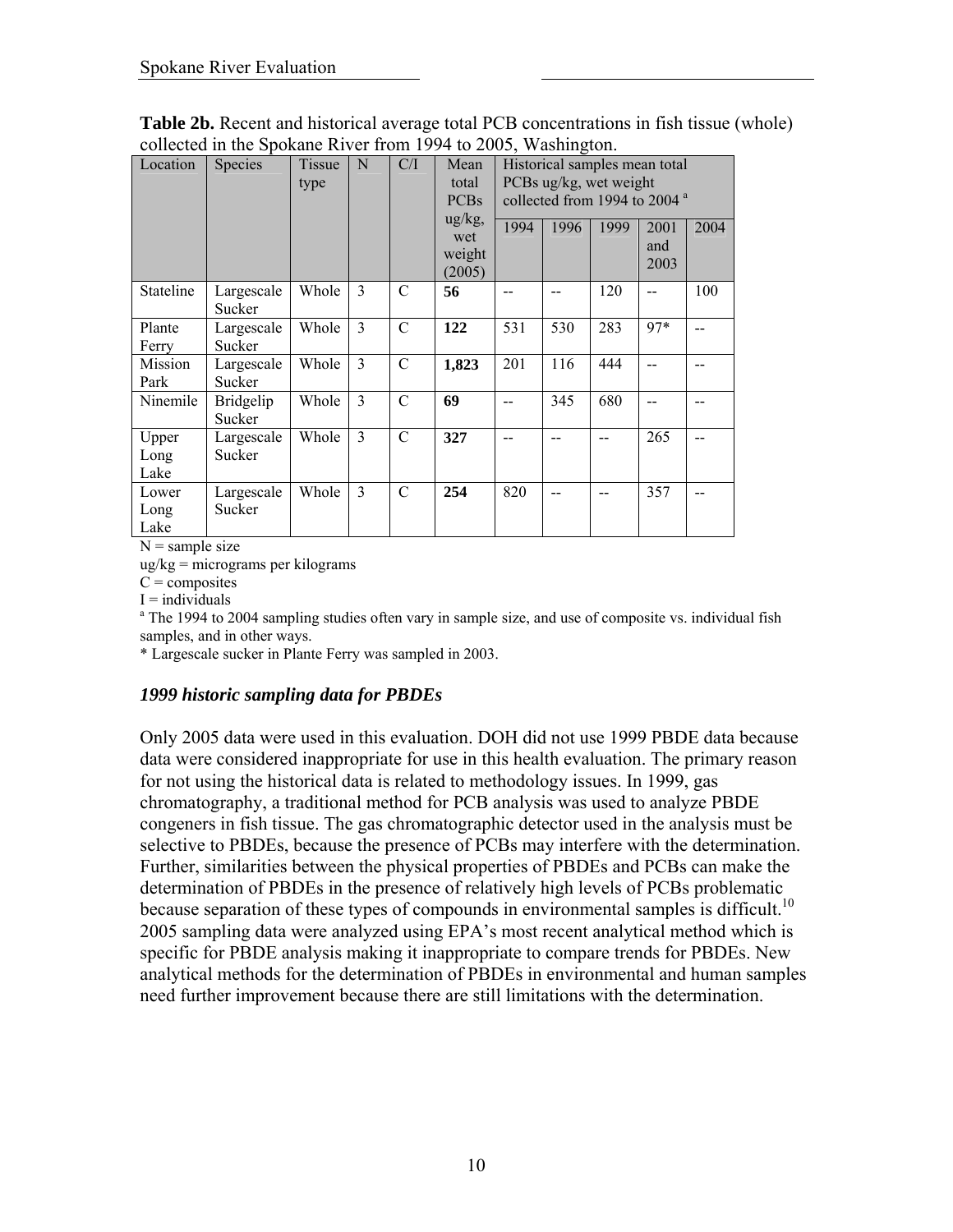## *2005 PBDE data*

DOH summarized 2005 sampling data for Spokane River fish (Appendix A, Table 2A). Mean total PBDE concentrations (sum of detected compounds) ranged from  $30 - 1,059$ ug/kg in sport fish fillets, 95 – 572 ug/kg in whole largescale sucker, and whole mountain whitefish and whole rainbow trout PBDE concentrations were 4,720 ug/kg and 2,043 ug/kg, respectively. The primary PBDEs detected were PBDE-47, -99, and -100, which comprised approximately 90% of the total. High levels of PBDEs were observed in fish from Ninemile, Mission Park Reach and in Upper Long Lake. Concentrations were lowest in Lower Long Lake. Mountain whitefish and rainbow trout fillets had the highest concentrations of PBDEs with concentrations of 1,059 and 418 ug/kg, respectively. Substantially elevated PBDE levels appear to extend up to the Idaho border. These results suggest that there is a major PBDE source in the Ninemile area and that there also may be significant sources in Idaho. Potential sources in the Spokane River near the city of Spokane include the Spokane wastewater treatment plant, which discharges just above the Ninemile reach, and stormwater runoff from the city of Spokane.<sup>11</sup>

2001 historic sampling data (statewide comparison) for PBDEs ranged from 1.4 ug/kg in whole rainbow trout from an undeveloped watershed to 1,250 ug/kg in whole mountain whitefish from the Spokane River. Fish from the Spokane River have the highest concentration of PBDEs found in Washington to date.12 Total PBDEs in Spokane River fish fillets averaged 740 ug/kg, which is an order of magnitude higher than levels found in fish from other Washington rivers and lakes. $^{11}$ 

## *Historical data on lead in Spokane River fish between 1999 and 2005*

Comparison of historical lead data with 2005 samples is complicated by the different locations chosen for the 2005 sampling. Other issues include sampling size and use of composite vs. individual fish samples.

Lead concentrations in Stateline whole fish samples are clearly elevated (6.7 mg/kg). Lead levels in Spokane whole fish samples are very high compared to lead in fish from other parts of the state.<sup>9</sup>

## **Discussion**

There is an existing fish advisory based solely on PCBs. 2005 data shows a decrease in PCB concentrations in fish (except Mission Park) and high levels of PBDEs and lead. DOH is re-evaluating these data to determine if the current advisory is protective of PCBs, PBDEs, and lead exposure. The goal of this evaluation is to determine whether the current fish advisory changes with the recent data. Thus, the most recent PCB, PBDE, and lead data are evaluated by DOH.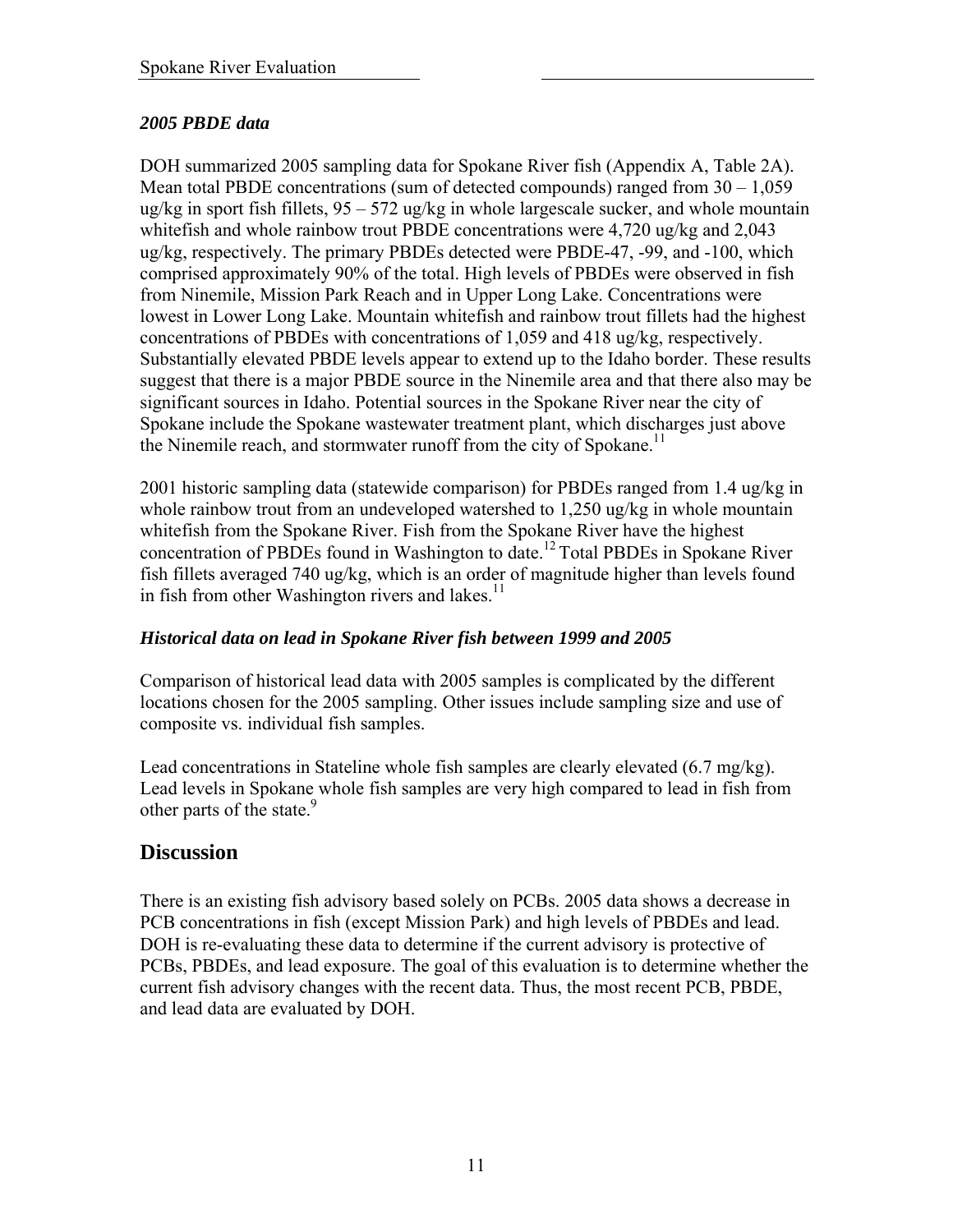## **Exposure**

The general population can be exposed to PCBs, PBDEs, and lead through several pathways (e.g., inhaling contaminated air, ingesting contaminated water, soil, and food). Of particular concern in this report is human exposure to contaminants of concern from consumption of fish.

## *Populations of Concern*

Some groups may consume greater amounts of fish than others; for example, recreational anglers are the primary users of the Spokane River above the Long Lake Reservoir Dam. Current Spokane Indian reservation land is located on the lower section of the river.<sup>13</sup> Therefore, some Native American population may fish this and other portions of the river. Populations that eat fish from the Spokane River include sport fishermen as well as various ethnic groups (Slavic, Hispanic, Hmong, Vietnamese populations) that supplement meals with fish from the river. According to the Spokane River Toxins Survey, most fishing in the Spokane River occurs from Long Lake Dam to Lake Roosevelt area. Long Lake Dam to Lake Roosevelt is the most commonly visited section of the Spokane River.<sup>14</sup>

#### *Non-cancer Hazard Evaluation*

In order to evaluate the potential for *non-cancer* adverse health effects in children and adults that might result from exposure to contaminants in fish harvested from the study area, estimated doses for average consumers were calculated as shown in Appendix C. These estimated doses were compared to EPA's reference dose, or ATSDR's minimal risk level (MRL). These are doses below which non-cancer adverse health effects are not expected to occur (so called "safe" doses). They are derived from toxic effect levels obtained from human population and laboratory animal studies. These toxic effect levels are divided by multiple "safety factors" to give the lower, more protective RfD or MRL. A dose that exceeds the RfD or MRL indicates only the potential for adverse health effects. The magnitude of this potential can be inferred from the degree to which this value is exceeded by the exposure dose. If the estimated exposure dose is only slightly above the RfD or MRL, then that dose will fall well below the toxic effect level. The higher the estimated dose is above the RfD or MRL, the closer it will be to the toxic effect level.

In order to determine if an exposure dose represents a hazard of non-cancer human health effects, exposure doses are compared to the RfD (or MRL) to obtain a hazard quotient (HQ) where:

HQ = Estimated dose/RfD

This provides a convenient method to measure the relative health hazard associated with a dose. As the hazard quotient exceeds one and approaches an actual toxic effect level, the dose becomes more of a health concern.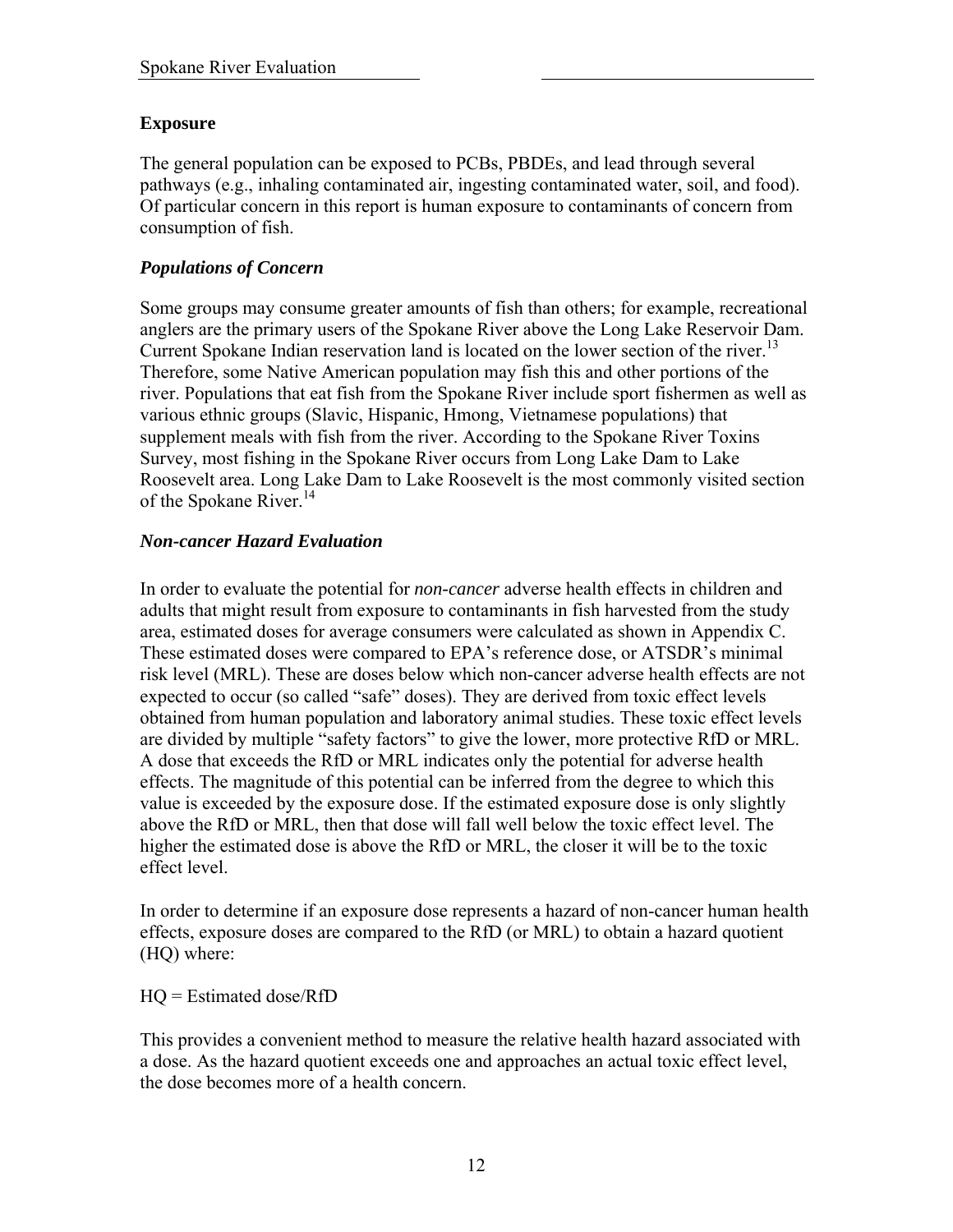The following health risk evaluation is based on exposure of recreational consumers. DOH calculated fish meal limits using the average fish ingestion rate of 42 g/day for recreational fishers, which are the main population of concern based on consumption of Spokane River fish (Appendix C, Table C1). By using the known concentration of a contaminant in a fish species, it is possible to calculate an allowable amount that can be eaten for that species without exceeding the reference dose (RfD) for that contaminant.

The RfD is defined as an exposure dose at or below which adverse non-cancer health effects are not likely. The RfD for PCBs (0.00002 mg/kg-day) is based on adverse immune system effects observed in exposed monkeys, but PCBs have also been shown to cause adverse developmental effects in children exposed in the womb.

Exceeding an RfD does not necessarily mean that adverse health effects will occur because numerous safety factors are applied to ensure the protection of public health. If a dose exceeds the RfD, it suggests only the potential for adverse health effects. The magnitude of this potential can be inferred from the degree to which the RfD value is exceeded.

## *Non-cancer Hazards Associated with Exposure to PCBs and PBDEs*

When the above approach is applied to consumption of Spokane River fish, recreational anglers consuming fish at an average of 42 g/day ( $\sim$  10 ounces or 1 meal per week) do exceed a hazard quotient of one for total PCBs for both fillet and whole body samples. The estimated exposure doses use conservative assumptions in the calculations – it assumes a fairly consistent exposure. Considering the exposure and toxicity data there is a potential for adverse non-cancer health effects that may result when an adult is exposed to contaminants from consumption of fish in the Spokane River (Appendix C, Table C3).

Appendix C shows exposure assumptions and dose calculations used to estimate PBDE dose from consuming Spokane River fish. An adult consuming mountain whitefish and rainbow trout (both fillet and whole body fish) from the Spokane River at average rates  $\sim$  1 to 20 fish per year) exceed a hazard quotient of one for total PBDEs in the Ninemile location (Appendix C, Table C5). Human health effects from consuming fish with PBDEs are uncertain, but animal studies suggest that exposures to the developing fetus or infant may be a concern.

## *Lead Hazard Assessment*

Health effects due to lead exposure were assessed for children and adults. Since the biokinetics of lead are different from many other chemicals, lead will be evaluated differently than for other chemicals such as PCBs and PBDEs.

To evaluate the potential for harm, public health agencies often use a computer model that can estimate blood lead levels in children younger than seven years of age who are exposed to lead-contaminated soil. This model (developed by EPA and called the Integrated Exposure Uptake Biokinetic Model, or IEUBK model) uses the concentration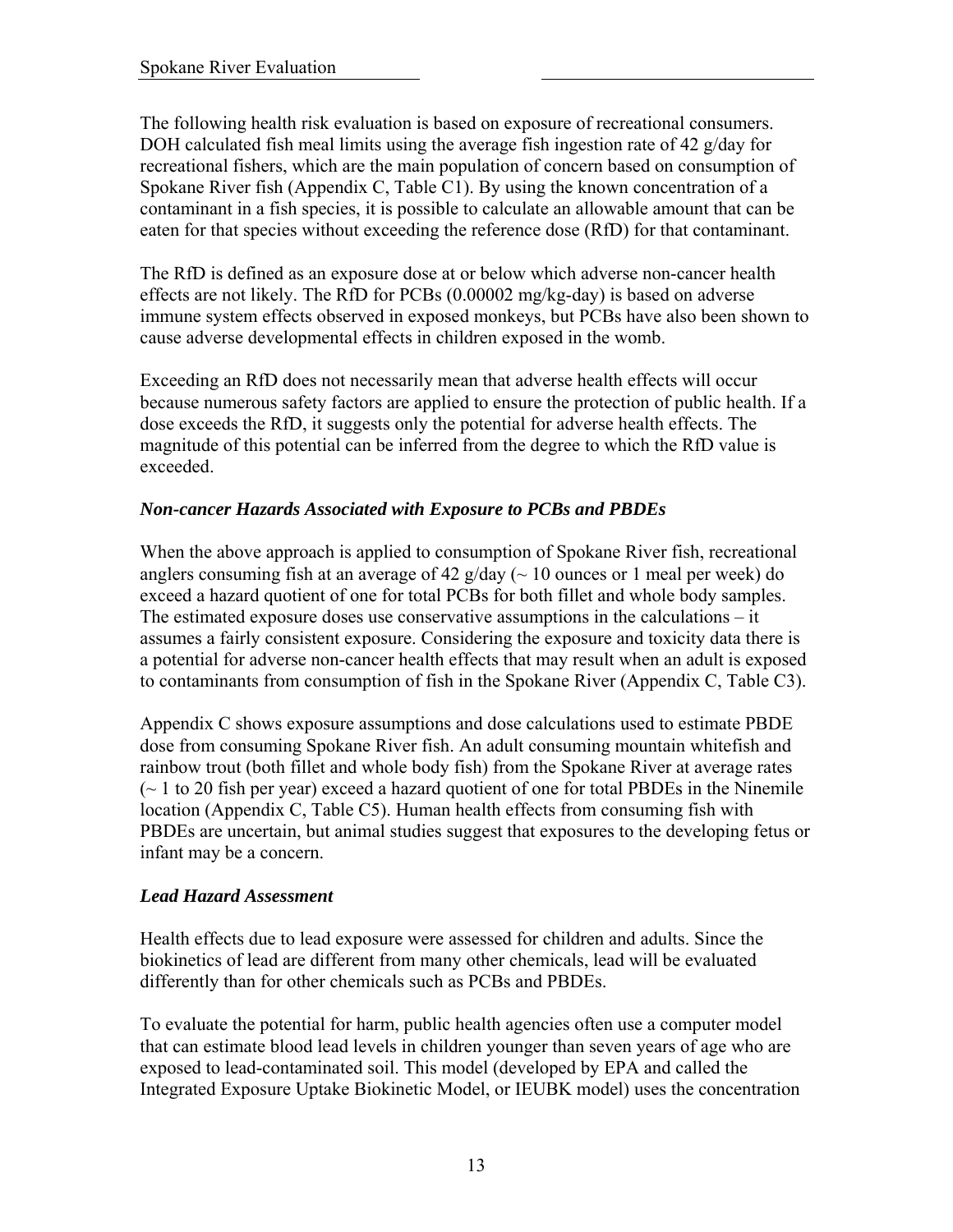of lead in soil to predict blood lead levels in children.<sup>15</sup> It is intended to help evaluate the risk of lead poisoning for an average child who is exposed to lead in their environment.

Inputs to the IEUBK model include lead exposure through soil, house dust, air, diet, and water. The model predicts distributions of blood lead levels for children 84 months of age or younger.

## *Model Input Values*

For the IEUBK model, EPA default values were used except lead fish consumption concentrations. To assess the lead hazard associated with fish consumption, the model requires information on the percentage of total meat consumption consisting of locally caught fish (i.e., average-end recreational estimate for a child, and high-end estimate for Native Americans) and the average lead concentration in fish tissue (Appendix E, Table E1).

## *Health Evaluation of Lead Exposure in Children*

Metal concentrations in fillets tend to be lower than metal concentrations in whole fish. There are multiple reasons for whole fish having higher levels of lead contamination. Lead can accumulate in bones, scales and skin (by sticking on to the skin surface). Lead can also be introduced from mucus and organs. Depending on the trophic level of the fish, sediments can accumulate in the gullets that contain lead (suckers being a bottom feeder). However, because whole largescale sucker rather than the edible portion (fillets) were analyzed for suckers, the values reported are not appropriate for human health risk assessment. Nevertheless, in the event that largescale suckers are eaten whole, DOH has evaluated human health risk for whole fish.

Children that eat fish recreationally and/or Native American children consuming whole largescale sucker between Idaho Border and Ninemile stretch may be at risk of exceeding the EPA's target cleanup goal of having no more than 5 percent of the community with Blood Lead Levels (BLLs) above 10  $\mu$ g/dL. However, it is highly unlikely that a child would consume only largescale suckers. In addition, the lead levels may have been biased higher due to whole fish analysis and sediments in the gullet of the fish.

## *Lead Hazard Assessment for Adults*

The EPA's adult blood lead model is useful to predict blood lead levels in adults and their fetuses. The adult model uses well established default values and is completely different from the IEUBK model. The adult model considers lead exposure through the ingestion of soil and food. The dose of lead received through these pathways is then converted to a blood lead level by using the ratio of blood lead to lead dose. This ratio is called the Biokinetic Slope Factor (BKSF). The starting blood lead level, the blood level in the absence of lead exposure via food and soil ingestion pathways, is also part of this calculation. Appendix D shows the formulas and default values used to calculate blood lead levels in adults and pregnant women.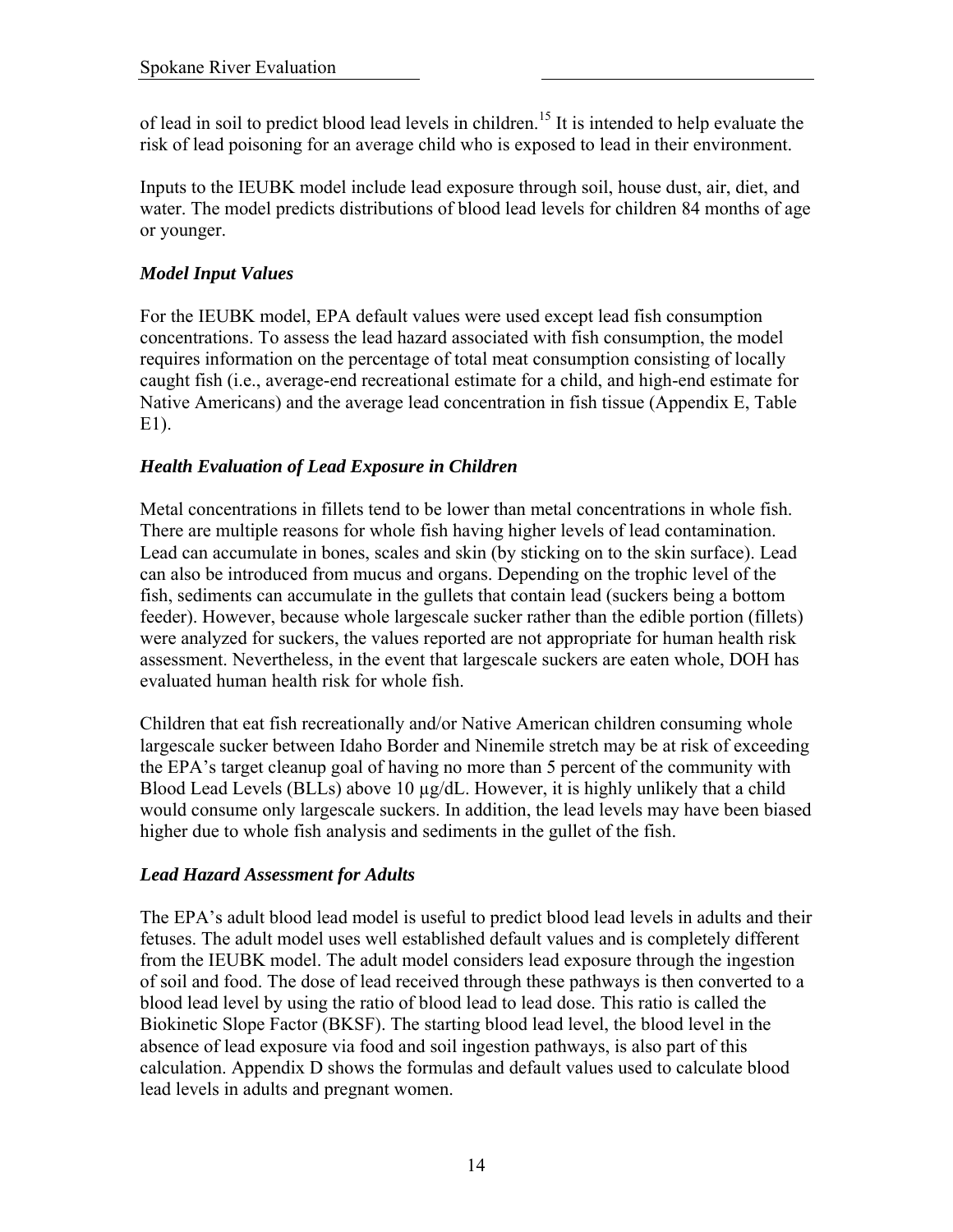In order to protect the developing fetus, EPA has suggested that central tendency maternal blood lead levels need to be maintained at or below 2.8 ug/dL. Maintenance of the central tendency maternal blood level at or below 2.8 ug/dL should insure a low probability of fetal exposure to blood levels of greater than 10 ug/dL. 10 ug/dL is the same health protective value used for assessment of lead for children in the IEUBK model.

## *Health Evaluation of Lead Exposure in Adults*

DOH predicted blood lead levels for recreational anglers of the Spokane River (Appendix D, Table D2). Two health endpoints are of concern, fetal protection for pregnant women and hypertension for all adults. The cutoff point for fetal protection is 2.8 ug lead/dL blood, while the cutoff for adults is 10 ug lead/dL blood. Blood lead levels exceeding the fetal protection endpoint are **bolded**. Recreational anglers consuming **whole** largescale sucker may be at risk of exceeding the fetal protection endpoint.

In general, 2005 data demonstrate a substantial increase in whole fish mean lead concentrations. Although lead levels in some fish may pose a risk to the fetuses of pregnant women, PCBs are still the dominating risk driver except at Stateline location. Since DOH recommends no fish consumption at this site, any advice provided for fish consumption based on PCBs will also be protective of excessive lead exposure.

#### *Evaluating Cancer Risk*

Cancer risk is estimated by calculating a dose similar to that described in the previous section and multiplying it by a cancer potency factor, also known as the cancer slope factor. Some cancer potency factors are derived from human population data. Others are derived from laboratory animal studies involving doses much higher than are encountered in the environment. Use of animal data requires extrapolation of the cancer potency obtained from these high dose studies down to real-world exposures. This process involves much uncertainty.

Current regulatory practice suggests that there is no "safe dose" of a carcinogen and that a very small dose of a carcinogen will give a very small cancer risk. Cancer risk estimates are, therefore, not yes/no answers but measures of chance (probability). Such measures, however uncertain, are useful in determining the magnitude of a cancer threat because any level of a carcinogenic contaminant carries associated risk. Validity of the "no safe dose" assumption for all cancer-causing chemicals is not clear. Some evidence suggests that certain chemicals considered to be carcinogenic must exceed a threshold of tolerance before initiating cancer. For such chemicals, risk estimates are not appropriate. More recent guidelines on cancer risk from EPA reflect the existence of thresholds for some carcinogens. However, EPA still assumes no threshold unless sufficient data indicate otherwise. This consultation assumes that there is no threshold for carcinogenicity.

Cancer Risk = Estimated Dose x Cancer Slope Factor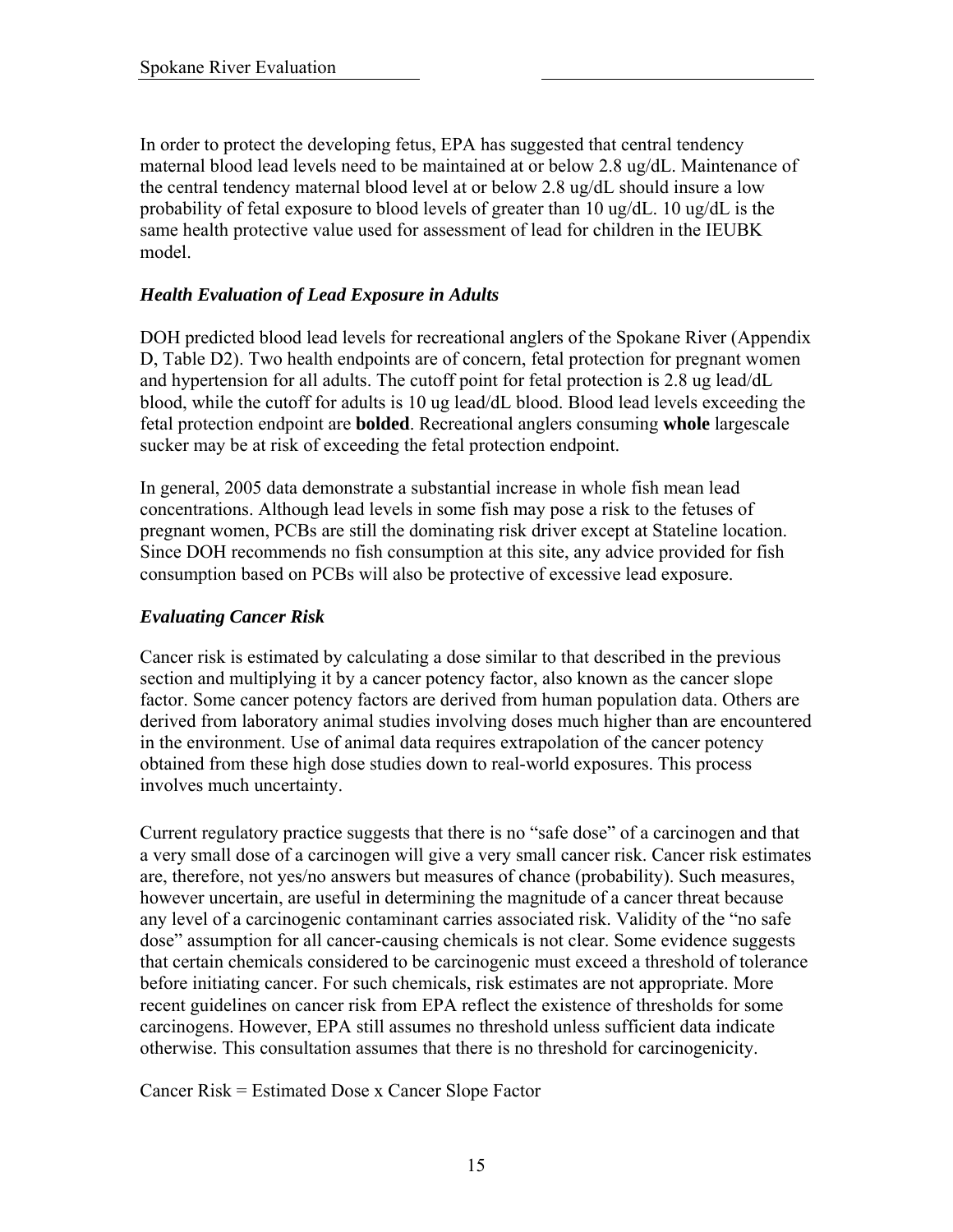Cancer risk is expressed as a probability. For instance, a cancer risk of  $1 \times 10^{-5}$  can be interpreted to mean that a person's overall risk of obtaining cancer increases by 0.00001, or if 100,000 people were exposed, there might be one extra cancer in that population above normal cancer rates. The reader should note that these estimates are for excess cancers that might result in addition to those normally expected in an unexposed population. Cancer risks quantified in this document are an upper-bound theoretical estimate. Actual risks are likely to be much lower.

## *Cancer Risk Attributed to Exposure to PCBs*

When the above approach is applied to consumption of fish from the Spokane River, lifetime increased cancer risks range from  $1.2 \times 10^{-4}$  to  $7.9 \times 10^{-5}$  for a recreational angler eating fillets and 1.3 x 10<sup>-4</sup> to 6.3 x 10<sup>-5</sup> for adults eating whole body fish (Appendix C, Table C4). The cancer risk for a recreational angler consuming mountain whitefish fillet at the Spokane River between Ninemile Dam to Upriver Dam would be 1.9E-04. These risks do exceed the range of cancer risks considered acceptable by EPA  $(1x10^{-4}$  to  $1x10^{-7}$  $^{6}$ ).

#### **Determining Allowable Consumption Rates**

Because some consumers may eat Spokane River fish at a rate that may increase health risk from exposure to certain chemicals (i.e., PCBs, PBDEs and lead), DOH calculated meal limits for these contaminants in fish sampled from Spokane River based on the recreational anglers average consumption rate of 42 g/day.

#### **A. PCBs**

DOH calculated eight-ounce fish meal limits per month using 2005 fish tissue data (PCB Aroclors) based on the formula in Appendix B. Calculated meal limits range from less than one meal to 4 meals per month in fillet and whole body samples for all locations (Table 3).

Fillet samples for smallmouth bass and mountain whitefish at Upper Long Lake have the highest calculated meal limits at 4 eight-ounce meals limit per month. Whole body samples for largescale suckers at most locations resulted in lowest calculated meal limits per month, ranging from less than one meal to 3 meals per month. Largescale suckers at Stateline and bridgelip suckers at Ninemile have the highest calculated meal limits per month for these species (3 to 2 meals per month, respectively).

Recommended meal limits are designed to protect a 60-kg adult eating an eight-ounce fish meal. Meal sizes for people weighing more or less than 60 kg may increase or decrease proportionally. DOH does not typically recommend fish consumption at meal limits lower than one meal per month.

**Table 3.** Calculated meal limits (per month) for fish sampled from Spokane River,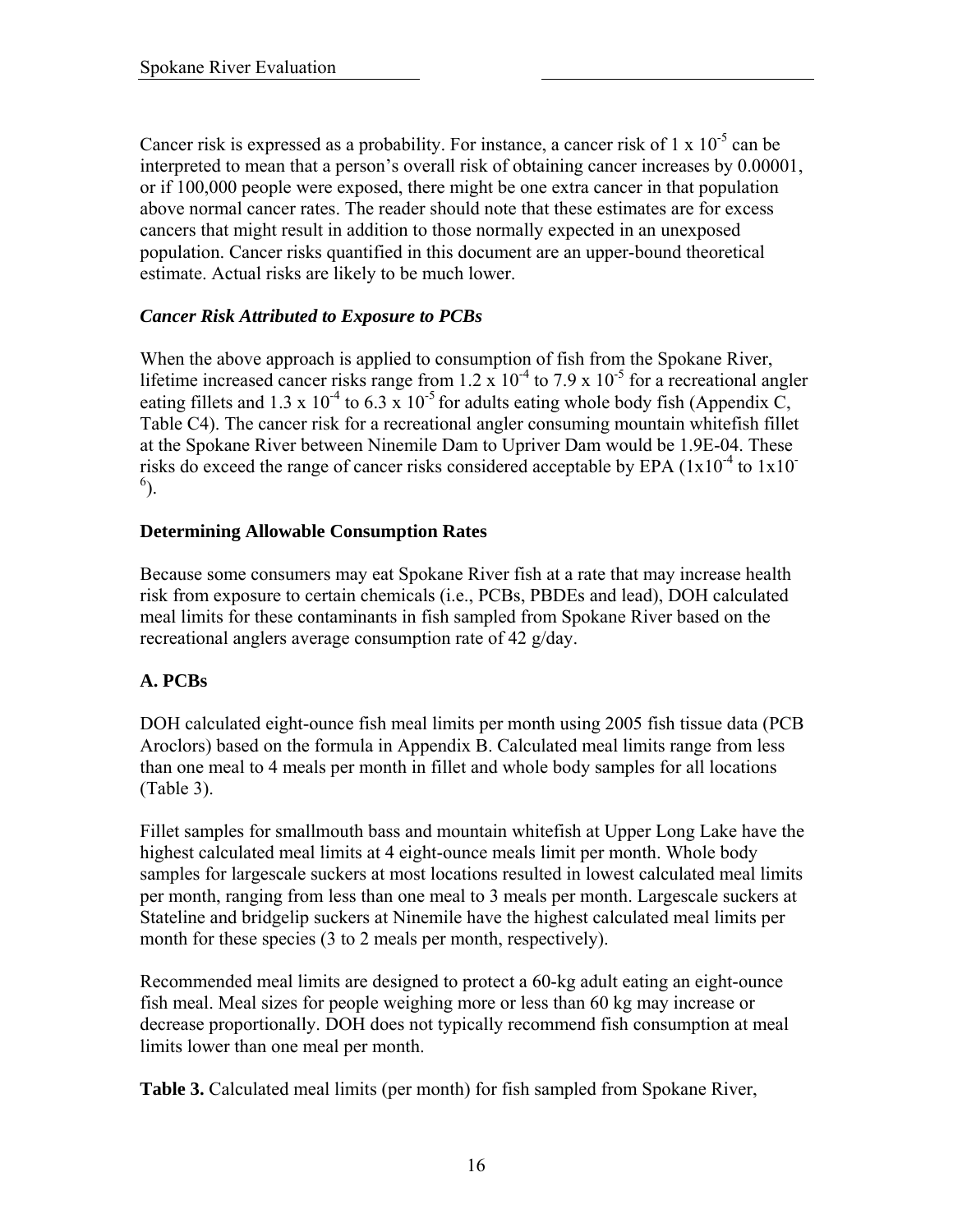| <b>Location</b>        | <b>Species</b>          | <b>Total mean PCBs</b><br>ug/kg, wet weight | <b>Calculated meal limit</b><br>(meal per month) |
|------------------------|-------------------------|---------------------------------------------|--------------------------------------------------|
| <b>Fillet samples</b>  |                         |                                             |                                                  |
| Plante Ferry           | Rainbow Trout           | 55                                          | 3                                                |
| <b>Mission Park</b>    | Rainbow Trout           | 153                                         |                                                  |
| $^{\prime\prime}$      | Mountain Whitefish      | 234                                         |                                                  |
| Ninemile               | Rainbow Trout           | 73                                          | $\overline{2}$                                   |
| $^{\prime\prime}$      | Mountain Whitefish      | 139                                         |                                                  |
| <b>Upper Long Lake</b> | Mountain Whitefish      | 43                                          | 4                                                |
| $^{\prime\prime}$      | <b>Brown Trout</b>      | 130                                         |                                                  |
| $^{\prime\prime}$      | <b>Smallmouth Bass</b>  | 37                                          | 4                                                |
| Lower Long Lake        | Mountain Whitefish      | 76                                          | $\overline{2}$                                   |
| $^{\prime\prime}$      | <b>Smallmouth Bass</b>  | 67                                          | $\overline{2}$                                   |
| Whole body samples     |                         |                                             |                                                  |
| Stateline              | Largescale Sucker       | 56                                          | 3                                                |
| Plante Ferry           | Largescale Sucker       | 122                                         |                                                  |
| <b>Mission Park</b>    | Largescale Sucker       | 1,823                                       | $\theta$                                         |
| Ninemile               | <b>Bridgelip Sucker</b> | 69                                          | $\overline{2}$                                   |
| <b>Upper Long Lake</b> | Largescale Sucker       | 327                                         |                                                  |
| Lower Long Lake        | Largescale Sucker       | 254                                         |                                                  |

Spokane, Washington.

ug/kg = micrograms per kilograms

## **B. PBDEs**

PBDEs are chemicals added to plastics and fabrics to prevent them from catching on fire or burning when exposed to flame or high heat. Levels of PBDEs have increased rapidly in soil, air and wildlife and have been detected in a variety of human tissues and in other organisms. The health impacts of PBDEs have not been studied in people. Information on the possible health effects of PBDEs comes from studies conducted in laboratory animals. These animal studies indicate that the developing fetus and infants are the most sensitive to the potential toxic effects of PBDEs. Some of the effects of PBDEs observed in animals include changes in brain development leading to altered behavior, learning and memory later in life. PBDE exposure is also associated with decreases in thyroid hormones and changes in the development of reproductive effects. Chemicals like PBDEs and PCBs are bioaccumulative, meaning they can stay in our bodies for a very long time.

Identifying sources of PBDE exposure in the general population continues to be an area of active research. Early studies indicate that food is likely the main source of exposure to PBDEs. Although structural similarities between PBDEs and PCBs suggest that food would likely be the main source of exposure to PBDEs since food is the primary source of human exposure to  $PCBs$ ,  $^{16,17}$  recent studies indicate that indoor dust is the main source of exposure to PBDEs especially in children.<sup>18,19</sup>

## *Meal Limits Based Solely on PBDEs*

DOH calculated meal limits per month for total PBDEs in fish sampled from Spokane River (Table 4). Overall, calculated meals ranged from 1.5 to 54 meals per month in fillet samples and less than one to 17 meals per month in whole body samples at all sample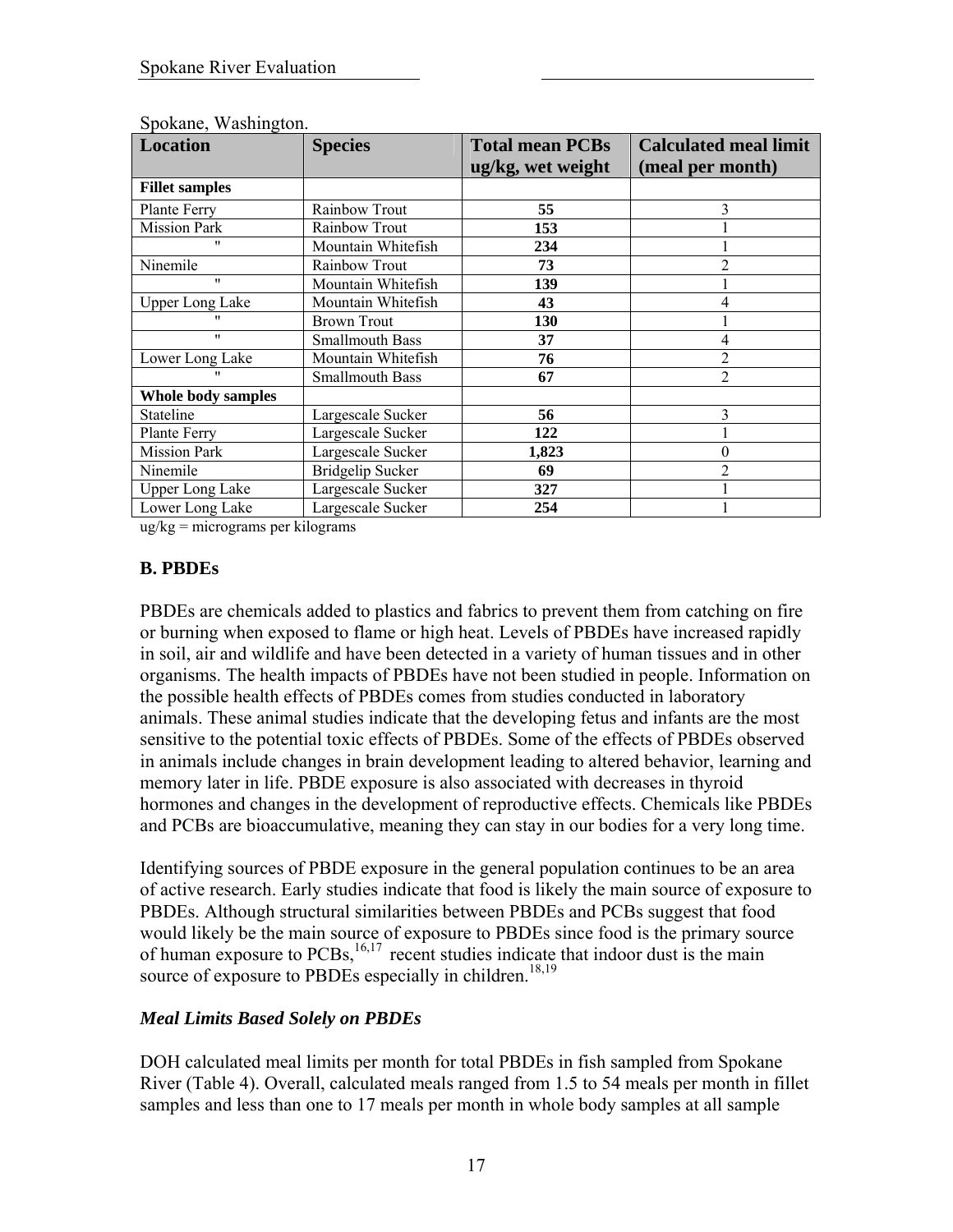locations. Ninemile location had the lowest calculated meal per month for both fillet and whole body samples, followed by Mission Park only for mountain whitefish fillet. Mountain whitefish and rainbow trout (fillet samples) at Ninemile location had the lowest calculated meal limit at 1.5 and 4 meals per month, respectively. Mountain whitefish and rainbow trout (whole body samples) at Ninemile location resulted in calculated meal limits of less than one meal per month; largescale sucker and bridgelip sucker (whole body samples) in the Upper Long Lake and Ninemile, respectively had a calculated meal limit of 3 meals per month. Recommended meal limits derived from these calculations are designed to protect a 60-kg woman eating an eight-ounce fish meal. Meal sizes for people weighing more than 60 kg would increase or decrease proportionally. DOH does not typically recommend fish consumption at meal limits lower than one meal per month. Women who are pregnant or planning a pregnancy should follow the meal limit advice currently in place for PCBs, which will also be protective for PBDEs.

## **C. Lead**

Appendix D, Table D3 shows calculated meal limits per month for lead in fish sampled from Spokane River. By using a maximum value of 6.7 ug/g of fish lead concentration an adult intake of lead from fish consumption will exhibit blood lead levels greater than 10 ug/dL and 2.8 ug/dL, which are the cutoff points for adult and fetal protection, respectively.

Calculated meal limits range from less than one to 8 meals per month in whole fish from Stateline to Lower Long Lake (Table D3). Largescale suckers from Stateline to Ninemile resulted in lowest calculated meal limits per month, ranging from less than one meal to 1 meal per month for pregnant women. Due to the fact that the meal limit for a pregnant woman protects against fetal exposure to lead, a child eating at the same rate as a pregnant woman would also be protected.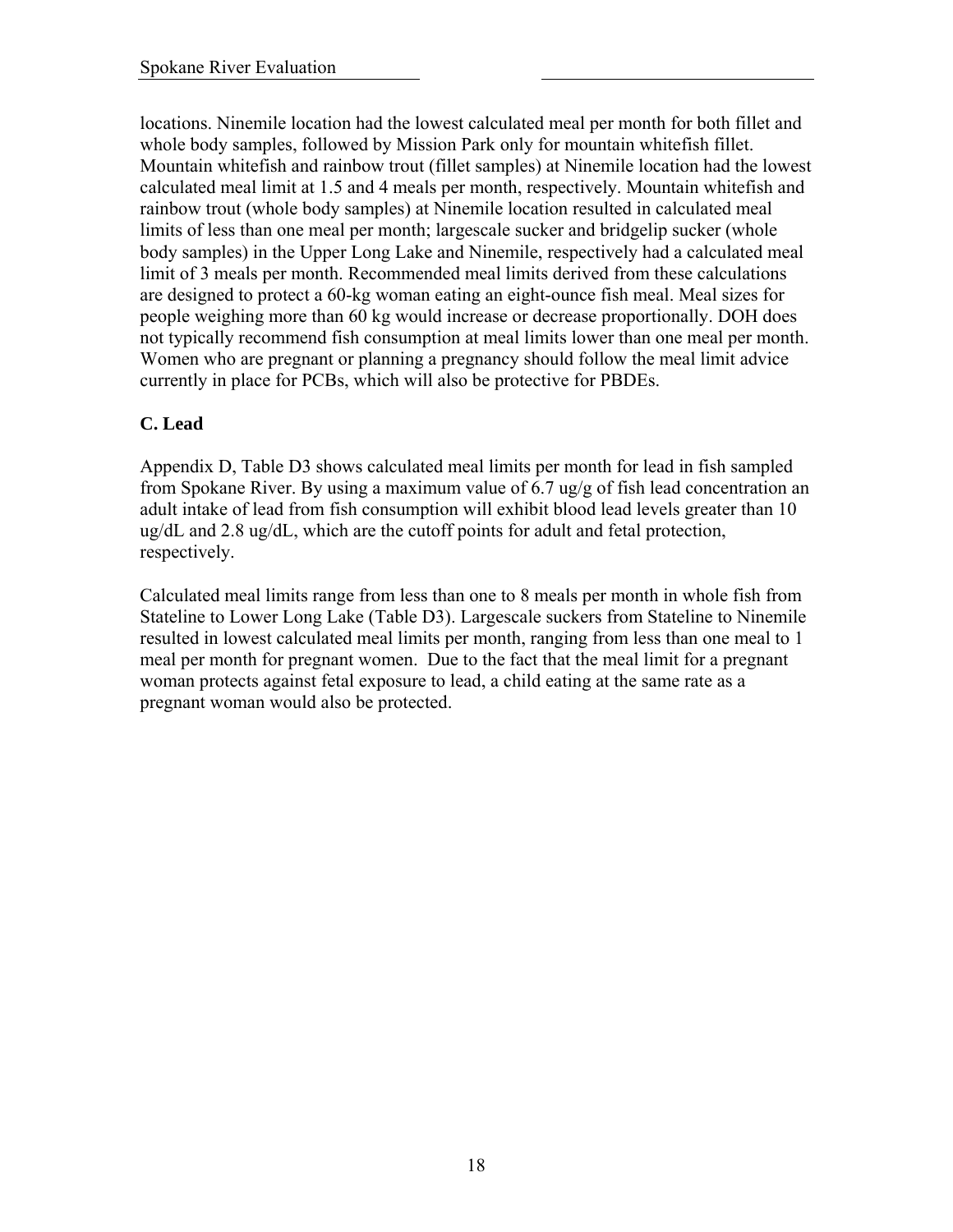|                                     | <b>Table 4.</b> Calculated meal limits (per month) based on PBDE levels in fish sampled from |
|-------------------------------------|----------------------------------------------------------------------------------------------|
| Spokane River, Spokane, Washington. |                                                                                              |

| <b>Location</b>                     | <b>Species</b>            |                   | ug/kg, wet weight | <b>Mean PBDE congeners</b> |                    | <b>Mean</b><br><b>Total</b><br><b>PBDEs</b><br>$(ug/kg)$ † | <b>Calculated</b><br>meal limits<br>(meals per<br>month) based<br>on Total<br>PBDEs* |
|-------------------------------------|---------------------------|-------------------|-------------------|----------------------------|--------------------|------------------------------------------------------------|--------------------------------------------------------------------------------------|
| <b>FILLET</b><br><b>SAMPLES</b>     |                           | <b>BDE-</b><br>47 | <b>BDE-</b><br>99 | <b>BDE-</b><br>100         | <b>BDE-</b><br>153 |                                                            |                                                                                      |
| Plante Ferry                        | Rainbow Trout             | $\overline{35}$   | $\overline{39}$   | 9.4                        | 2.4                | 90                                                         | $18\,$                                                                               |
| <b>Mission Park</b>                 | Rainbow Trout             | 12                | $\overline{11}$   | $\overline{3.9}$           | 0.9                | $\overline{30}$                                            | $\overline{54}$                                                                      |
| $\overline{u}$                      | Mountain<br>Whitefish     | 144               | 172               | $\overline{31}$            | $\overline{4.9}$   | 368                                                        | $\overline{4}$                                                                       |
| Ninemile                            | Rainbow Trout             | 182               | $\overline{172}$  | 39                         | $7.5$              | 418                                                        | $\overline{4}$                                                                       |
|                                     | Mountain<br>Whitefish     | 443               | 449               | $\overline{111}$           | $\overline{17}$    | 1,059                                                      | $\overline{2}$                                                                       |
| <b>Upper Long Lake</b>              | Mountain<br>Whitefish     | $\overline{76}$   | $\overline{69}$   | 19                         | 2.7                | $\overline{175}$                                           | $\overline{9}$                                                                       |
| $\overline{\mathbf{u}}$             | <b>Brown Trout</b>        | 86                | $\overline{41}$   | 16.8                       | $\overline{2.2}$   | 159                                                        | 10                                                                                   |
| $\overline{\mathbf{u}}$             | Smallmouth<br><b>Bass</b> | $\overline{26}$   | $\overline{8.9}$  | $\overline{3.9}$           | 0.5                | $\overline{42}$                                            | $\overline{38}$                                                                      |
| Lower Long Lake                     | Mountain<br>Whitefish     | $\overline{54}$   | $\overline{45}$   | 13.7                       | $\overline{2.9}$   | $\overline{122}$                                           | $\overline{13}$                                                                      |
| $\overline{\mathbf{u}}$             | Smallmouth<br><b>Bass</b> | $\overline{29}$   | $\overline{14}$   | $\overline{6.2}$           | $\overline{1.1}$   | 57                                                         | 28                                                                                   |
| <b>WHOLE BODY</b><br><b>SAMPLES</b> |                           |                   |                   |                            |                    |                                                            |                                                                                      |
| Stateline                           | Largescale<br>Sucker      | $\overline{156}$  | 0.6               | $\overline{26}$            | $\overline{5.9}$   | 198                                                        | $\overline{8}$                                                                       |
| Plante Ferry                        | Largescale<br>Sucker      | $\overline{125}$  | $\overline{0.4}$  | $\overline{20.5}$          | 2.5                | 154                                                        | $\overline{10}$                                                                      |
| <b>Mission Park</b>                 | Largescale<br>Sucker      | 74                | 0.4               | 12                         | 1.2                | 95                                                         | 17                                                                                   |
| Ninemile                            | Bridgelip<br>Sucker       | 423               | 2.8               | $\overline{64}$            | $\overline{13}$    | $\overline{522}$                                           | $\overline{3}$                                                                       |
| $\pmb{\mathsf{H}}$                  | Rainbow Trout             | 934               | 882               | 182                        | 45                 | 2,043                                                      | 1                                                                                    |
| $\overline{ }$                      | Mountain<br>Whitefish     | 1,932             | 2,164             | 537                        | 88                 | 4,720                                                      | $\mathbf{0}$                                                                         |
| <b>Upper Long Lake</b>              | Largescale<br>Sucker      | $\overline{471}$  | 0.4               | $\overline{72}$            | 5.1                | $\overline{572}$                                           | $\overline{\mathbf{3}}$                                                              |
| Lower Long Lake                     | Largescale<br>Sucker      | 162               | 0.5               | 22.1                       | 2.2                | 198                                                        | 8                                                                                    |

\* Used EPA's draft BDE-47 to calculate meal limit for total PBDEs.

† Mean total PBDEs equals the sum of all congeners

ug/kg = micrograms per kilograms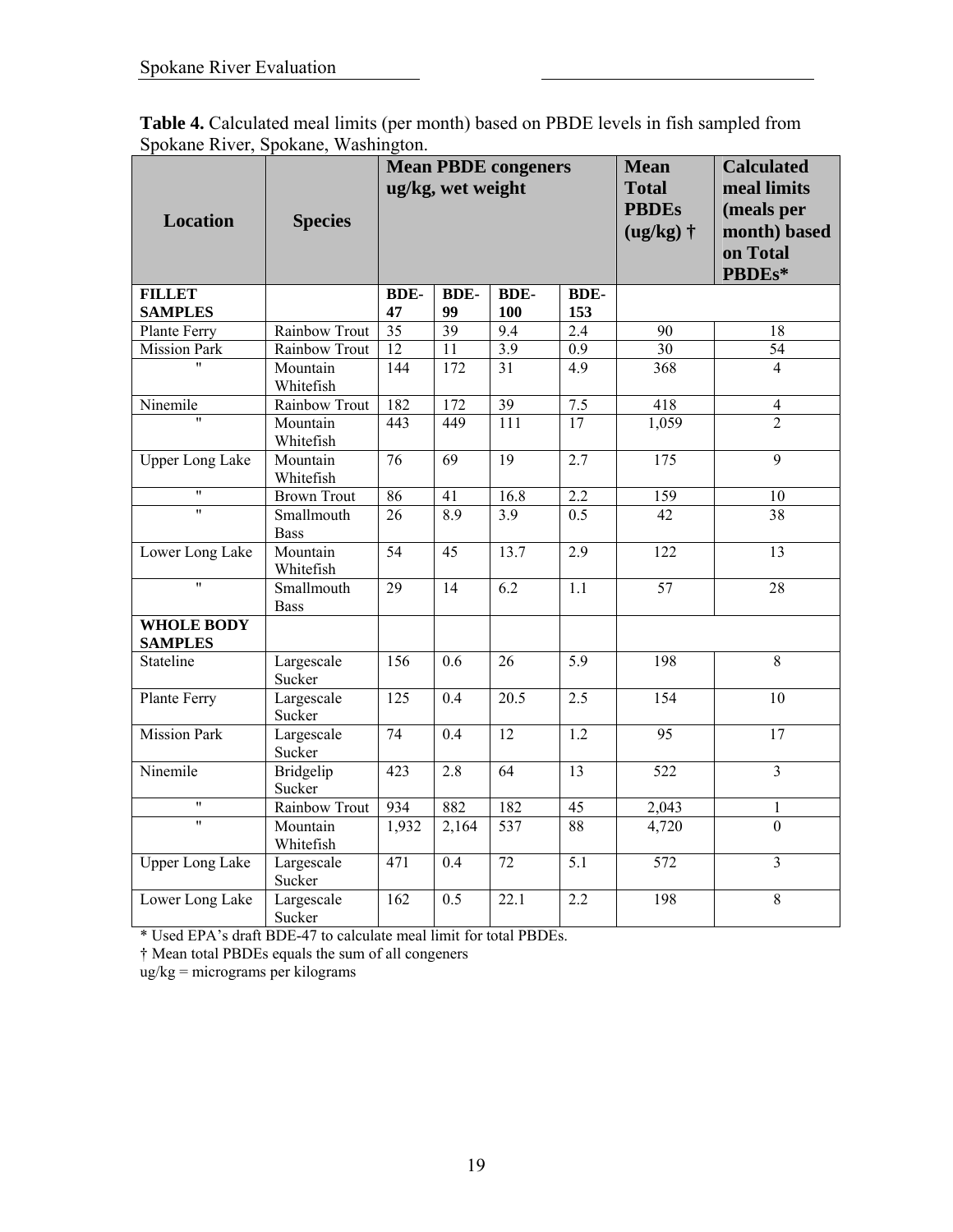## **Comparing Calculated Meal limits (Past and Present)**

## **A. PCBs**

Historical and current data for PCBs (1994, 1996, 1999, 2001, 2003, 2004, and 2005) indicate a decline in the PCB levels of Spokane River fish.<sup>3</sup> However, this trend was not consistent for each species of fish at every location and is not considered a strong trend when results of recent sampling are considered. It appears that PCB levels from the Idaho border to Upriver Dam drop significantly with the recent sampling data. The decline in PCBs may be a direct result of Ecology initiatives to reduce point sources.<sup>20</sup> To confirm this apparent trend, Ecology will continue to monitor the Spokane River before the existing fish advisory is revised.

## *Old vs. Current Fish Consumption Advisory Guidance*

The risk evaluation based on exposure to PCBs in Spokane River fish in 2001 indicated that recreational fishers are at risk for both non-cancer and cancer toxicity endpoints depending upon their consumption rate. This conclusion for cancer toxicity endpoint is consistent with the evaluation of 2005 sampling data (Table, 5). Recent calculated meal limits per month show a similar trend when compared to old fish consumption advisories. Therefore, the new calculated meal results support the current consumption advisory for Spokane River.

Lake Spokane (Upper and Lower Long Lake) tissue samples revealed higher levels of PCBs in largescale suckers (whole) compared to smallmouth bass and mountain whitefish (fillet) (Table 5). Calculated meal limits for Long Lake range from 1-3 meals per month, yet past guidance stated it was safe to eat fish. Although fish downstream of Lake Spokane contained some PCBs, levels were lower relative to upstream portions, thus DOH recommended that it was safe to eat fish in that location. Cleaning and preparation to reduce exposure to some contaminants was advised.

Levels of PCBs in edible tissue in most fish species are close to average in Upper and Lower Long Lake compared to other waterbodies in Washington State (i.e., mountain whitefish fillet averages about 43 ug/kg, brown trout fillet 130 ug/kg and smallmouth bass 37 ug/kg). 2003 results in most rivers and lakes average fish concentrations between 5 and 40 ug/kg. Largescale suckers are highest in Long Lake (above 200 ug/kg) compared to other fish in other waterbodies in Washington.<sup>21</sup>

It is clear that consumption of rainbow trout (fillet) above the Upriver Dam will result in a higher dose of PCBs than from trout below the dam. Rainbow trout levels were significantly lower in 2005 between the Upriver Dam to Idaho Border. As mentioned earlier, this decline might be the result of cleanup work conducted in the upper river corridor by Ecology in 2003 and 2004.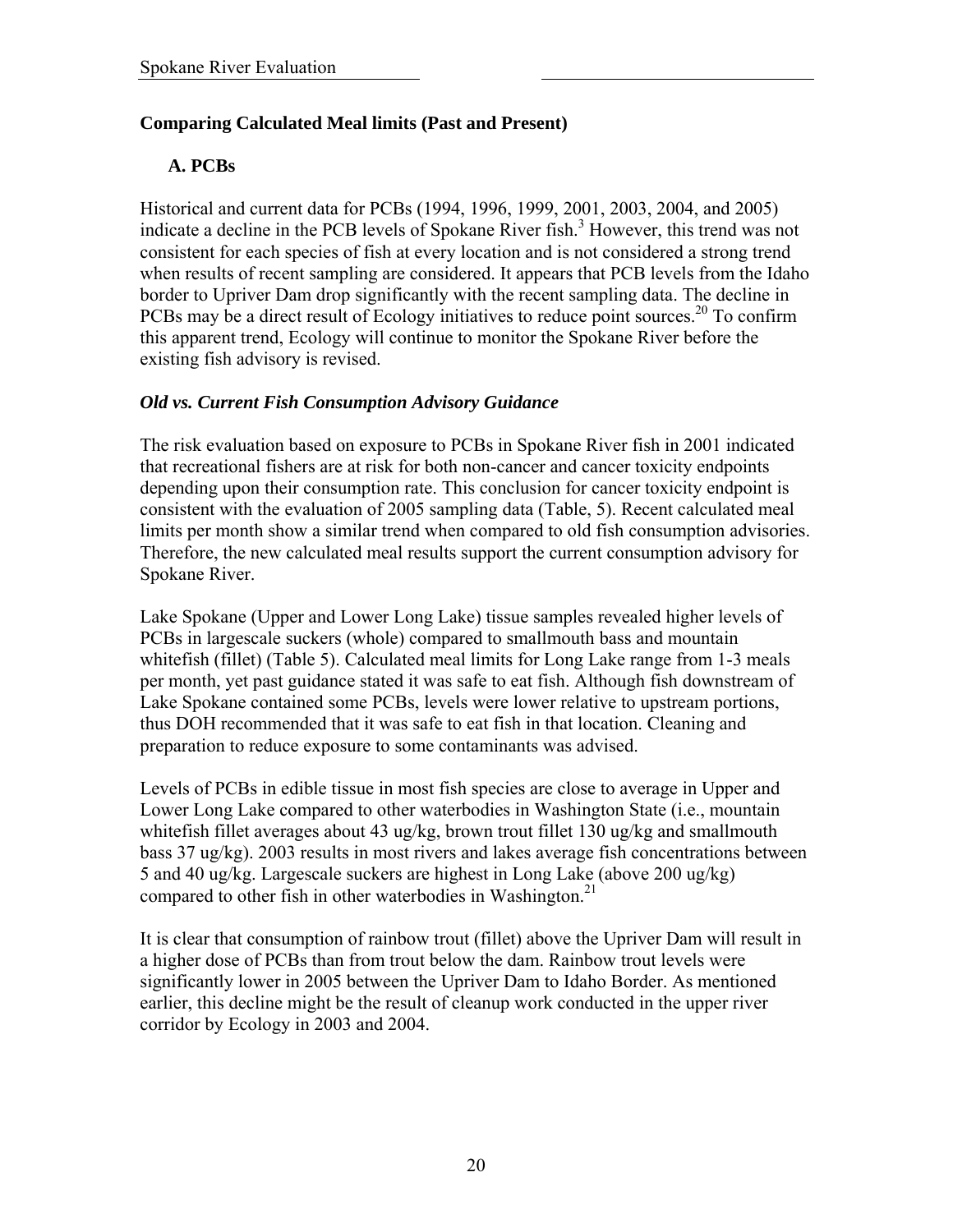## **B. PBDEs**

Calculated meal limits are lower in rainbow trout and mountain whitefish (whole) between Ninemile Dam to Upriver Dam (Table 6). Currently, there is no fish consumption advisory in Washington State based on PBDE levels. Choosing fish low in PCBs and mercury and preparing fish and meats in ways that reduces fat will also reduce the levels of PBDEs.

## **C. Lead**

In 2001, no restrictions were proposed based on calculated meal limits for pregnant women and adults.<sup>22</sup> Calculated meal limits for lead indicate that pregnant women may be at risk of exceeding fetal protection endpoint from consuming whole largescale and bridgelip sucker between the Stateline and Ninemile reach (Appendix D, Table D3). As mentioned previously any advice provided for fish consumption based on PCBs will also be protective of excessive lead exposure.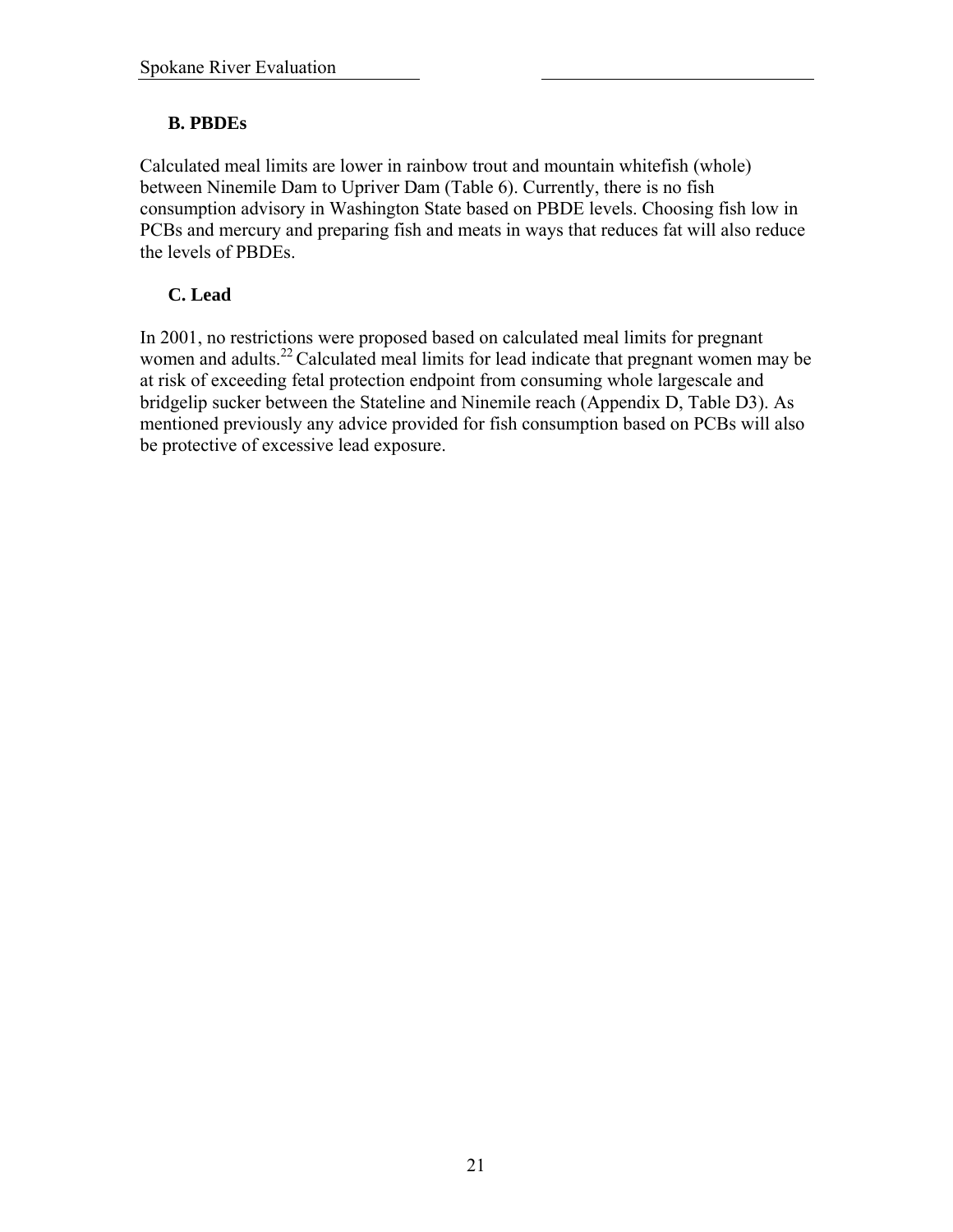|                                          | <b>New Calculations (Based on</b> |                                                      |                 |                | <b>Old Guidance</b> (Based on former data)           |                 |                                          |  |  |
|------------------------------------------|-----------------------------------|------------------------------------------------------|-----------------|----------------|------------------------------------------------------|-----------------|------------------------------------------|--|--|
| current data)                            |                                   |                                                      |                 |                |                                                      |                 |                                          |  |  |
| <b>Species</b>                           | N <sup>a</sup>                    | <b>Mean</b><br><b>PCB</b><br>Conc.<br>(ug/kg)<br>ww) | Meals/<br>month | N <sub>p</sub> | <b>Mean</b><br><b>PCB</b><br>Conc.<br>(ug/kg)<br>ww) | Meals/<br>month | <b>Health advisory</b><br>recommendation |  |  |
| Lake Spokane (Upper and Lower Long Lake) |                                   |                                                      |                 |                |                                                      |                 |                                          |  |  |
| Largescale<br>sucker (whole)             | 6                                 | 290                                                  | I.              | $NA*$          | 311                                                  | $\mathbf{1}$    | Safe to Eat<br>Fish                      |  |  |
| Largescale<br>sucker (fillet)            | <b>NA</b>                         | NA                                                   | NA              | 19             | 101                                                  | $\overline{2}$  |                                          |  |  |
| <b>Brown Trout</b><br>(fillet)           | $\mathbf{1}$                      | 130                                                  | $\mathbf{1}$    | <b>NA</b>      | <b>NA</b>                                            | <b>NA</b>       |                                          |  |  |
| Smallmouth<br>Bass (fillet)              | $\overline{4}$                    | 52                                                   | $\overline{3}$  | 10             | 37                                                   | $\overline{4}$  |                                          |  |  |
| Mountain<br>Whitefish<br>(fillet)        | 9                                 | 59                                                   | $\overline{3}$  | 6              | 73                                                   | $\overline{2}$  |                                          |  |  |
| <b>Ninemile Dam to Upriver Dam</b>       |                                   |                                                      |                 |                |                                                      |                 |                                          |  |  |
| Bridgelip<br>Sucker (whole)              | $\overline{3}$                    | 69                                                   | $\overline{2}$  | <b>NA</b>      | <b>NA</b>                                            | <b>NA</b>       | Eat no more                              |  |  |
| Rainbow Trout<br>(fillet)                | 6                                 | 113                                                  | $\mathbf{1}$    | 12             | 169                                                  | $\mathbf{1}$    | than 1 Meal of<br>Any Kind of            |  |  |
| Largescale<br>Sucker (whole)             | $\overline{3}$                    | 1,823                                                | $\theta$        | NA             | NA                                                   | <b>NA</b>       | Fish                                     |  |  |
| Largescale<br>Sucker (fillet)            | <b>NA</b>                         | <b>NA</b>                                            | <b>NA</b>       | 10             | 169                                                  | $\mathbf{1}$    |                                          |  |  |
| Mountain<br>Whitefish<br>(fillet)        | 6                                 | 186                                                  | $\mathbf{1}$    | 10             | 491                                                  | $\overline{0}$  |                                          |  |  |
| <b>Upriver Dam to Idaho Border</b>       |                                   |                                                      |                 |                |                                                      |                 |                                          |  |  |
| Rainbow Trout<br>(fillet)                | 3                                 | 55                                                   | 3               | 10             | 494†                                                 | $\overline{0}$  | Do not Eat                               |  |  |
| Largescale<br>Sucker (whole)             | 6                                 | 89                                                   | $\overline{2}$  | <b>NA</b>      | NA                                                   | NA              | Any Fish                                 |  |  |
| Largescale<br>Sucker (fillet)            | NA                                | NA                                                   | <b>NA</b>       | 10             | 125                                                  | 1               |                                          |  |  |

**Table 5.** Comparison of 2005 PCB data vs. 2001 PCB sampling data, Spokane River, Washington.

 $N =$ sample size

ww = Wet Weight

ug/kg = micrograms per kilograms

NA Not available

<sup>a</sup> Composites of 4-5 individual fish each, except Long Lake mountain whitefish which were analyzed

individually. b Whole body samples are composites of five fish, fillets are individual fish.

\* Whole body samples for Largescale sucker were analyzed from individual fish.

† Used the mean average between both means (880 and 108 ppb wet weight)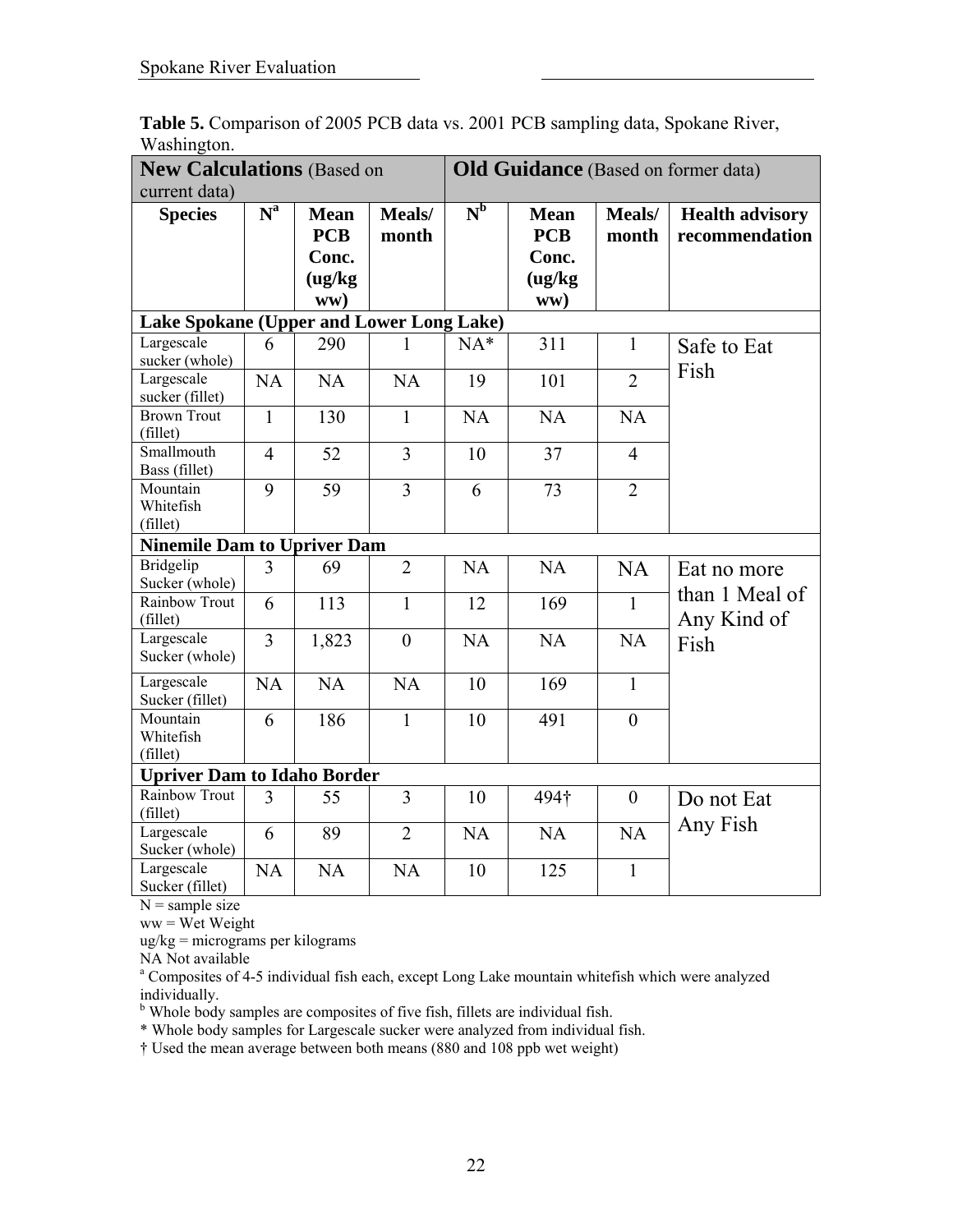| <b>New PBDE meal calculations</b> (Based on current data) |                |                   |                |  |  |  |  |  |  |  |  |
|-----------------------------------------------------------|----------------|-------------------|----------------|--|--|--|--|--|--|--|--|
| <b>Species</b>                                            | N <sup>a</sup> | <b>Total mean</b> | Meals/Month*   |  |  |  |  |  |  |  |  |
|                                                           |                | <b>PBDE Conc.</b> |                |  |  |  |  |  |  |  |  |
|                                                           |                | (ug/kg ww)        |                |  |  |  |  |  |  |  |  |
| Lake Spokane (Upper and Lower Long Lake)                  |                |                   |                |  |  |  |  |  |  |  |  |
| Largescale sucker                                         | 6              | 385               | $\overline{4}$ |  |  |  |  |  |  |  |  |
| (whole)                                                   |                |                   |                |  |  |  |  |  |  |  |  |
| <b>Brown Trout</b>                                        | $\mathbf{1}$   | 159               | 10             |  |  |  |  |  |  |  |  |
| (fillet)                                                  |                |                   |                |  |  |  |  |  |  |  |  |
| <b>Smallmouth Bass</b>                                    | 4              | 50                | 32             |  |  |  |  |  |  |  |  |
| (fillet)                                                  |                |                   |                |  |  |  |  |  |  |  |  |
| Mountain                                                  | 6              | 149               | 11             |  |  |  |  |  |  |  |  |
| Whitefish (fillet)                                        |                |                   |                |  |  |  |  |  |  |  |  |
| <b>Ninemile Dam to Upriver Dam</b>                        |                |                   |                |  |  |  |  |  |  |  |  |
| <b>Bridgelip Sucker</b>                                   | 3              | 522               | 3              |  |  |  |  |  |  |  |  |
| (whole)                                                   |                |                   |                |  |  |  |  |  |  |  |  |
| Rainbow Trout                                             | 6              | $418$ (max.)      | 4              |  |  |  |  |  |  |  |  |
| (fillet)                                                  |                |                   |                |  |  |  |  |  |  |  |  |
| Rainbow Trout                                             | 3              | 2,043             | 1              |  |  |  |  |  |  |  |  |
| (whole)                                                   |                |                   |                |  |  |  |  |  |  |  |  |
| Largescale Sucker                                         | 3              | 95                | 17             |  |  |  |  |  |  |  |  |
| (whole)                                                   |                |                   |                |  |  |  |  |  |  |  |  |
| Mountain                                                  | 6              | 714               | $\overline{2}$ |  |  |  |  |  |  |  |  |
| Whitefish (fillet)                                        |                |                   |                |  |  |  |  |  |  |  |  |
| Mountain                                                  | 3              | 4,720             | $\theta$       |  |  |  |  |  |  |  |  |
| Whitefish (whole)                                         |                |                   |                |  |  |  |  |  |  |  |  |
| <b>Upriver Dam to Idaho Border</b>                        |                |                   |                |  |  |  |  |  |  |  |  |
| Rainbow Trout                                             | 3              | 90                | 18             |  |  |  |  |  |  |  |  |
| (fillet)                                                  |                |                   |                |  |  |  |  |  |  |  |  |
| Largescale Sucker                                         | 6              | 176               | 9              |  |  |  |  |  |  |  |  |
| (whole)                                                   |                |                   |                |  |  |  |  |  |  |  |  |

**Table 6.** New meal calculations based on PBDE 2005 sampling data, Spokane River, Washington.

 $N =$ sample size

 $ww =$  Wet Weight

ug/kg = micrograms per kilograms

<sup>a</sup> Composites of 4-5 individual fish, except lower Long Lake mountain whitefish which were analyzed individually.

\* Used EPA's draft BDE-47 reference dose to calculate meal per month.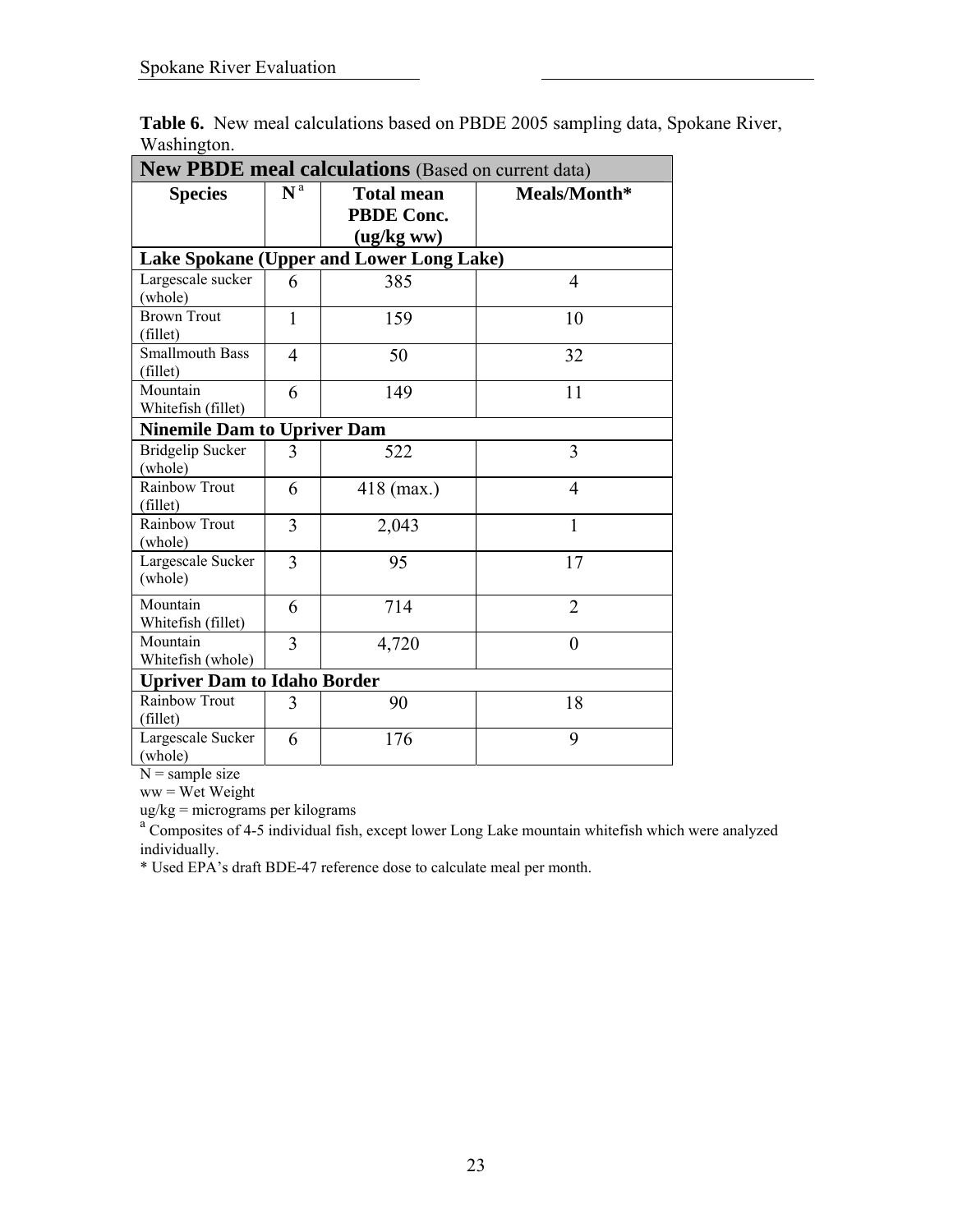|                                                 | <b>PCB</b> sampling data |                                                      |                 |                | <b>PBDE</b> sampling                                 |                 | <b>Health advisory</b>                                   |
|-------------------------------------------------|--------------------------|------------------------------------------------------|-----------------|----------------|------------------------------------------------------|-----------------|----------------------------------------------------------|
|                                                 |                          |                                                      |                 | data           |                                                      |                 |                                                          |
| <b>Species</b>                                  | $N^a$                    | <b>Mean</b><br><b>PCB</b><br>Conc.<br>(ug/kg)<br>ww) | Meals/<br>month | N              | <b>Mean</b><br><b>PBDE</b><br>Conc.<br>(ug/kg<br>ww) | Meals/<br>month | <b>Recommendation</b><br>for both PCBs &<br><b>PBDEs</b> |
| <b>Lake Spokane (Upper and Lower Long Lake)</b> |                          |                                                      |                 |                |                                                      |                 |                                                          |
| Largescale<br>sucker<br>(whole)                 | 6                        | 290                                                  | 1               | 6              | 385                                                  | $\overline{4}$  | Safe to Eat Fish                                         |
| <b>Brown</b><br>Trout<br>(fillet)               | $\mathbf{1}$             | 130                                                  | $\mathbf{1}$    | $\mathbf{1}$   | 159                                                  | 10              |                                                          |
| Smallmouth<br>Bass (fillet)                     | $\overline{4}$           | 52                                                   | 3               | $\overline{4}$ | 50                                                   | 32              |                                                          |
| Mountain<br>Whitefish<br>(fillet)               | 9                        | 59                                                   | $\overline{3}$  | 6              | 149                                                  | 11              |                                                          |
| <b>Ninemile Dam to Upriver Dam</b>              |                          |                                                      |                 |                |                                                      |                 |                                                          |
| <b>Bridgelip</b><br>Sucker<br>(whole)           | 3                        | 69                                                   | 2               | 3              | 522                                                  | 3               | Eat no more than<br>1 Meal of Any                        |
| Rainbow<br>Trout<br>(fillet)                    | 6                        | 113                                                  | $\mathbf{1}$    | 6              | $418 *$                                              | $\overline{4}$  | Kind of Fish                                             |
| Rainbow<br>Trout<br>(whole)                     | <b>NA</b>                | <b>NA</b>                                            | <b>NA</b>       | 3              | 2,043                                                | $\mathbf{1}$    |                                                          |
| Largescale<br>Sucker<br>(whole)                 | $\overline{3}$           | 1,823                                                | $\theta$        | 3              | 95                                                   | 17              |                                                          |
| Mountain<br>whitefish<br>(fillet)               | 6                        | 186                                                  | $\mathbf{1}$    | 6              | 714                                                  | $\overline{2}$  |                                                          |
| Mountain<br>Whitefish<br>(whole)                | NA                       | NA                                                   | NA              | 3              | 4,720                                                | $\overline{0}$  |                                                          |
| <b>Upriver Dam to Idaho Border</b>              |                          |                                                      |                 |                |                                                      |                 |                                                          |
| Rainbow<br>Trout<br>(fillet)                    | 3                        | 55                                                   | 3               | 3              | 90                                                   | 18              | Do not Eat Any<br>Fish                                   |
| Largescale<br>Sucker<br>(whole)                 | 6                        | 89                                                   | $\overline{2}$  | 6              | 176                                                  | 9               |                                                          |

**Table 7.** PCB and PBDE 2005 sampling data, Spokane River, Washington.

ww = Wet Weight; ug/kg= micrograms per kilograms<br>\* Used the highest mean concentration found at Ninemile in rainbow trout fillet.

<sup>a</sup> Composites of 4-5 individual fish each, except Lake Spokane mountain whitefish which was analyzed individually.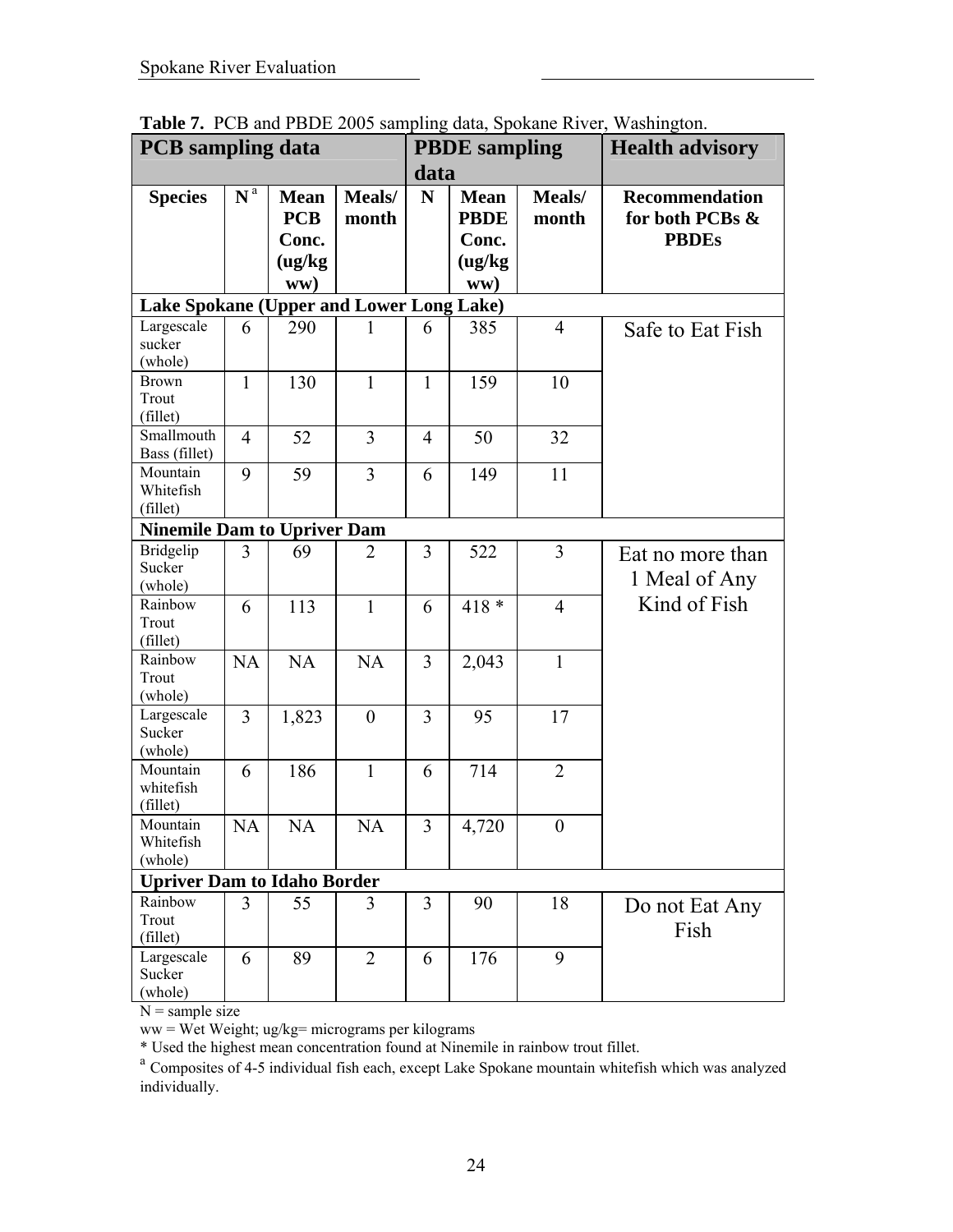## **Benefits of Fish Consumption**

Recent studies have attempted to quantify risks of eating contaminated fish with benefits associated with their ingestion.  $^{23,24,25,26,27,28,29}$  Further work is expected on this subject as more reports on fish contaminant levels and human health become available. At present, fish are known to be an excellent protein source that is low in saturated fats, rich in vitamin D and omega-3 fatty acids and other vitamins and minerals.

The primary health benefits of eating fish are well documented and relate to the reduction of cardiovascular disease  $^{30,31,32,33,34,35,36}$  and positive pregnancy outcome.<sup>37,38,39,40,41,42,43 44,45</sup> Limited data show a link between fish consumption and a decrease in development of some cancers.<sup>46</sup> Eating fish has also been associated with impacts on brain function, including protection against cognitive decline.<sup>46</sup> Cardiovascular disease, cancer, and cognitive decline are serious health problems that affect large portions of the U.S. population. Health benefits of eating fish are associated with low levels of saturated versus unsaturated fats. Saturated fats are linked with increased cholesterol levels and risk of heart disease while unsaturated fats (e.g., omega-3 polyunsaturated fatty acid) are an essential nutrient. Replacing fish in the diet with other sources of protein may reduce exposure to contaminants but could result in increased risk for certain diseases. For example, replacing fish with red meat could increase the risk of cardiovascular disease since red meat has higher levels of saturated fat and cholesterol.

Advisories can be protective (while acknowledging the benefits of eating fish) by recommending decreased consumption of fish known to have high contaminant concentrations in favor of fish that are lower in contaminants. DOH supports the American Heart Association and the U.S. Food and Drug Administration recommendation of at least 12 ounces (about  $3 - 4$  servings) of fish per week as part of a healthy diet.

Health benefits of eating fish deserve particular consideration when dealing with groups that consume fish for subsistence. Removal of fish from the diet of subsistence consumers may have serious health, social and economic consequences. Such populations are encouraged to consume a variety of fish species, to fish from locations with low contamination, and to follow recommended preparation and cooking methods.

#### *Communicating Risk vs. Benefits*

All fish contain some level of persistent and bioaccumulative contaminants. A strict risk assessment approach would provide a meal limit, no matter how large or small, for every fish species. While meal limit calculations are a useful and necessary component of providing advice about eating fish, such messages should not stand alone. DOH considers the health benefits of eating fish to be an important part of consumption advice provided to the public. Since methods are not currently available to quantify these benefits with respect to risk, DOH chooses to promote consumption of fish that are lowest in contaminants. This approach moves away from setting strict limits and moves toward encouraging consumers to eat fish but to be smart about their choices.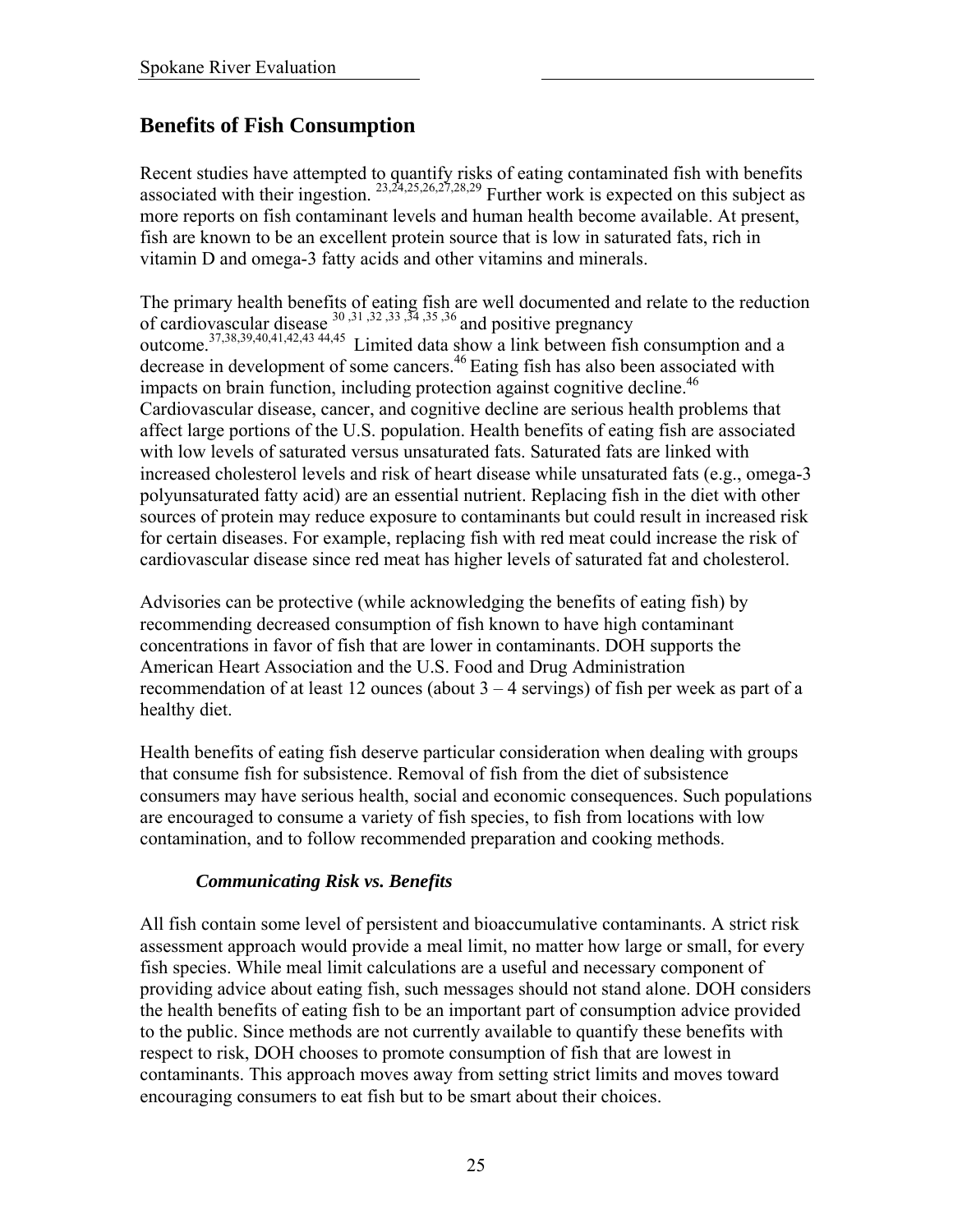EPA has recently revised estimates of per capita seafood consumption and found that the average fish consumption rate in the US is 20 g/day for all respondents (including nonconsumers) for anadromous and resident finfish and shellfish from fresh, estuarine, and marine environments.<sup>47</sup> This equates to 2-3 eight ounce meals per month, which is much lower than the American Heart Association's (AHA) recommendation of at least two fish meals per week. The goal of DOH fish advice is to encourage Washingtonians to eat two fish meals per week (roughly  $50 - 65$  g/day) while following localized fish advisories and general fish consumption guidance (such as limiting consumption of species high in mercury and/or PCBs).

Some considerations in risk communication include the importance of gender, age, body weight, genetics and culture. Pregnant women and women of child-bearing age are an important population to advice about potential risk of mercury and PCBs in fish because of ongoing neurological development of the fetus. In addition, children often consume larger meals, pound per pound, than adults and so receive a higher dose of contaminants. This consideration applies to adults of various body weights as well; those of higher body weight can eat larger portions while those of lower body weight should eat smaller portions (advice in this report is based on an assumed bodyweight of 60 kg).

It is also important to understand the importance of fish in different cultures and how health messages may need to be adapted culturally. Connecting with culturally diverse communities often requires outreach that goes beyond traditional governmental methods of communicating such as meetings sponsored by agencies, informational mailings and press releases. Some communities prefer visual and verbal communications, for example, use of local access cable. Meeting with community groups on their own terms demonstrates sincerity and can build trust. Accurate translation of printed material is essential.

DOH believes that recent news articles about limits may scare people from consuming fish and prevent some members of the public from getting the benefits of good fish choices. The public should understand that removing fish from the diet will not eliminate exposure to contaminants and that other sources of protein, such as beef, chicken and dairy products also contain persistent bioaccumulative toxins (PBTs). The best approach is to eat fish but to be smart about fish choices.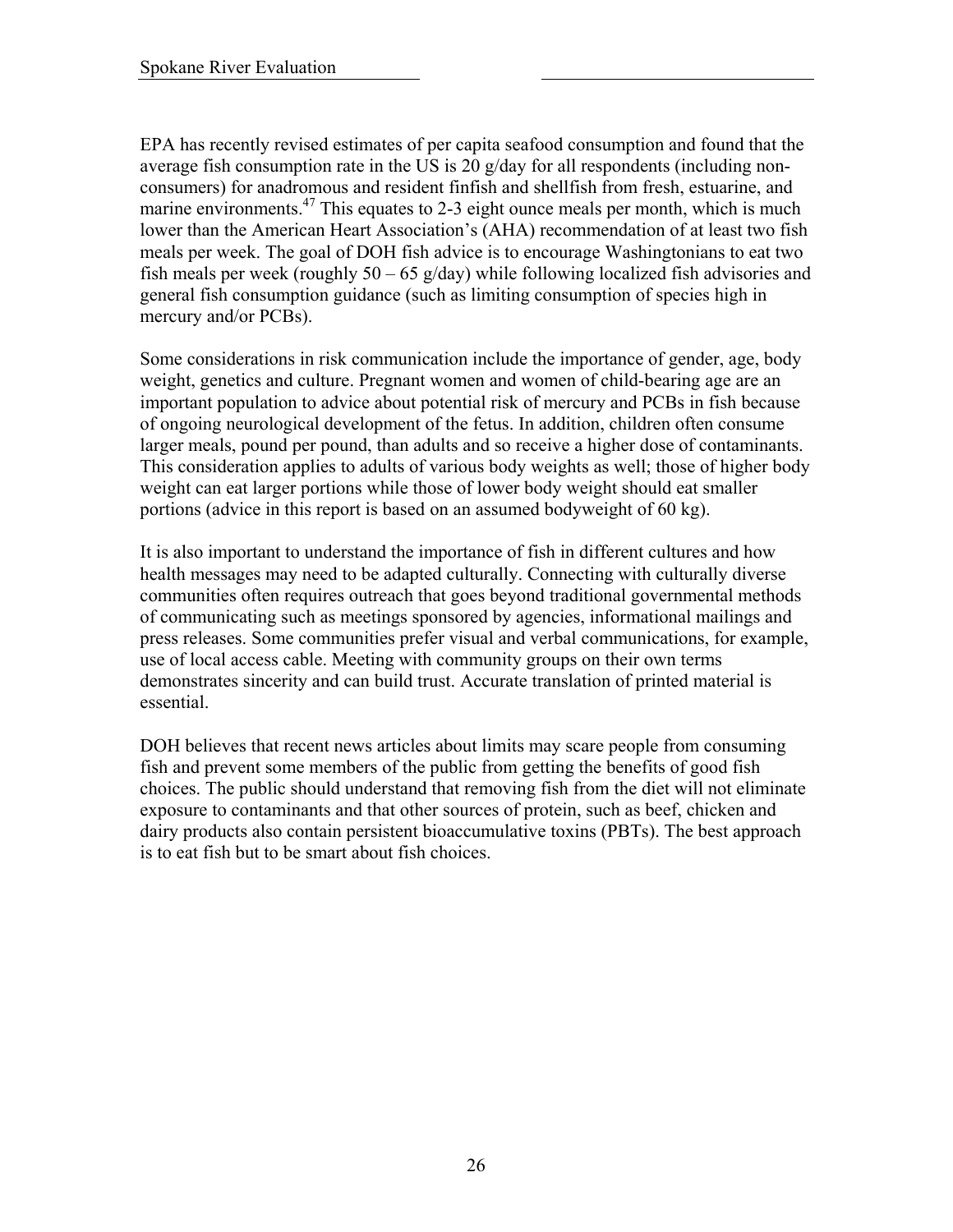## **Child Health Considerations**

DOH and ATSDR recognize that infants and children may be more vulnerable to chemical exposures than adults when faced with contamination of air, water, soil, or food. This vulnerability is a result of the following factors:

- Children are smaller and receive higher doses of chemical exposure per body weight.
- Children's developing body systems are more vulnerable to toxic exposures, especially during critical growth stages in which permanent damage may be incurred.

PCBs and PBDEs are the main contaminants of public health concern found in Spokane River. These chemicals can cause adverse developmental effects in children exposed in the womb. For this reason, it is important for pregnant women and women considering pregnancy to pay special attention to the recommendations of this health consultation.

## **Summary and Conclusions**

#### *Summary*

## *PCB and PBDE Sampling Data*

DOH compared 2005 vs. 2001 PCB sampling data for all species of fish at all sampling locations of the Spokane River. The following summarizes the most important findings (Tables 5 and 7):

- PCBs in fish tissue from Ninemile Dam to Upriver Dam declined in rainbow trout fillets and mountain whitefish fillets (2005 vs. 2001). These were the only two species collected in both years available and appropriate for comparison in this river section.
- PCBs in rainbow trout fillets from Upriver Dam to the Idaho border were markedly lower in 2005 compared to levels in 2001. Largescale sucker fillet data were not available for comparison.
- Concentrations for both PBDEs and PCBs were highest in fish from Mission Park and Ninemile sampling sites.

Generally, PCB levels were lower in 2005 than in 2001, except for largescale sucker (whole) and rainbow trout (fillet) in Mission Park. Ecology suggests that lower levels of PCBs in fish from Upriver Dam to the Idaho border correlates with cleanup actions in the Spokane River. To verify this observation, Ecology and DOH concur that further monitoring of the Spokane River is advised to confirm this apparent trend and before changing the original fish advisory. Advice for this area may change in the future if PCB

levels drop below health concern levels. DOH emphasizes consuming fillets instead of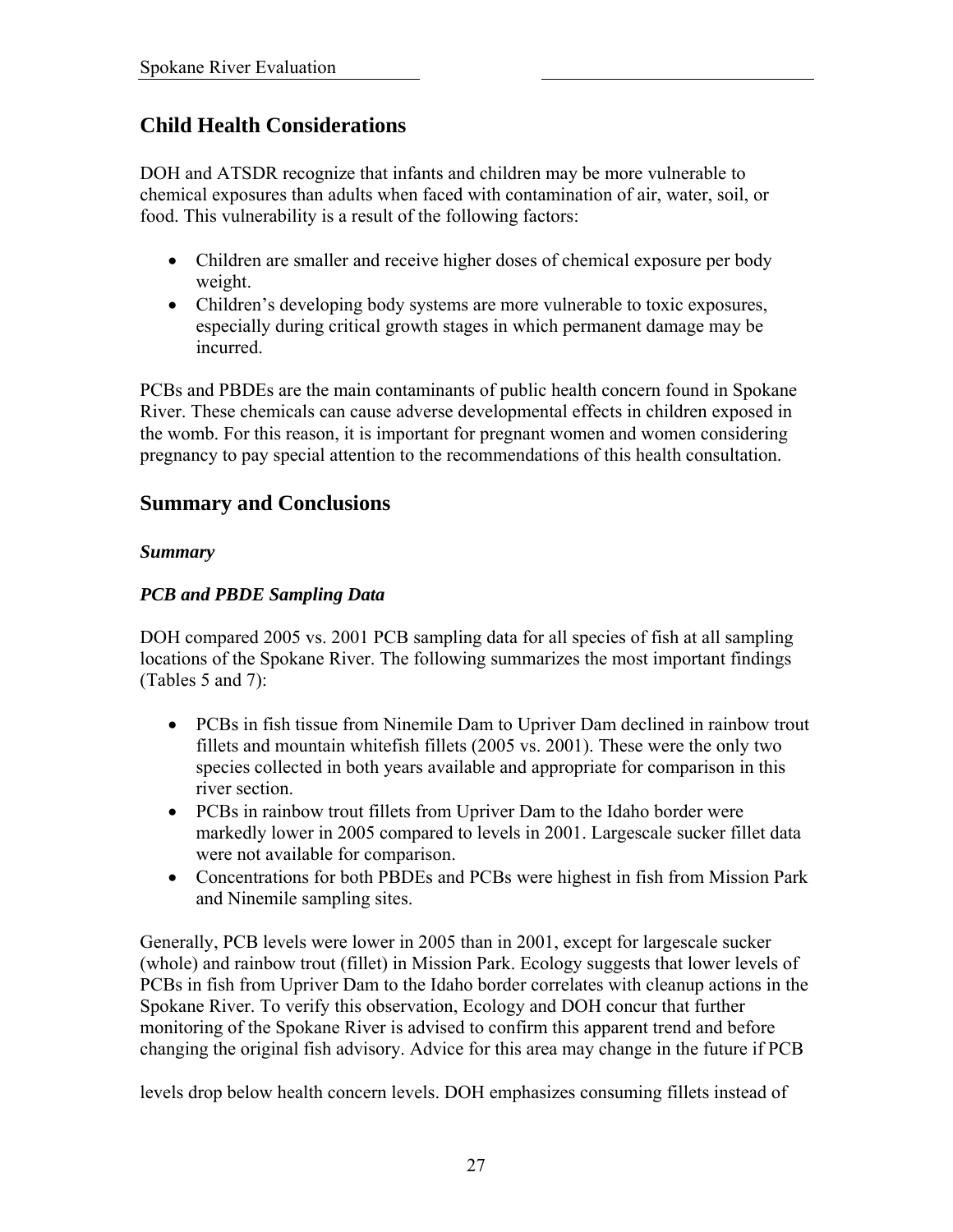whole fish from the Spokane River and cleaning all fish before eating.

The following summarizes PBDE data in the Spokane River (Table 6 and 7):

- Overall, PBDE concentrations were extremely high (ranged from 65 to 1,222) ug/kg in fillet samples and 34 to 4,900 ug/kg in whole body samples) in fish from the Spokane River relative to other fish in Washington State and in the country.
- Highest values were observed in rainbow trout and mountain white fish (whole) in the area between Ninemile Dam and Upriver Dam. Fillet samples of rainbow trout and mountain whitefish also had high PBDE values.
- PBDEs were relatively lower in fish (fillet) from Lake Spokane and from Upriver Dam to the Idaho border.
- PBDEs were relatively high in largescale sucker (whole) from Lake Spokane (Upper Long Lake).

PBDEs are an emerging contaminant, and human health effects from consuming fish with PBDEs are not well characterized due to limited research. Thus, concern remains about consuming fish with high PBDE levels.

## *Conclusions*

- Exposure to PCBs through ingestion of Spokane River fish caught in the Spokane River represents *a public health hazard*. The potential for adverse health effects to result from eating Spokane River fish depends on several factors such as amount of fish consumed and fishing location.
	- Consumption of rainbow trout and mountain white fish in Ninemile Dam to Upriver Dam is a *public health hazard*.
	- Recent samples of resident fish in the Spokane River showed levels of PCBs that are lower than previous samples except for mountain whitefish and rainbow trout fillets and largescale suckers in whole body samples at Mission Park.
	- Eating frequent meals of trout and mountain whitefish that live in the Spokane River may cause health problems, particularly to children, infants and pregnant women. PCBs in these fish may affect the immune system and cause learning problems in children exposed in the womb.
- Extremely high levels of PBDEs were observed in mountain whitefish and rainbow trout (whole) between Ninemile Dam to Upriver Dam. Due to limited research on the possible consumer health risk from PBDEs, DOH concludes a *no apparent public health hazard* exists. However, concern remains about the effects of these compounds on humans and biota.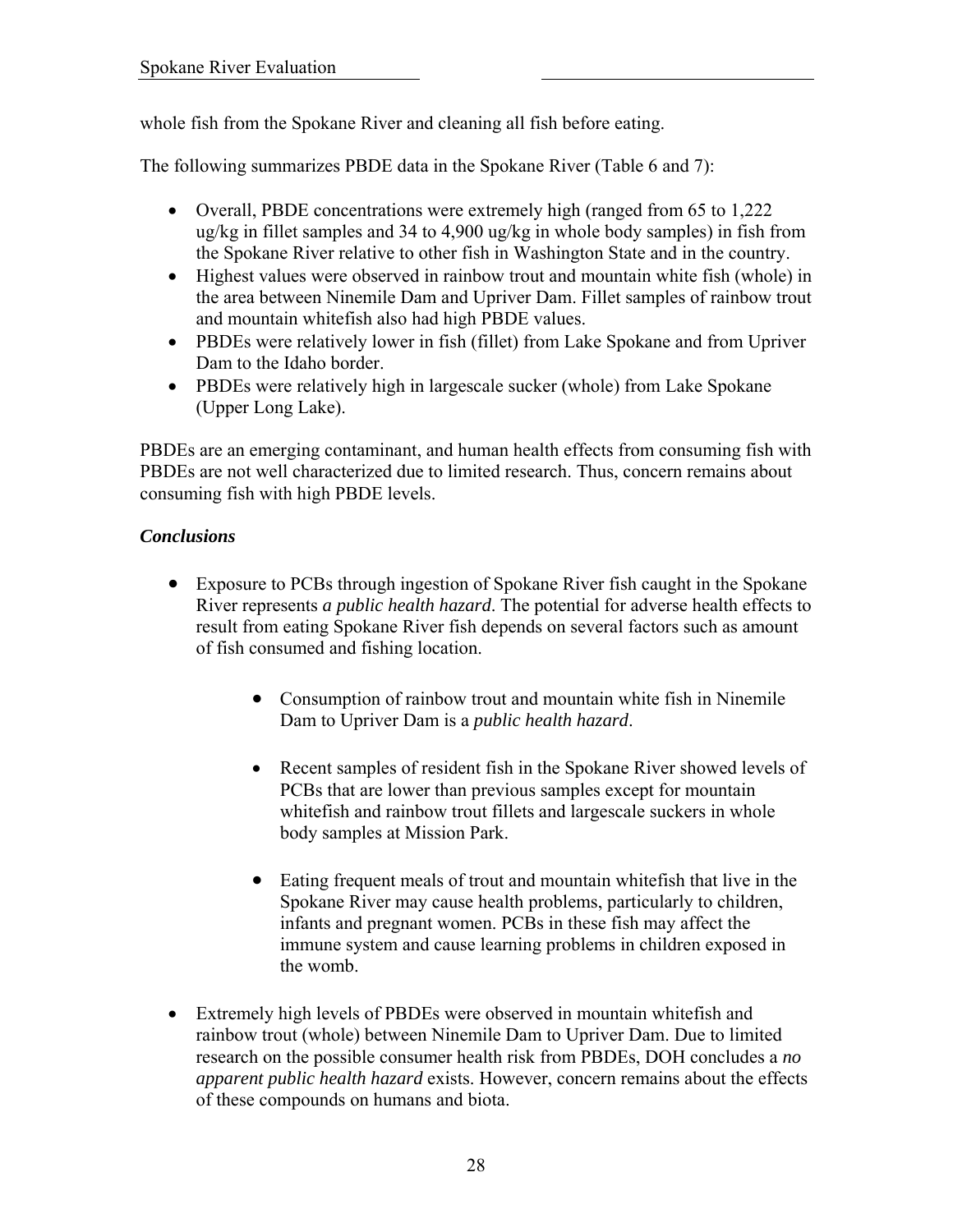- It is important to consider PBDEs for future health advisories since there may be potential health risks associated with fish consumption.
- *A public health hazard* exists for pregnant women and children who consume whole fish contaminated with lead from the Spokane River between the Upper Long Lake and the Idaho Border (Stateline). *No public health hazard* exists for adults exposed to lead who consume fillets from the Spokane River.

## **Recommendations**

- 1. The 2003 fish advisory for the Spokane River should remain in place based on recent PCB data. Consistent with and in addition to the advisory:
	- DOH recommends against any consumption of fish between the Idaho border and Upriver Dam. For the reach between Upriver Dam and Ninemile Dam, DOH advises against eating more than one meal per month of any species. For the reach between Ninemile Dam and Long Lake (Upper and Lower Long Lake) DOH advised that it is safe to eat fish.
	- In order to reduce exposure from PCBs in all trout and mountain whitefish, DOH recommends eating fillet instead of whole fish, removing the skin and cleaning all fish. Further, DOH recommends let fat drip off and prepare by grilling, broiling or baking.
	- DOH recommends continuing monitoring for PBDEs in the Spokane River.
	- DOH recommends addressing PBDEs in the Spokane River Fish Meal Advisory.
	- Although a substantial decrease in PCB levels was observed at some locations, DOH recommends continued PCB monitoring to confirm the downward trend before modifying the current health advisory.
	- DOH recommends additional fish tissue sampling for both fillet and whole body samples at sites where contaminants exceeded health comparison values.
- 2. Future updates of the Spokane River fish advisory should be based on long-term fish tissue monitoring trends.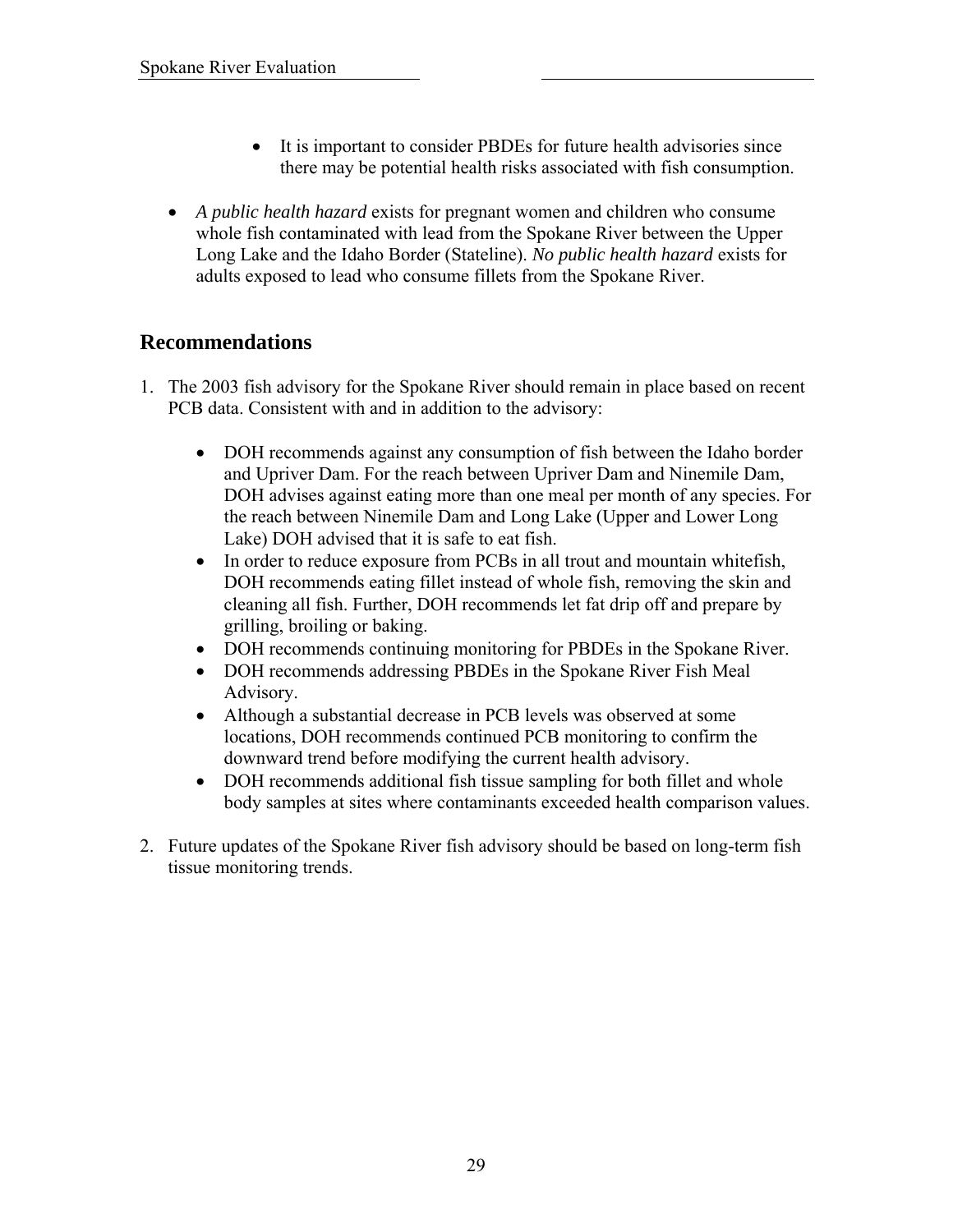

**Figure 1.** Spokane River map, Spokane, Washington.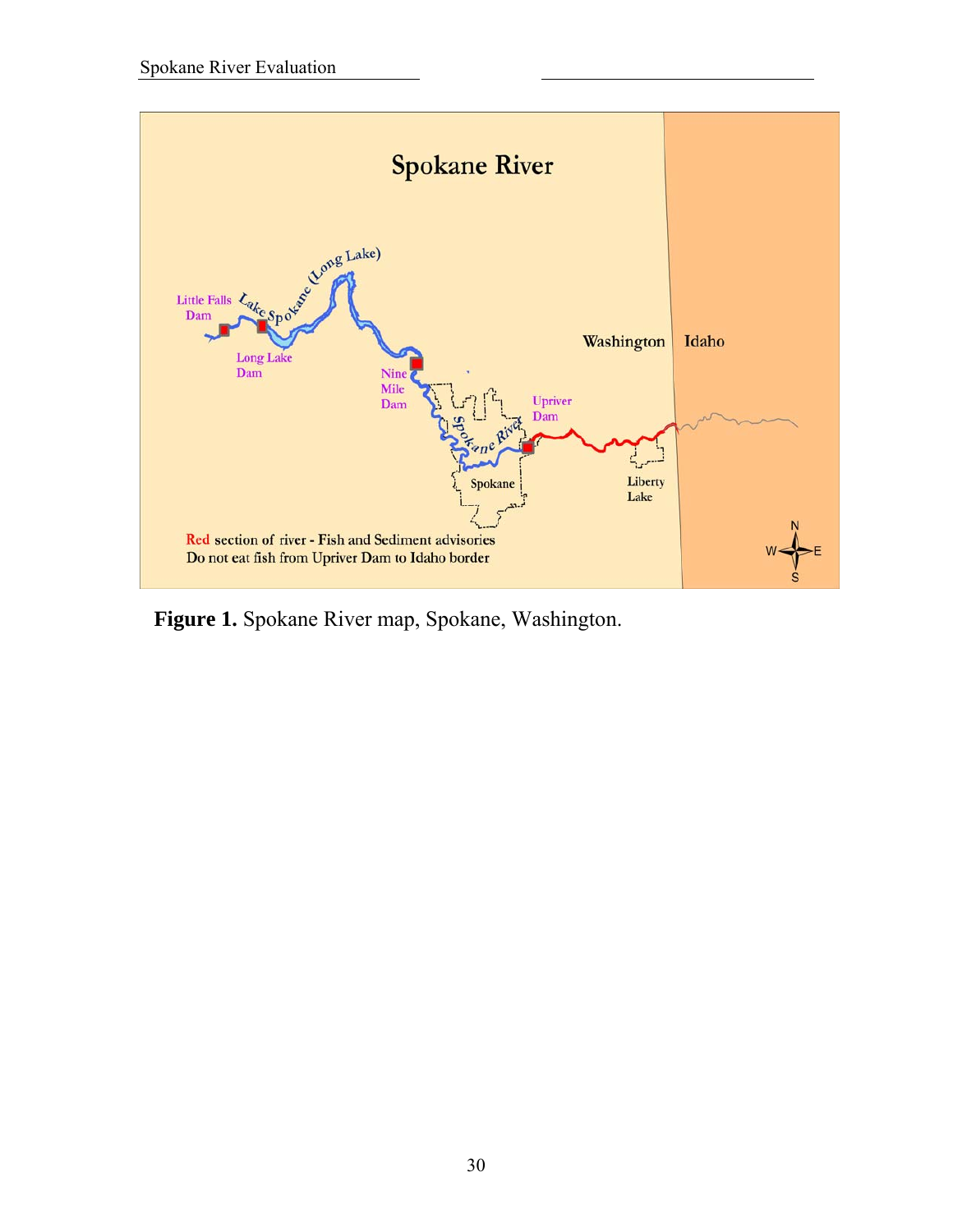## **Preparer of Report**

Elmer Diaz Washington State Department of Health Office of Environmental Health Assessments Site Assessment Section

## **Designated Reviewer**

Wayne Clifford, Manager Director Environmental Health Office of Environmental Health Assessments Washington State Department of Health

## **ATSDR Technical Project Officer**

Robert B. Knowles, Commander U.S. Public Health Service Agency for Toxic Substances and Disease Registry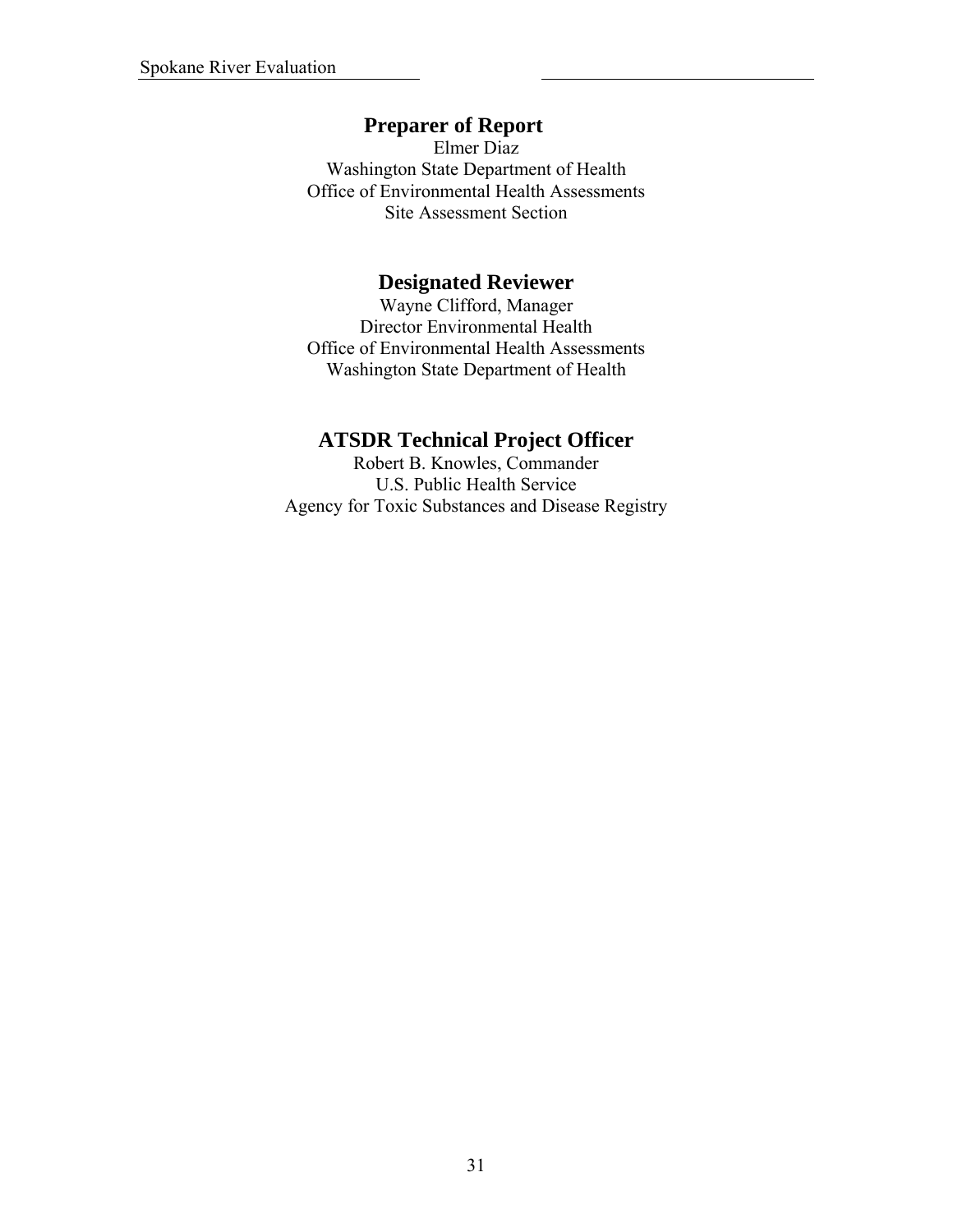## **References**

- 1. Washington State Department of Health and Washington Department of Ecology. Evaluation of Cadmium, Lead and Zinc Contamination in Spokane River Fish Spokane, Spokane County, Washington. 8-20-2001.
- 2. Washington State Department of Health and Washington Department of Ecology. Evaluation of Cadmium, Lead and Zinc Contamination in Spokane River Fish Spokane, Spokane County, Washington. 8-20-2001.
- 3. Washington State Department of Health. Evaluation of Polychlorinated Biphenyls (PCBs) in Spokane River Fish. 2001.
- 4. Washington State Department of Health. 4-25-2005. Evaluation of Polychlorinated biphenyls (PCBs) in Fish from Long Lake (A.K.A. Long Spokane). http://www.atsdr.cdc.gov/hac/PHA/index.asp
- 5. Spokane Regional Health District and Washington Department of Health. 2003. Spokane River Fish Meal Advisory. <http://www.doh.wa.gov/CommunityandEnvironment/Food/Fish/Advisories.aspx>
- 6. U.S.Environmental Protection Agency. Guidance for Assessing Chemical Contaminant Data for Use in Fish Advisories, Volume 1 Fish Sampling and Analysis. 2000. EPA- 823-B-00-007.
- 7. Alaimo, K., McDowell, M. A., Briefel, R. R., Bischof, A. M., Caughman, C. R., Loria, C. M., and Johnson, C. L. 11-14-1994. Dietary intake of vitamins, minerals, and fiber of persons ages 2 months and over in the United States: Third National Health and Nutrition Examination Survey, Phase 1, 1988-91. Adv.Data. 1-28.
- 8. Interagency Board for Nutrition and Related Research. Third Report on Nutrition Monitoring in the United States. 1995.
- 9. Washington State Department of Ecology. PCBs, PBDEs and Selected Metals in Spokane River Fish, 2005. 2006. 06-03-025.
- 10. Johnson, A. and Olson, N. 4-27-2001. Analysis and Occurence of Polybrominated Diphenyl Ethers in Washington State Freshwater Fish. Arch.Environ.Contam.Toxicol. 339-344.
- 11. Johnson, A., Seiders, K., Deligeannis, C., Kinney, K., Sandvik, P., Era-Miller, B., and Alkire, D. PBDE Flame Retardants in Washington Rivers and Lakes: Concentrations in Fish and Water, 2005-06. 2006. 06-03-027.
- 12. Johnson, A. and Olson, N. 2001. Analysis and Occurrence of Polybrominated Diphenyl Ethers in Washington State Freshwater Fish. Archives of Environmental Contamination and Toxicology. 01-03-033:339-344.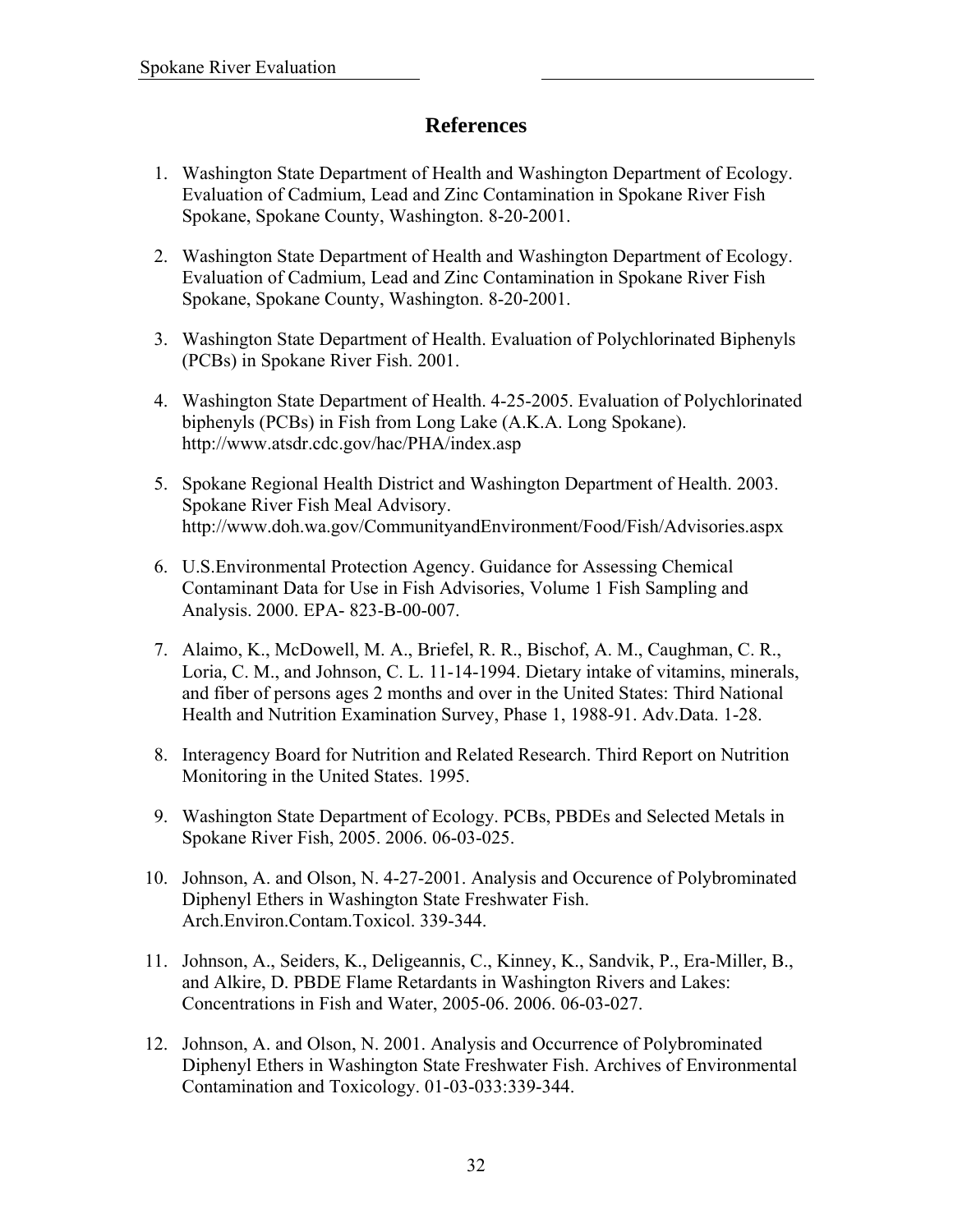- 13. The Spokane Tribe of Indians. 5-30-2007. Spokane Tribe. http://www.spokanetribe.com/page.php?code=reservation
- 14. Robinson Research, Center for Justice. Spokane River Toxins Survey Draft Report. 1-29-2007.
- 15. U.S.Environmental Protection Agency. 2002. Integrated Exposure Uptake Biokinetic Model for Lead in Children 2002.
- 16. Darnerud, P. O., Eriksen, G. S., Johannesson, T., Larsen, P. B., and Viluksela, M. 2001. Polybrominated diphenyl ethers: occurrence, dietary exposure, and toxicology. Environ Health Perspect. 109 Suppl 1:49-68.
- 17. Sjodin, A., Patterson, D. G., Jr., and Bergman, A. 2003. A review on human exposure to brominated flame retardants--particularly polybrominated diphenyl ethers. Environ Int. 29:829-839.
- 18. Stapleton, H. M., Dodder, N. G., Offenberg, J. H., Schantz, M. M., and Wise, S. A. 2-15-2005. Polybrominated diphenyl ethers in house dust and clothes dryer lint. Environ Sci Technol. 39:925-931.
- 19. Jones-Otazo, H. A., Clarke, J. P., Diamond, M. L., Archbold, J. A., Ferguson, G., Harner, T., Richardson, G. M., Ryan, J. J., and Wilford, B. 7-15-2005. Is house dust the missing exposure pathway for PBDEs? An analysis of the urban fate and human exposure to PBDEs. Environ Sci Technol. 39:5121-5130.
- 20. (Duff, R., Clifford, W., Roland, J., and Diaz, E., PCB trends in Spokane River, personal communication, 1-30-2007)
- 21. Environmental Assessment Program Department of Ecology Washington State Toxics Monitoring Program. Toxic Contaminants in Fish Tissue and Surface Water in Freshwater Environments, 2003. 1-5-2006. 06-03-019.
- 22. Washington State Department of Health and Washington Department of Ecology. Evaluation of Cadmium, Lead and Zinc Contamination in Spokane River Fish Spokane, Spokane County, Washington. 8-20-2001.
- 23. Bouzan, C., Cohen, J. T., Connor, W. E., Kris-Etherton, P. M., Gray, G. M., Konig, A., Lawrence, R. S., Savitz, D. A., and Teutsch, S. M. 2005. A quantitative analysis of fish consumption and stroke risk. Am.J Prev.Med. 29:347-352.
- 24. Cohen, J. T., Bellinger, D. C., Connor, W. E., Kris-Etherton, P. M., Lawrence, R. S., Savitz, D. A., Shaywitz, B. A., Teutsch, S. M., and Gray, G. M. 2005. A quantitative risk-benefit analysis of changes in population fish consumption. Am.J Prev.Med. 29:325-334.
- 25. Konig, A., Bouzan, C., Cohen, J. T., Connor, W. E., Kris-Etherton, P. M., Gray, G. M., Lawrence, R. S., Savitz, D. A., and Teutsch, S. M. 2005. A quantitative analysis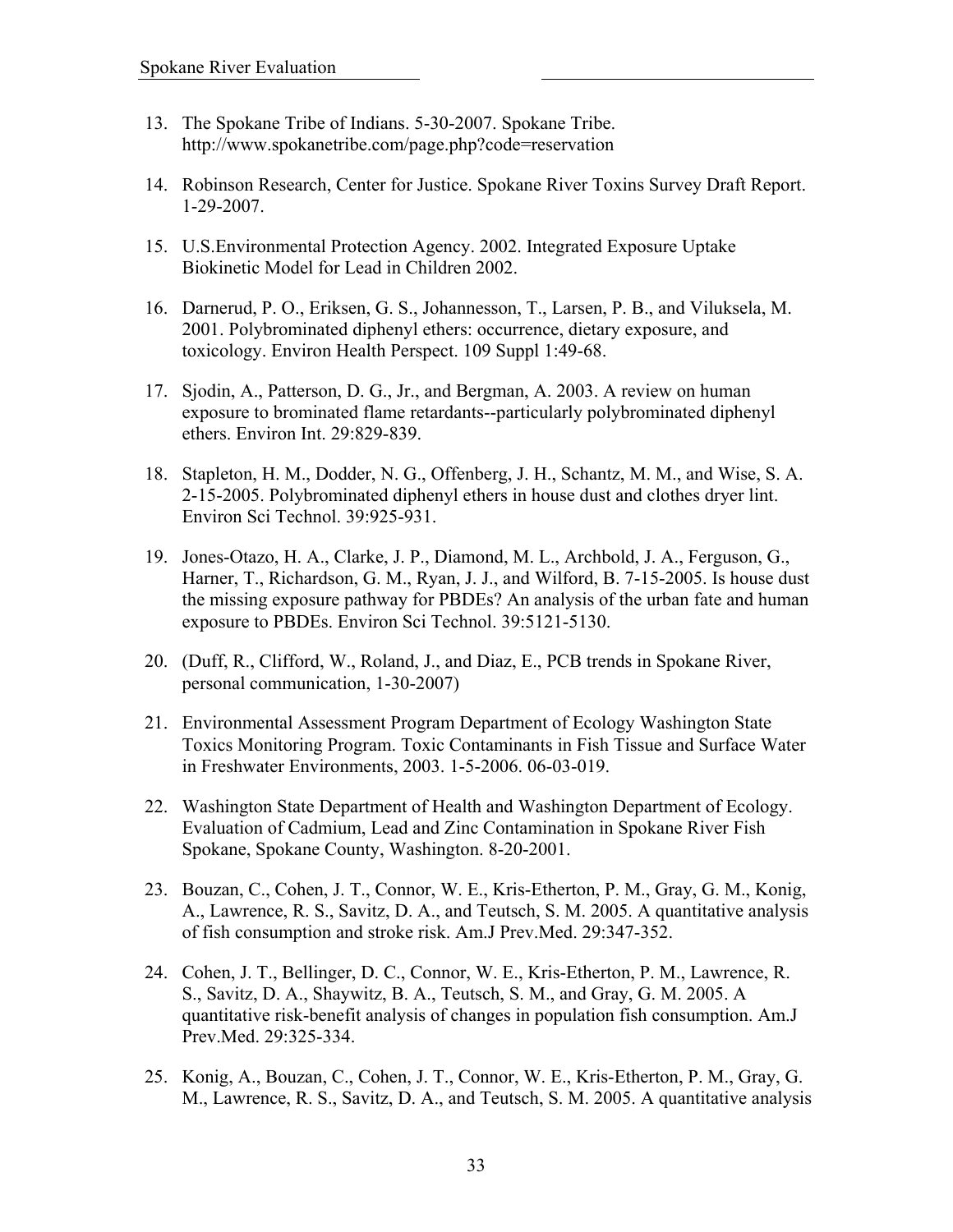of fish consumption and coronary heart disease mortality. Am.J Prev.Med. 29:335- 346.

- 26. Lund, E., Engeset, D., Alsaker, E., Skeie, G., Hjartaker, A., Lundebye, A. K., and Niebor, E. 7-23-2004. Cancer risk and salmon intake. Science. 305:477-478.
- 27. Rembold, C. M. 7-23-2004. The health benefits of eating salmon. Science. 305:475-
- 28. Sakamoto, M., Kubota, M., Liu, X. J., Murata, K., Nakai, K., and Satoh, H. 7-15- 2004. Maternal and fetal mercury and n-3 polyunsaturated fatty acids as a risk and benefit of fish consumption to fetus. Environ Sci Technol. 38:3860-3863.
- 29. Tuomisto, J. T., Tuomisto, J., Tainio, M., Niittynen, M., Verkasalo, P., Vartiainen, T., Kiviranta, H., and Pekkanen, J. 7-23-2004. Risk-benefit analysis of eating farmed salmon. Science. 305:476-477.
- 30. Burr, M. L., Fehily, A. M., Gilbert, J. F., Rogers, S., Holliday, R. M., Sweetnam, P. M., Elwood, P. C., and Deadman, N. M. 9-30-1989. Effects of changes in fat, fish, and fibre intakes on death and myocardial reinfarction: diet and reinfarction trial (DART). Lancet. 2:757-761.
- 31. Burr, M. L., Sweetham, P. M., and Fehily, A. M. 1994. Diet and reinfarction. Eur.Heart J. 15:1152-1153.
- 32. Harrison, N. and Abhyankar, B. 2005. The mechanism of action of omega-3 fatty acids in secondary prevention post-myocardial infarction. Curr.Med.Res.Opin. 21:95-100.
- 33. Mozaffarian, D., Lemaitre, R. N., Kuller, L. H., Burke, G. L., Tracy, R. P., and Siscovick, D. S. 3-18-2003. Cardiac benefits of fish consumption may depend on the type of fish meal consumed: the Cardiovascular Health Study. Circulation. 107:1372-1377.
- 34. Rodriguez, B. L., Sharp, D. S., Abbott, R. D., Burchfiel, C. M., Masaki, K., Chyou, P. H., Huang, B., Yano, K., and Curb, J. D. 9-1-1996. Fish intake may limit the increase in risk of coronary heart disease morbidity and mortality among heavy smokers. The Honolulu Heart Program. Circulation. 94:952-956.
- 35. Simon, J. A., Fong, J., Bernert, J. T., Jr., and Browner, W. S. 1995. Serum fatty acids and the risk of stroke. Stroke. 26:778-782.
- 36. Singh, R. B., Niaz, M. A., Sharma, J. P., Kumar, R., Rastogi, V., and Moshiri, M. 1997. Randomized, double-blind, placebo-controlled trial of fish oil and mustard oil in patients with suspected acute myocardial infarction: the Indian experiment of infarct survival--4. Cardiovasc.Drugs Ther. 11:485-491.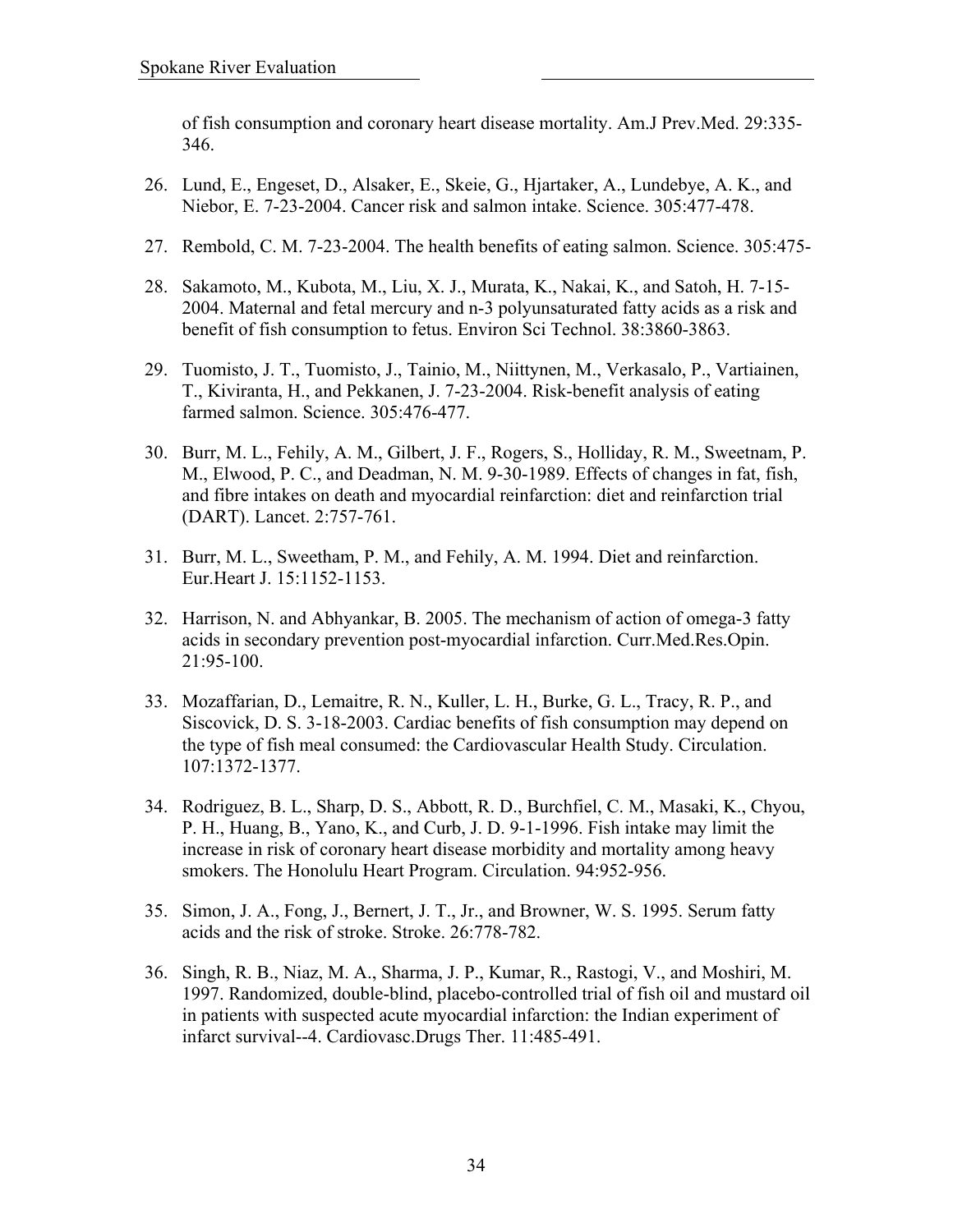- 37. Carlson, S. E., Werkman, S. H., Rhodes, P. G., and Tolley, E. A. 1993. Visualacuity development in healthy preterm infants: effect of marine-oil supplementation. Am.J Clin.Nutr. 58:35-42.
- 38. Carlson, S. E., Werkman, S. H., and Tolley, E. A. 1996. Effect of long-chain n-3 fatty acid supplementation on visual acuity and growth of preterm infants with and without bronchopulmonary dysplasia. Am.J Clin.Nutr. 63:687-697.
- 39. Helland, I. B., Smith, L., Saarem, K., Saugstad, O. D., and Drevon, C. A. 2003. Maternal supplementation with very-long-chain n-3 fatty acids during pregnancy and lactation augments children's IQ at 4 years of age. Pediatrics. 111:e39-e44.
- 40. Jorgensen, M. H., Hernell, O., Hughes, E., and Michaelsen, K. F. 2001. Is there a relation between docosahexaenoic acid concentration in mothers' milk and visual development in term infants? J Pediatr.Gastroenterol.Nutr. 32:293-296.
- 41. Olsen, S. F., Sorensen, J. D., Secher, N. J., Hedegaard, M., Henriksen, T. B., Hansen, H. S., and Grant, A. 4-25-1992. Randomised controlled trial of effect of fish-oil supplementation on pregnancy duration. Lancet. 339:1003-1007.
- 42. Olsen, S. F., Hansen, H. S., Secher, N. J., Jensen, B., and Sandstrom, B. 1995. Gestation length and birth weight in relation to intake of marine n-3 fatty acids. Br.J Nutr. 73:397-404.
- 43. Olsen, S. F. and Secher, N. J. 2-23-2002. Low consumption of seafood in early pregnancy as a risk factor for preterm delivery: prospective cohort study. BMJ. 324:447-
- 44. SanGiovanni, J. P., Parra-Cabrera, S., Colditz, G. A., Berkey, C. S., and Dwyer, J. T. 2000. Meta-analysis of dietary essential fatty acids and long-chain polyunsaturated fatty acids as they relate to visual resolution acuity in healthy preterm infants. Pediatrics. 105:1292-1298.
- 45. Williams, C., Birch, E. E., Emmett, P. M., and Northstone, K. 2001. Stereoacuity at age 3.5 y in children born full-term is associated with prenatal and postnatal dietary factors: a report from a population-based cohort study. Am.J Clin.Nutr. 73:316-322.
- 46. SACN Scientific Advisory Committee on Nutrition. Advice on fish consumption: benefits and risks. 2004.
- 47. U.S.Environmental Protection Agency. Estimated Per Capita Fish Consumption in the United States. 2002. EPA-821-C-02-003.
- 48. Spokane Regional Health District. Fish Consumption Survey, Spokane River, Washington: Survey Report. 11-1-1998.
- 49. Washington State Department of Health. Consumption Patterson of Anglers who Frequently Fish Lake Roosevelt. 9-1-1997.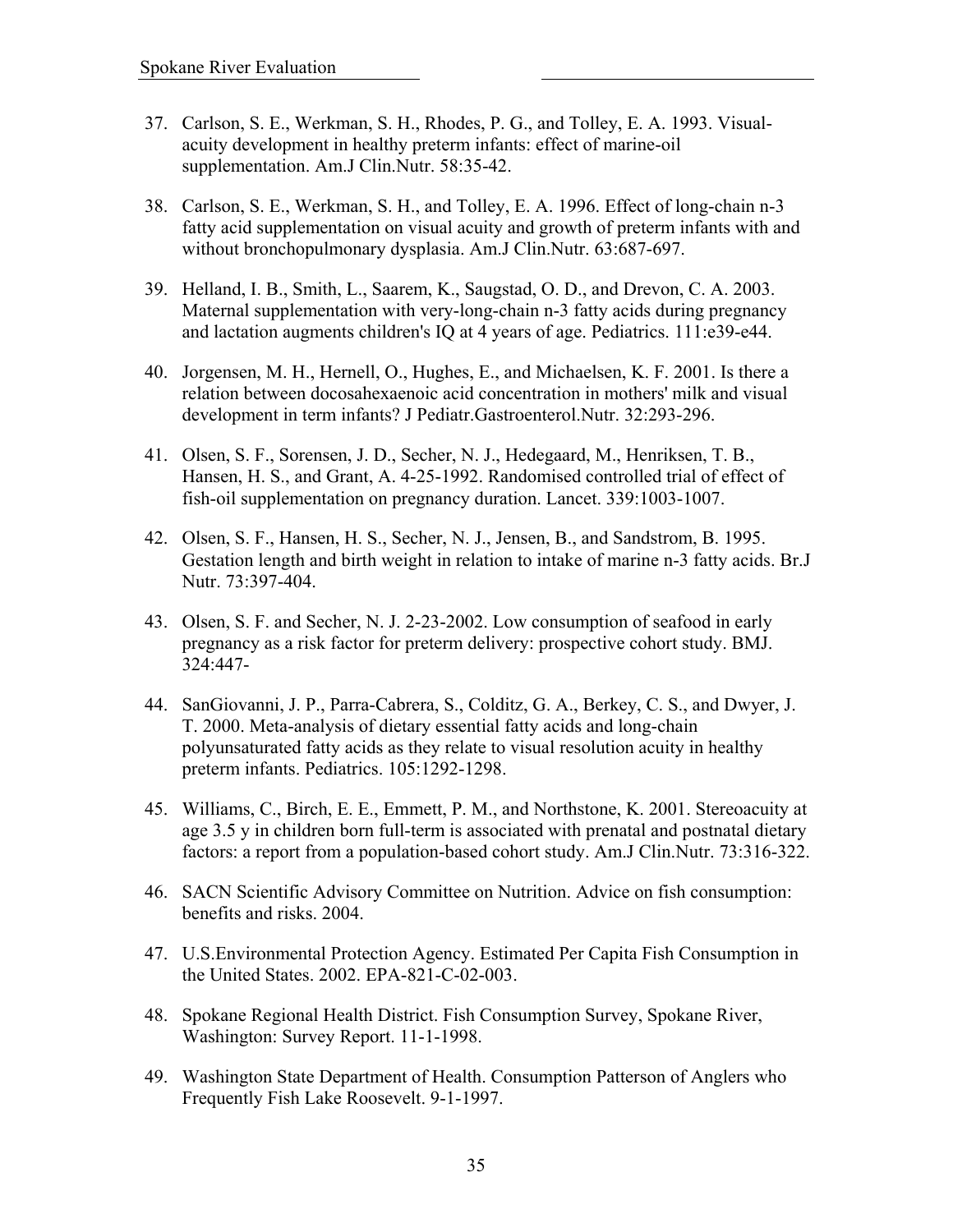- 50. U.S.Environmental Protection Agency. 11-1-1996. Integrated Risk Information System, Aroclor 1254. http://www.epa.gov/iris/subst/0389.htm
- 51. U.S.Environmental Protection Agency. 12-22-2006. External Peer Review Panel Meeting on IRIS Toxicological Review Documents for Polybrominated Diphenyl Ethers. http://cfpub.epa.gov/ncea/cfm/recordisplay.cfm?deid=161970
- 52. Blake, K. C. and Mann, M. 1983. Effect of calcium and phosphorus on the gastrointestinal absorption of 203Pb in man. Environ Res. 30:188-194.
- 53. James, H. M., Hilburn, M. E., and Blair, J. A. 1985. Effects of meals and meal times on uptake of lead from the gastrointestinal tract in humans. Hum.Toxicol. 4:401-407.
- 54. Columbia River Intertribal Fish Commission (CRITFC). A fish consumption survey of the Umatilla, Nez Perce, Yakima, and Warm Springs tribes of the Columbia Basin. 1994. 94-3.
- 55. National Research Council. A Risk Management Strategy for PCB Contaminated Sediments. 2001.
- 56. ATSDR. 1996. Toxicological Profile for Polychlorinated Biphenyls (PCBs). http://www.atsdr.cdc.gov/toxprofiles/tp17.html
- 57. Shirai, J. H. and Kissel, J. C. 1996. Uncertainty in estimated half-lifes of PCBs in humans: impact on exposure assessment. Science of the Total Environment. 199- 210.
- 58. Washington State Department of Health. 2003. Statewide Bass Advisory. <http://www.doh.wa.gov/Portals/1/Documents/Pubs/334-290.pdf>
- 59. Van den Berg, M, Birnbaum L, Bosveld AT, Brunstrom B, Cook P, Feeley M, Giesy J.P, Hanberg, A, Hasegawa, R, Kennedy, S. W, Kubiak, T, Larsen, J. C, van Leeuwen, F. X, Liem, A. K, Nolt, C, Peterson, R. E, Poellinger, L, Safe, Schrenk D, Tillitt, D, Tysklind, M, Younes, M, Waern, F, and Zacharewskin, T. 1998. Toxic equivalency factors (TEFs) for PCBs, PCDDs, PCDFs for humans and wildlife. Environ Health Perspect. 106:775-92.
- 60. Schwartz, P, Jacobson, W, Fein, G, Jacobson, J, and Price, H. 1983. Lake Michigan fish consumption as a source of polychlorinated biphenyls in human cord serum, maternal serum, and milk. Am.J.Public Health. 73:293-296.
- 61. U.S.Environmental Protection Agency. PCBs: Cancer Dose-Response Assessment and Application to Environmental Mixtures. 1996. EPA/600/P 96/001F.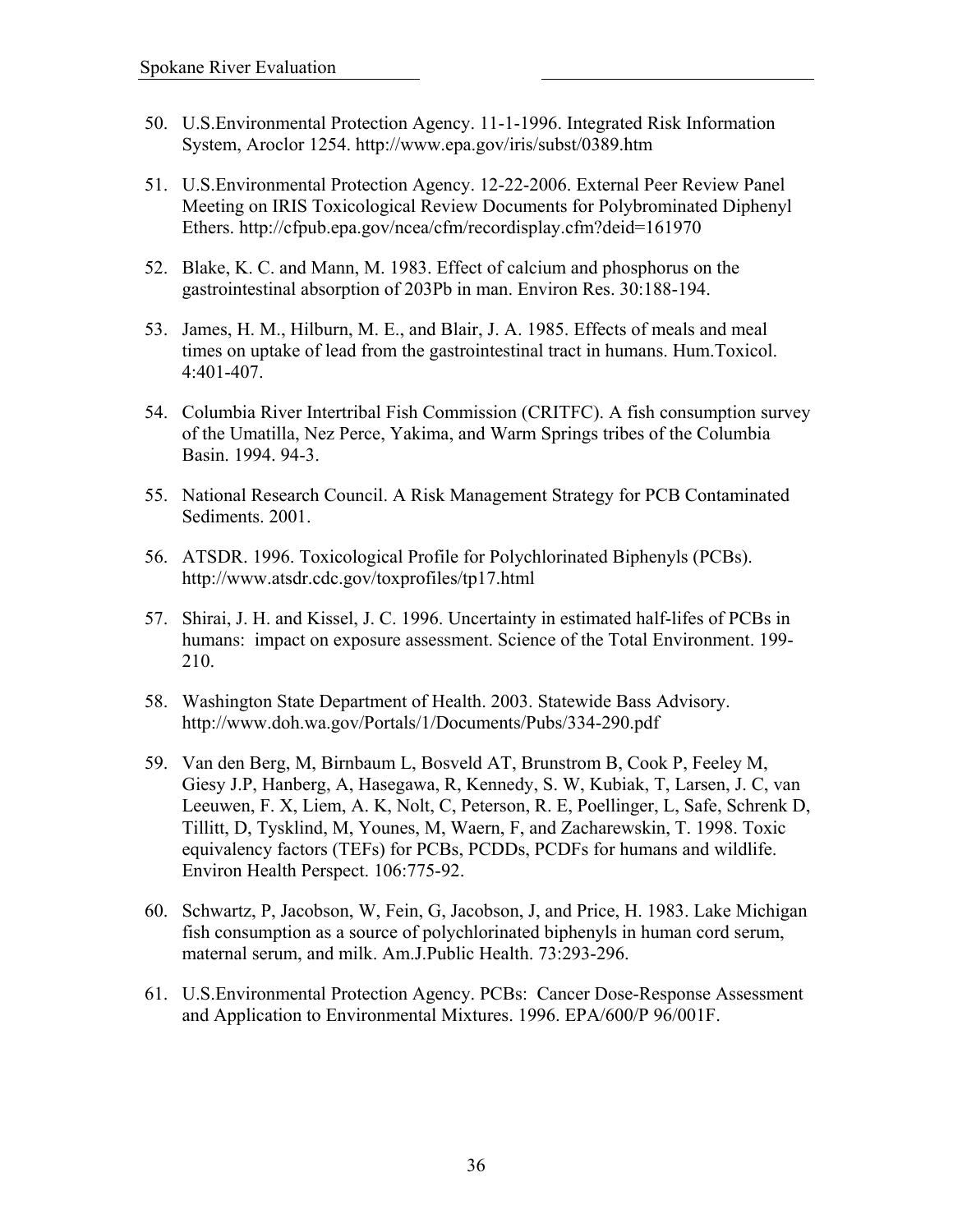- 62. U.S.Environmental Protection Agency, Office of Research and Development. Proposed Guidelines for Carcinogen Risk Assessment. 1996. EPA/600/P-92/003C.
- 63. U.S.Environmental Protection Agency. 11-1-1996. Integrated Risk Information System, Aroclor 1254. http://www.epa.gov/iris/subst/0389.htm
- 64. Washington State Department of Health, Division of Environmental Health. Human Health Evaluation of Contaminants in Puget Sound Fish. 1-10-2006. 334-104.
- 65. Washington Department of Ecology and Washington State Department of Health. Washington State Polybrominated Diphenyl Ether (PBDE) Chemical Action Plan: Interim Plan. 12-31-2004. Department of Ecology # 04-03-056; Department of Health # 333-068.
- 66. Washington Department of Ecology and Washington State Department of Health. Washington State Polybrominated Diphenyl Ether (PBDE) Chemical Action Plan: Interim Plan. 12-31-2004. Department of Ecology # 04-03-056; Department of Health # 333-068.
- 67. Soderstrom, G., Sellstrom, U., de Wit, C. A., and Tysklind, M. 1-1-2004. Photolytic debromination of decabromodiphenyl ether (BDE 209). Environ Sci Technol. 38:127-132.
- 68. Stapleton, H. M., Alaee, M., Letcher, R. J., and Baker, J. E. 1-1-2004. Debromination of the flame retardant decabromodiphenyl ether by juvenile carp (Cyprinus carpio) following dietary exposure. Environ Sci Technol. 38:112-119.
- 69. U.S.Environmental Protection Agency. 12-22-2006. External Peer Review Panel Meeting on IRIS Toxicological Review Documents for Polybrominated Diphenyl Ethers. http://cfpub.epa.gov/ncea/cfm/recordisplay.cfm?deid=161970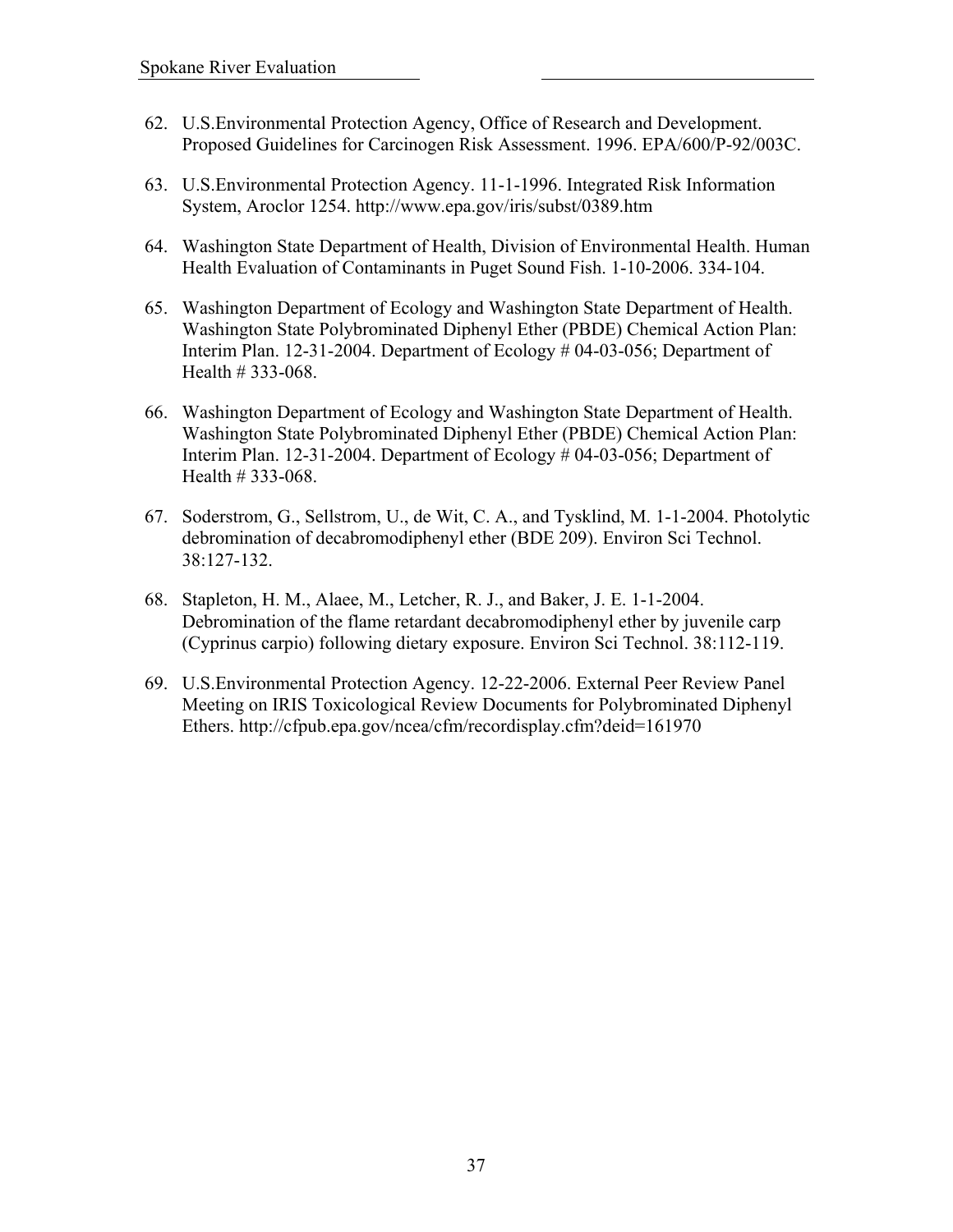# **Appendix A**

## *Sample Results*

| Location                  | Species                   | 7777<br><b>Tissue</b> | $N^*$                   | C/I            | Total mean             | Range             | EPA non-                 |
|---------------------------|---------------------------|-----------------------|-------------------------|----------------|------------------------|-------------------|--------------------------|
|                           |                           | type                  |                         |                | <b>PCBs</b>            | (ug/kg)           | carcinogens <sup>6</sup> |
|                           |                           |                       |                         |                | $\frac{u g}{g}$ (ppm), |                   | Subsistence              |
|                           |                           |                       |                         |                | wet weight             |                   | $CVs$ (mg/kg)            |
| Plante Ferry              | Rainbow Trout             | Fillet                | 3                       | $\mathcal{C}$  | 0.055                  | $48 - 68$         |                          |
| <b>Mission Park</b>       | Rainbow Trout             | Fillet                | $\overline{3}$          | $\overline{C}$ | 0.153                  | $118 - 220$       |                          |
| $\blacksquare$            | Mountain<br>Whitefish     | Fillet                | $\overline{\mathbf{3}}$ | $\overline{C}$ | 0.234                  | $203 - 280$       |                          |
| Ninemile                  | Rainbow Trout             | Fillet                | 3                       | $\overline{C}$ | 0.073                  | $46 - 94$         |                          |
| $^{\prime\prime}$         | Mountain<br>Whitefish     | Fillet                | $\overline{3}$          | $\overline{C}$ | 0.139                  | $86 - 172$        |                          |
| <b>Upper Long</b><br>Lake | Mountain<br>Whitefish     | Fillet                | $\overline{3}$          | $\mathcal{C}$  | 0.043                  | $36 - 55$         |                          |
| $\mathbf{H}$              | <b>Brown Trout</b>        | Fillet                | $\mathbf{1}$            | $\mathcal{C}$  | 0.130                  | $ -$              |                          |
| $^{\prime\prime}$         | Smallmouth<br><b>Bass</b> | Fillet                | $\mathbf{1}$            | $\overline{C}$ | 0.037                  | $ -$              | 9.83E-03                 |
| Lower Long<br>Lake        | Mountain<br>Whitefish     | Fillet                | 6                       | $\mathbf I$    | 0.076                  | $59.6 - 190$      |                          |
| $^{\prime\prime}$         | Smallmouth<br><b>Bass</b> | Fillet                | $\overline{3}$          | $\mathcal{C}$  | 0.067                  | $49 - 82$         |                          |
| Stateline                 | Largescale<br>Sucker      | Whole                 | $\overline{3}$          | $\mathcal{C}$  | 0.056                  | $16 - 77$         |                          |
| Plante Ferry              | Largescale<br>Sucker      | Whole                 | $\overline{3}$          | $\mathcal{C}$  | 0.122                  | $91 - 180$        |                          |
| <b>Mission Park</b>       | Largescale<br>Sucker      | Whole                 | 3                       | $\mathcal{C}$  | 1.8                    | $1,100-$<br>3,000 |                          |
| Ninemile                  | <b>Bridgelip Sucker</b>   | Whole                 | $\overline{3}$          | $\mathcal{C}$  | 0.069                  | $52 - 94$         |                          |
| <b>Upper Long</b><br>Lake | Largescale<br>Sucker      | Whole                 | $\overline{3}$          | $\mathcal{C}$  | 0.327                  | $160 - 510$       |                          |
| Lower Long<br>Lake        | Largescale<br>Sucker      | Whole                 | 3                       | $\mathcal{C}$  | 0.254                  | $109 - 396$       |                          |

| <b>Table 1A.</b> Summary of total PCB concentrations measured in Spokane River fish |
|-------------------------------------------------------------------------------------|
| collected in 2005, Spokane, Washington.                                             |

 $N =$ sample size

ppm = parts per million; ug/g = micrograms per gram; ug/kg = micrograms per kilogram

 $C =$  composites

 $I =$  individuals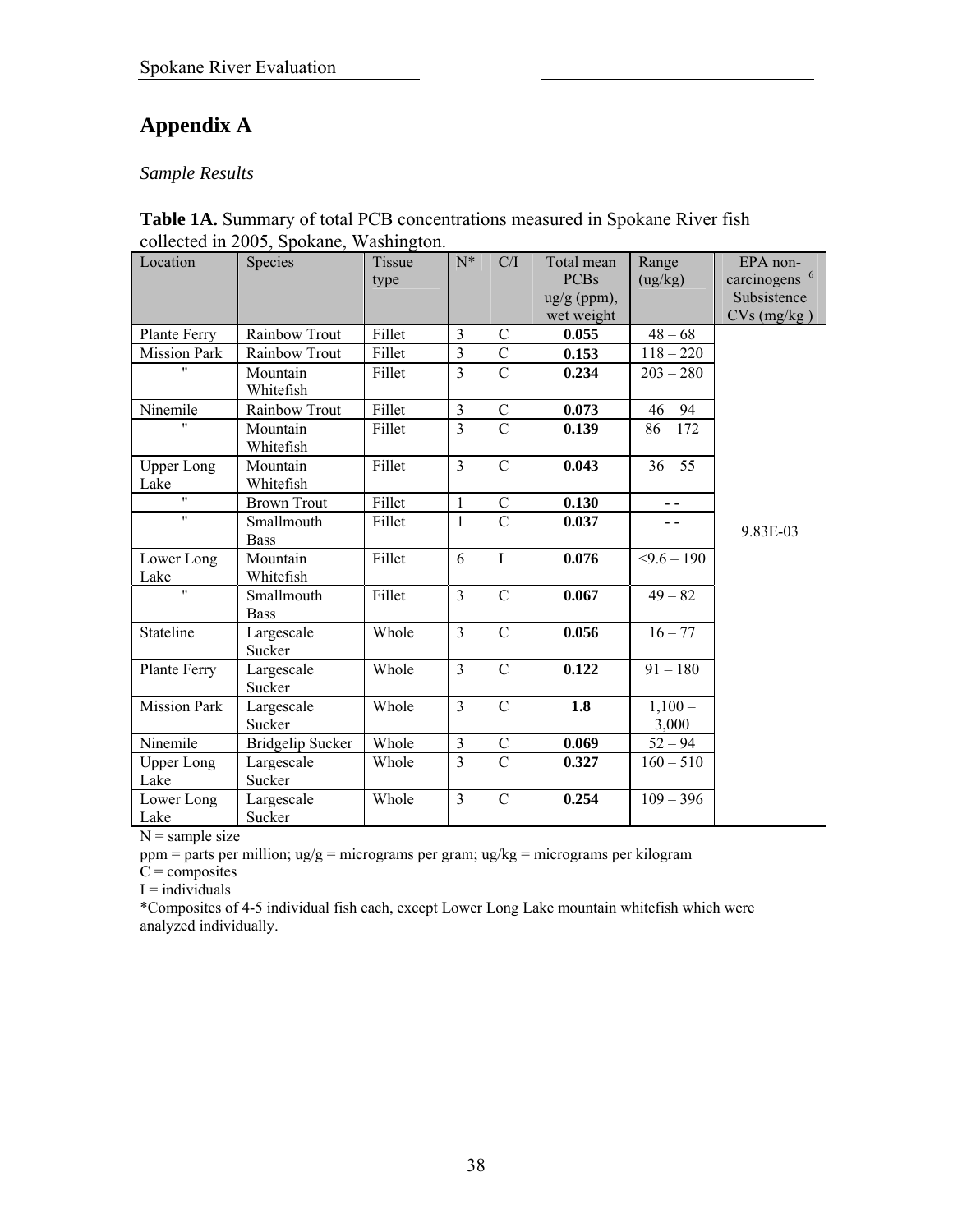| Location                  | Species                   | Tissue<br>type | $N^*$                   | C/I            | Mean total<br><b>PBDEs</b><br>$\frac{u g}{k g}$ , wet<br>weight | Range         | EPA's<br>Subsistence<br>comparison<br>value (ug/kg) |
|---------------------------|---------------------------|----------------|-------------------------|----------------|-----------------------------------------------------------------|---------------|-----------------------------------------------------|
| Plante Ferry              | Rainbow<br>Trout          | Fillet         | $\overline{3}$          | $\mathcal{C}$  | 90                                                              | $65 - 107$    |                                                     |
| <b>Mission Park</b>       | Rainbow<br>Trout          | Fillet         | $\overline{3}$          | $\mathbf C$    | 30                                                              | $27 - 32$     |                                                     |
| $\overline{\mathbf{u}}$   | Mountain<br>Whitefish     | Fillet         | $\overline{3}$          | $\mathcal{C}$  | 368                                                             | $355 - 391$   |                                                     |
| Ninemile                  | Rainbow<br>Trout          | Fillet         | $\overline{\mathbf{3}}$ | $\overline{C}$ | 418                                                             | $292 - 564$   |                                                     |
| $\overline{\mathbf{u}}$   | Mountain<br>Whitefish     | Fillet         | $\overline{3}$          | $\overline{C}$ | 1,059                                                           | $905 - 1,222$ |                                                     |
| Upper Long<br>Lake        | Mountain<br>Whitefish     | Fillet         | $\overline{3}$          | $\overline{C}$ | $\overline{175}$                                                | $161 - 198$   |                                                     |
| $\pmb{\mathsf{H}}$        | <b>Brown Trout</b>        | Fillet         | $\mathbf{1}$            | $\mathcal{C}$  | 159                                                             |               |                                                     |
| $\mathbf{H}$              | Smallmouth<br><b>Bass</b> | Fillet         | $\mathbf{1}$            | $\overline{C}$ | 42                                                              |               |                                                     |
| Lower Long<br>Lake        | Mountain<br>Whitefish     | Fillet         | 6                       | $\overline{I}$ | 122                                                             | $56 - 228$    | 96.9                                                |
| $\overline{\mathbf{u}}$   | Smallmouth<br><b>Bass</b> | Fillet         | $\overline{3}$          | $\mathcal{C}$  | $\overline{57}$                                                 | $34 - 92$     |                                                     |
| Stateline                 | Largescale<br>Sucker      | Whole          | $\overline{3}$          | $\mathcal{C}$  | 198                                                             | $169 - 214$   |                                                     |
| Plante Ferry              | Largescale<br>Sucker      | Whole          | $\overline{3}$          | $\mathcal{C}$  | 154                                                             | $84 - 252$    |                                                     |
| <b>Mission Park</b>       | Largescale<br>Sucker      | Whole          | $\overline{\mathbf{3}}$ | $\mathbf C$    | 95                                                              | $90 - 98$     |                                                     |
| Ninemile                  | Bridgelip<br>Sucker       | Whole          | $\overline{3}$          | $\mathbf C$    | $\overline{522}$                                                | $334 - 708$   |                                                     |
| $\overline{\mathbf{u}}$   | Rainbow<br>Trout          | Whole          | $\overline{3}$          | $\mathbf C$    | 2,043                                                           | $-$           |                                                     |
| $\pmb{\mathsf{H}}$        | Mountain<br>Whitefish     | Whole          | $\overline{3}$          | $\mathcal{C}$  | 4,720                                                           | $ -$          |                                                     |
| <b>Upper Long</b><br>Lake | Largescale<br>Sucker      | Whole          | $\overline{\mathbf{3}}$ | $\mathbf C$    | 572                                                             | $459 - 718$   |                                                     |
| Lower Long<br>Lake        | Largescale<br>Sucker      | Whole          | $\overline{\mathbf{3}}$ | $\mathbf C$    | 198                                                             | $90 - 357$    |                                                     |

**Table 2A.** Summary of total PBDE concentrations measured in Spokane River fish collected in 2005, Spokane, Washington.

ug/kg = micrograms per kilogram

 $C =$  composites

 $I =$  individuals

\*Composites of 4-5 individual fish each, except Lower Long Lake mountain whitefish which were analyzed individually.

- - Not available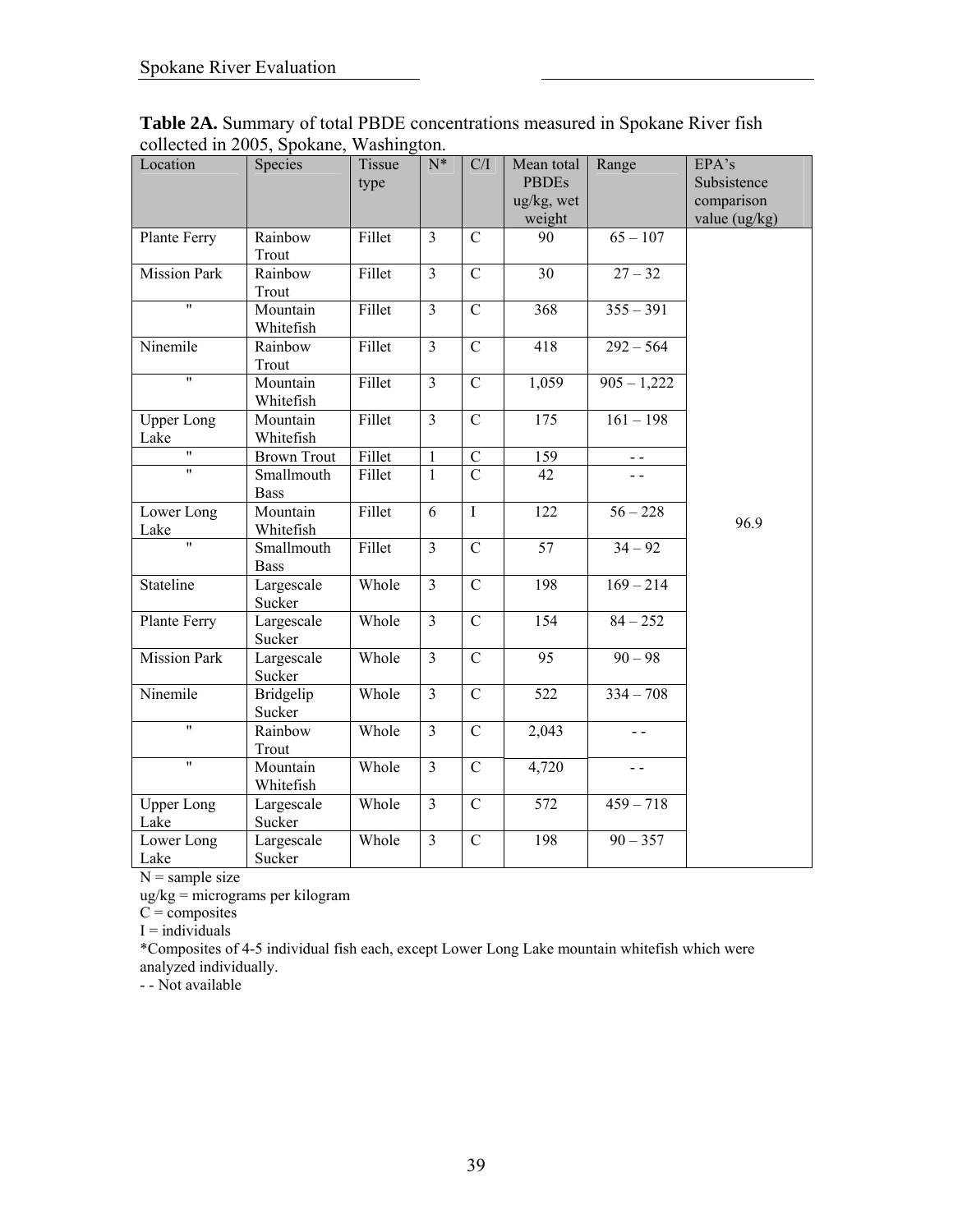| Location                | Species                   | Tissue<br>type | N<br>$\ast$    | C/I            | Lead<br>mg/kg, wet<br>weight |                  | Range                       |                   | Subsistence CVs<br>(mg/kg) |
|-------------------------|---------------------------|----------------|----------------|----------------|------------------------------|------------------|-----------------------------|-------------------|----------------------------|
|                         |                           |                |                |                | Mean                         | Max.             |                             | lower-<br>end     | higher-<br>end             |
| Plante<br>Ferry         | Rainbow<br>Trout          | Fillet         | 3              | $\mathcal{C}$  | 0.12                         | 0.14             | $< 0.10 -$<br>0.14          |                   |                            |
| Mission<br>Park         | Rainbow<br>Trout          | Fillet         | $\overline{3}$ | $\overline{C}$ | $\overline{0.10}$            | 0.14             | $< 0.10 -$<br>0.14          |                   |                            |
| $^{\prime\prime}$       | Mountain<br>Whitefish     | Fillet         | 3              | $\mathcal{C}$  | < 0.10                       | 0.19             | $< 0.10 -$<br>0.19          |                   |                            |
| Ninemile                | Rainbow<br>Trout          | Fillet         | 3              | $\overline{C}$ | < 0.10                       | 0.26             | $\overline{0.10}$ –<br>0.26 |                   |                            |
| 11                      | Mountain<br>Whitefish     | Fillet         | 3              | $\mathcal{C}$  | < 0.10                       | < 0.10           | $< 0.10$ (all)              |                   |                            |
| Upper<br>Long<br>Lake   | Mountain<br>Whitefish     | Fillet         | $\overline{3}$ | $\overline{C}$ | < 0.10                       | $\sqrt{0.10}$    | $\sqrt{0.10}$ (all)         |                   |                            |
| $\pmb{\mathsf{H}}$      | <b>Brown Trout</b>        | Fillet         | $\mathbf{1}$   | $\mathbf C$    | < 0.10                       | $\overline{a}$   | $ -$                        |                   |                            |
| $\overline{\mathbf{u}}$ | Smallmouth<br><b>Bass</b> | Fillet         | $\mathbf{1}$   | $\overline{C}$ | $\overline{0.10}$            | $\overline{a}$   | $ -$                        | 0.07 <sup>a</sup> | $0.27^{b}$                 |
| Lower<br>Long<br>Lake   | Mountain<br>Whitefish     | Fillet         | 6              | $\mathbf I$    | < 0.10                       | < 0.10           | $< 0.10$ (all)              |                   |                            |
| $\overline{\mathbf{u}}$ | Smallmouth<br><b>Bass</b> | Fillet         | $\overline{3}$ | $\mathcal{C}$  | < 0.10                       | < 0.10           | $\sqrt{0.10}$ (all)         |                   |                            |
| Stateline               | Largescale<br>Sucker      | Whole          | $\overline{3}$ | $\overline{C}$ | 4.2                          | 6.7              | $2.6 - 6.7$                 |                   |                            |
| Plante<br>Ferry         | Largescale<br>Sucker      | Whole          | 3              | $\overline{C}$ | 2.9                          | 3.2              | $2.6 - 3.2$                 |                   |                            |
| Mission<br>Park         | Largescale<br>Sucker      | Whole          | $\overline{3}$ | $\overline{C}$ | $\overline{3.5}$             | $\overline{4.2}$ | $2.8 - 4.2$                 |                   |                            |
| Ninemile                | Bridgelip<br>Sucker       | Whole          | $\overline{3}$ | $\mathcal{C}$  | 2.9                          | $\overline{3.1}$ | $2.6 - 3.1$                 |                   |                            |
| Upper<br>Long<br>Lake   | Largescale<br>Sucker      | Whole          | $\overline{3}$ | $\overline{C}$ | 0.80                         | 1.2              | $0.6 - 1.2$                 |                   |                            |
| Lower<br>Long<br>Lake   | Largescale<br>Sucker      | Whole          | $\overline{3}$ | $\mathcal{C}$  | 0.33                         | 0.57             | $0.14 - 0.57$               |                   |                            |

**Table 3A.** Summary of lead concentrations in Spokane River fish compared to subsistence consumption screening values. Spokane, Washington.

 $mg/kg =$  milligrams per kilograms

 $C =$  composites

 $I =$  individuals

\*Composites of 4-5 individual fish each, except Lower Long Lake mountain whitefish which were analyzed individually.

NA – Not available

**BOLD** Values exceed comparison value

<sup>a</sup> assumes 50% of meat portion of diet is fish<br><sup>b</sup> assumes 12% of meat portion of diet is fish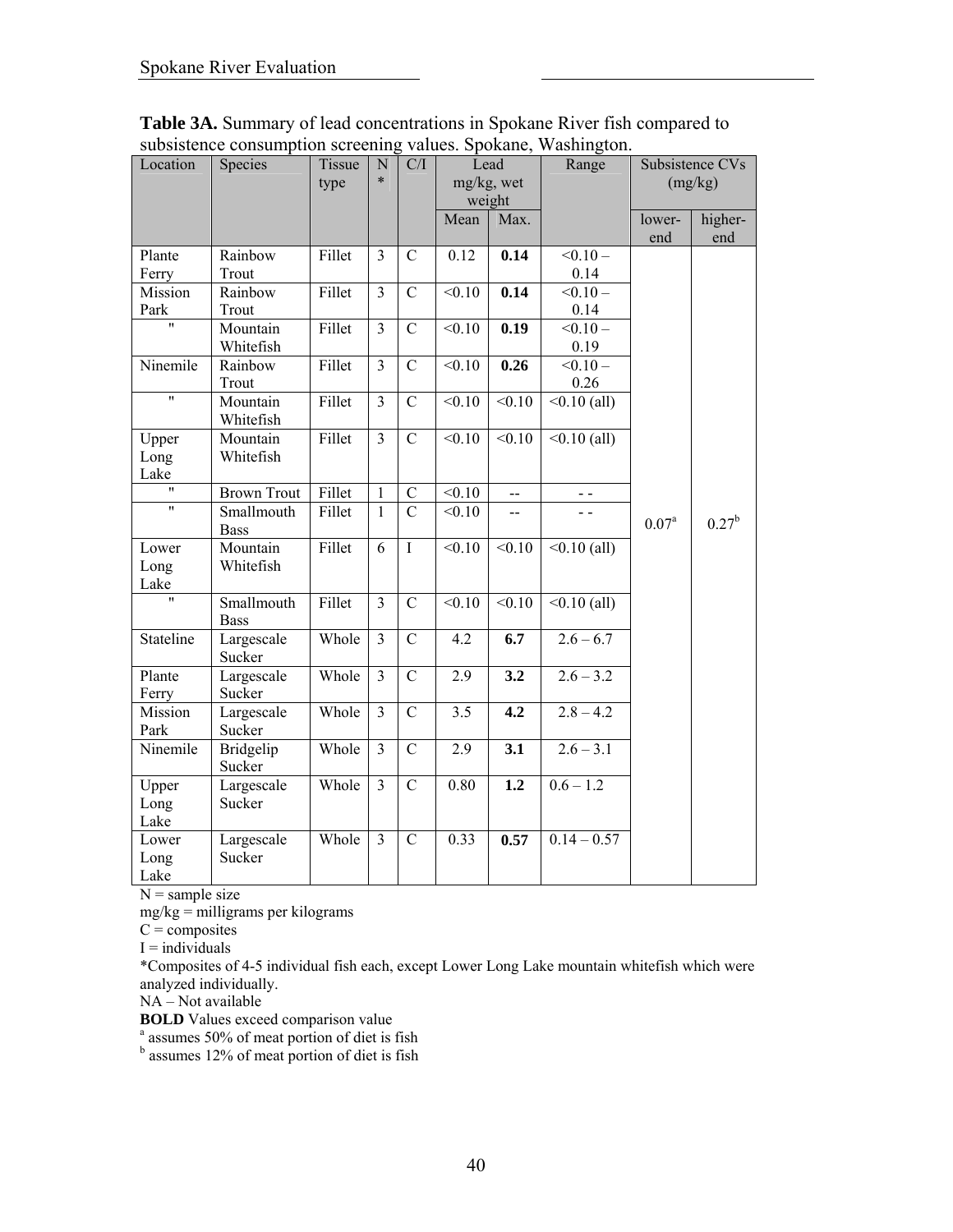| Location                        | Species                    | Tissue | $N^*$                   | C/I            | Mean total<br>Cadmium   | Range          | EPA non-<br>carcinogens <sup>6</sup> |
|---------------------------------|----------------------------|--------|-------------------------|----------------|-------------------------|----------------|--------------------------------------|
|                                 |                            | type   |                         |                | $\frac{u g}{k g}$ , wet |                | Subsistence                          |
|                                 |                            |        |                         |                | weight                  |                | $CVs$ (mg/kg)                        |
| Plante Ferry                    | Rainbow Trout              | Fillet | $\overline{\mathbf{3}}$ | $\mathcal{C}$  | < 0.10                  | $< 0.10$ (all) |                                      |
| <b>Mission Park</b>             | Rainbow Trout              | Fillet | $\overline{3}$          | $\mathcal{C}$  | < 0.10                  | $< 0.10$ (all) |                                      |
|                                 | Mountain<br>Whitefish      | Fillet | $\overline{3}$          | $\overline{C}$ | < 0.10                  | $< 0.10$ (all) |                                      |
| Ninemile                        | Rainbow Trout              | Fillet | $\overline{3}$          | $\mathcal{C}$  | < 0.10                  | $< 0.10$ (all) |                                      |
|                                 | Mountain<br>Whitefish      | Fillet | $\overline{3}$          | $\overline{C}$ | < 0.10                  | $< 0.10$ (all) |                                      |
| <b>Upper Long</b><br>Lake       | Mountain<br>Whitefish      | Fillet | $\overline{3}$          | $\mathcal{C}$  | < 0.10                  | $<0.10$ (all)  |                                      |
| $\overline{u}$                  | <b>Brown Trout</b>         | Fillet | $\mathbf{1}$            | $\overline{C}$ | $\overline{0.10}$       | $\overline{a}$ |                                      |
| $^{\prime\prime}$               | Smallmouth                 | Fillet | $\mathbf{1}$            | $\overline{C}$ | < 0.10                  | - -            |                                      |
|                                 | <b>Bass</b>                |        |                         |                |                         |                | 0.491                                |
| Lower Long                      | Mountain                   | Fillet | 6                       | $\mathbf I$    | < 0.10                  | $<0.10$ (all)  |                                      |
| Lake<br>$\overline{\mathbf{u}}$ | Whitefish                  |        |                         |                |                         |                |                                      |
|                                 | Smallmouth<br><b>Bass</b>  | Fillet | $\overline{3}$          | $\overline{C}$ | $\overline{0.10}$       | $<0.10$ (all)  |                                      |
| Stateline                       | Largescale<br>Sucker       | Whole  | $\overline{3}$          | $\mathcal{C}$  | 0.20                    | $0.20 - 0.24$  |                                      |
| Plante Ferry                    | Largescale<br>Sucker       | Whole  | $\overline{3}$          | $\overline{C}$ | 0.20                    | $0.17 - 0.24$  |                                      |
| <b>Mission Park</b>             | Largescale<br>Sucker       | Whole  | $\overline{3}$          | $\mathcal{C}$  | 0.18                    | $0.16 - 0.20$  |                                      |
| Ninemile                        | <b>Bridgelip</b><br>Sucker | Whole  | $\overline{3}$          | $\overline{C}$ | 0.15                    | $0.13 - 0.18$  |                                      |
| <b>Upper Long</b><br>Lake       | Largescale<br>Sucker       | Whole  | $\overline{3}$          | $\overline{C}$ | < 0.10                  | $<0.10$ (all)  |                                      |
| Lower Long<br>Lake              | Largescale<br>Sucker       | Whole  | $\overline{3}$          | $\mathcal{C}$  | < 0.10                  | $< 0.10$ (all) |                                      |

**Table 4A.** Summary of cadmium concentrations measured in Spokane River fish collected in 2005, Spokane, Washington.

ug/kg = micrograms per kilograms; mg/kg = milligrams per kilograms

 $C =$ composites

 $I =$ individuals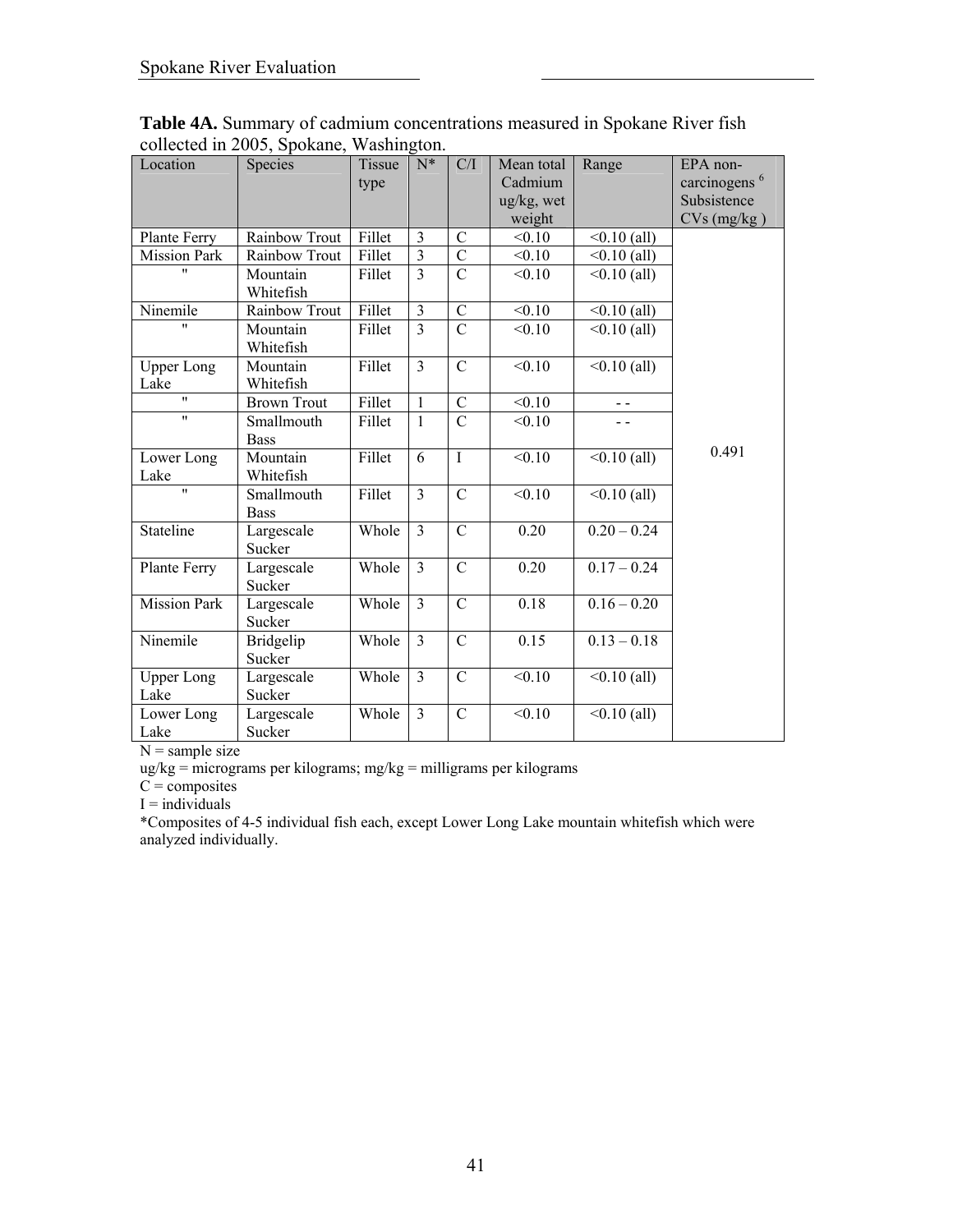| <b>Location</b>           | <b>Species</b>            | <b>Tissue</b><br>type | $N^*$                   | C/I            | <b>Mean</b><br>total<br><b>Arsenic</b><br>ug/kg,<br>wet<br>weight | Range           | EPA's<br><b>Subsistence</b><br>Comparison<br><b>Value</b><br>(mg/kg) |
|---------------------------|---------------------------|-----------------------|-------------------------|----------------|-------------------------------------------------------------------|-----------------|----------------------------------------------------------------------|
| Plante Ferry              | Rainbow Trout             | Fillet                | $\overline{3}$          | $\mathcal{C}$  | < 0.10                                                            | $<0.10$ (all)   |                                                                      |
| <b>Mission Park</b>       | Rainbow Trout             | Fillet                | $\overline{\mathbf{3}}$ | $\overline{C}$ | < 0.10                                                            | $<0.10$ (all)   |                                                                      |
| $^{\prime\prime}$         | Mountain<br>Whitefish     | Fillet                | $\overline{3}$          | $\overline{C}$ | < 0.10                                                            | $< 0.10$ (all)  |                                                                      |
| Ninemile                  | Rainbow Trout             | Fillet                | $\overline{\mathbf{3}}$ | $\overline{C}$ | < 0.10                                                            | $<0.10$ (all)   |                                                                      |
| $^{\prime \prime}$        | Mountain<br>Whitefish     | Fillet                | $\overline{3}$          | $\overline{C}$ | < 0.10                                                            | $<0.10$ (all)   |                                                                      |
| <b>Upper Long</b><br>Lake | Mountain<br>Whitefish     | Fillet                | $\overline{\mathbf{3}}$ | $\overline{C}$ | < 0.10                                                            | $< 0.10 - 0.12$ |                                                                      |
| 11                        | <b>Brown Trout</b>        | Fillet                | 1                       | $\mathcal{C}$  | 0.10                                                              | $ -$            |                                                                      |
| $\overline{11}$           | Smallmouth<br><b>Bass</b> | Fillet                | $\mathbf{1}$            | $\overline{C}$ | 0.11                                                              |                 |                                                                      |
| Lower Long<br>Lake        | Mountain<br>Whitefish     | Fillet                | 6                       | $\overline{I}$ | 0.31                                                              | $0.23 - 0.38$   | 0.147                                                                |
| $\overline{\mathbf{u}}$   | Smallmouth<br><b>Bass</b> | Fillet                | $\overline{3}$          | $\mathcal{C}$  | 0.13                                                              | $0.10 - 0.16$   |                                                                      |
| Stateline                 | Largescale<br>Sucker      | Whole                 | $\overline{3}$          | $\overline{C}$ | 0.20                                                              | $0.16 - 0.24$   |                                                                      |
| Plante Ferry              | Largescale<br>Sucker      | Whole                 | $\overline{3}$          | $\overline{C}$ | 0.26                                                              | $0.18 - 0.34$   |                                                                      |
| <b>Mission Park</b>       | Largescale<br>Sucker      | Whole                 | $\overline{3}$          | $\mathbf C$    | 0.26                                                              | $0.16 - 0.33$   |                                                                      |
| Ninemile                  | <b>Bridgelip Sucker</b>   | Whole                 | $\overline{\mathbf{3}}$ | $\mathbf C$    | 0.35                                                              | $0.28 - 0.39$   |                                                                      |
| <b>Upper Long</b><br>Lake | Largescale<br>Sucker      | Whole                 | $\overline{3}$          | $\overline{C}$ | 0.15                                                              | $0.11 - 0.20$   |                                                                      |
| Lower Long<br>Lake        | Largescale<br>Sucker      | Whole                 | $\overline{3}$          | $\mathcal{C}$  | 0.22                                                              | $0.18 - 0.26$   |                                                                      |

**Table 5A.** Summary of arsenic concentrations measured in Spokane River fish collected in 2005, Spokane, Washington.

ug/kg = micrograms per kilograms; mg/kg = milligrams per kilograms

 $C =$  composites

 $I =$ individuals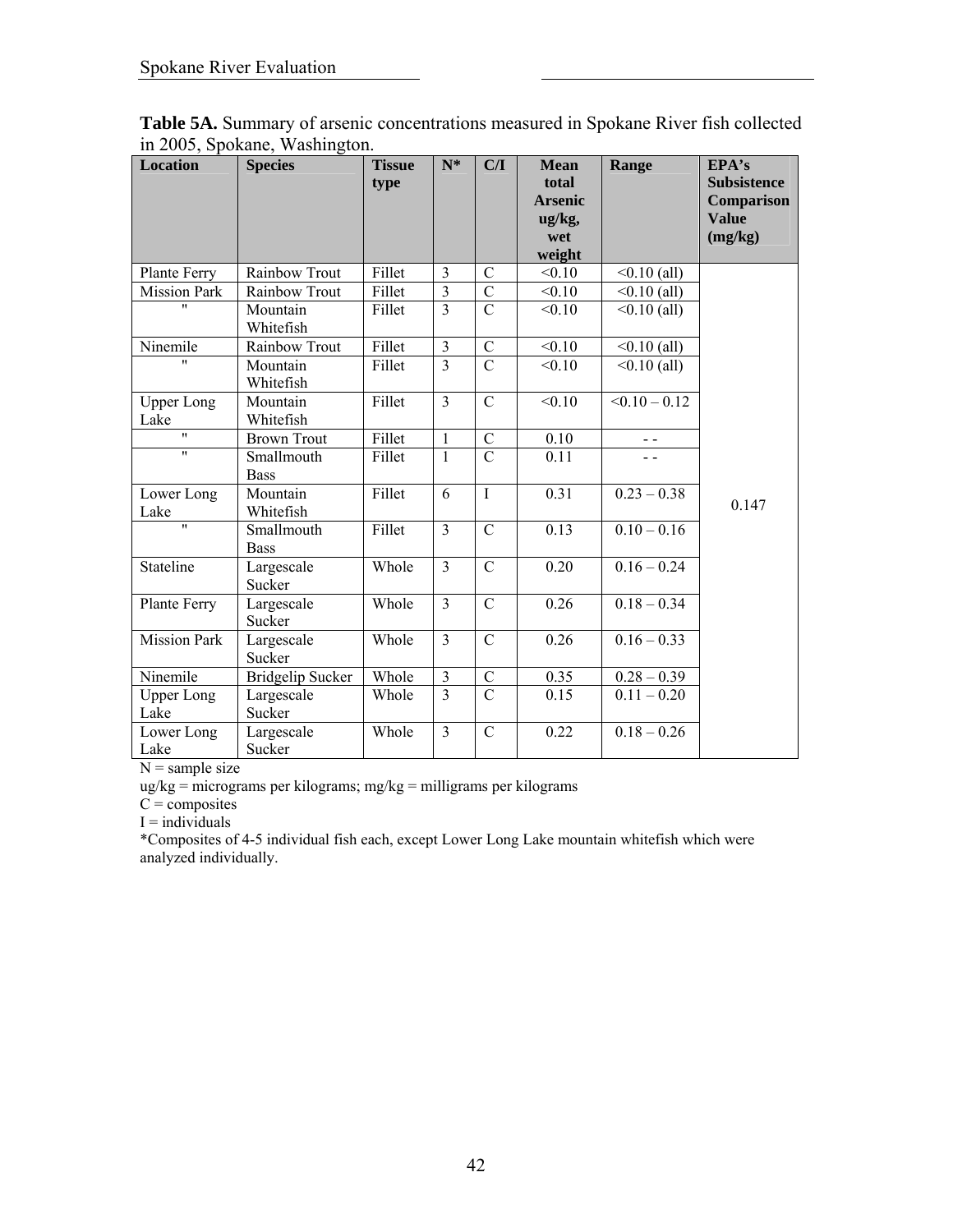| <b>Location</b>           | <b>Species</b>            | <b>Tissue</b><br>type | $N^*$          | C/I            | <b>Mean total</b><br><b>Zinc</b><br>mg/kg, wet<br>weight | Range                  | EPA's non-<br>carcinogens<br><b>Subsistence</b><br>Comparison<br><b>Value</b><br>(mg/kg) |
|---------------------------|---------------------------|-----------------------|----------------|----------------|----------------------------------------------------------|------------------------|------------------------------------------------------------------------------------------|
| Plante Ferry              | Rainbow Trout             | Fillet                | 3              | $\mathcal{C}$  | 15                                                       | $12 - 17$              |                                                                                          |
| <b>Mission Park</b>       | Rainbow Trout             | Fillet                | $\overline{3}$ | $\overline{C}$ | 12                                                       | $9.9 - 14$             |                                                                                          |
| $\mathbf{H}$              | Mountain<br>Whitefish     | Fillet                | $\overline{3}$ | $\mathcal{C}$  | 13                                                       | $13 - 14$              |                                                                                          |
| Ninemile                  | Rainbow Trout             | Fillet                | 3              | $\mathcal{C}$  | 10                                                       | $8 - 12$               |                                                                                          |
| Ħ.                        | Mountain<br>Whitefish     | Fillet                | $\overline{3}$ | $\overline{C}$ | 12                                                       | $11 - 13$              |                                                                                          |
| <b>Upper Long</b><br>Lake | Mountain<br>Whitefish     | Fillet                | 3              | $\overline{C}$ | 12                                                       | $9.3 - 16$             |                                                                                          |
| $\overline{\mathbf{u}}$   | <b>Brown Trout</b>        | Fillet                | $\mathbf{1}$   | $\overline{C}$ | 6.0                                                      | $ -$                   |                                                                                          |
| $\mathbf{H}$              | Smallmouth<br><b>Bass</b> | Fillet                | $\mathbf{1}$   | $\overline{C}$ | 7.8                                                      |                        |                                                                                          |
| Lower Long<br>Lake        | Mountain<br>Whitefish     | Fillet                | 6              | $\mathbf I$    | 7.1                                                      | $\overline{6.3} - 8.3$ | 147.8                                                                                    |
| W                         | Smallmouth<br><b>Bass</b> | Fillet                | 3              | $\mathcal{C}$  | 8.3                                                      | $7.8 - 8.8$            |                                                                                          |
| Stateline                 | Largescale<br>Sucker      | Whole                 | $\overline{3}$ | $\mathcal{C}$  | 114                                                      | $87 - 165$             |                                                                                          |
| Plante Ferry              | Largescale<br>Sucker      | Whole                 | 3              | $\mathcal{C}$  | 79                                                       | $71 - 93$              |                                                                                          |
| <b>Mission Park</b>       | Largescale<br>Sucker      | Whole                 | $\overline{3}$ | $\mathcal{C}$  | 56                                                       | $54 - 58$              |                                                                                          |
| Ninemile                  | <b>Bridgelip Sucker</b>   | Whole                 | $\mathfrak{Z}$ | $\mathcal{C}$  | 72                                                       | $57 - 89$              |                                                                                          |
| <b>Upper Long</b><br>Lake | Largescale<br>Sucker      | Whole                 | $\overline{3}$ | $\overline{C}$ | 41                                                       | $25 - 62$              |                                                                                          |
| Lower Long<br>Lake        | Largescale<br>Sucker      | Whole                 | $\overline{3}$ | $\mathcal{C}$  | 24                                                       | $18 - 31$              |                                                                                          |

**Table 6A.** Summary of zinc concentrations measured in Spokane River fish collected in 2005, Spokane, Washington.

mg/kg = milligrams per kilograms

 $C =$  composites

 $I =$ individuals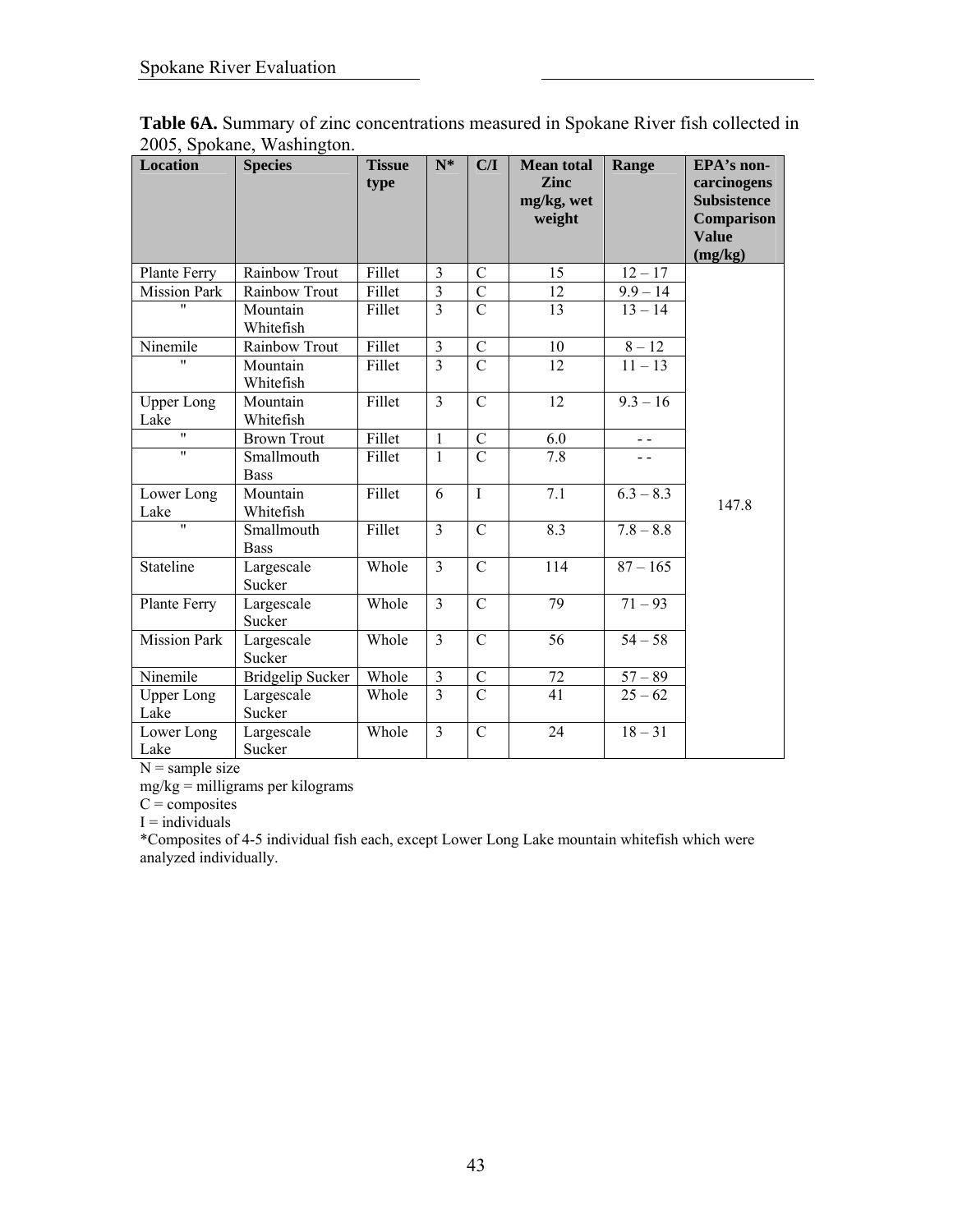# **Appendix B**

## *Contaminant Screening Process*

The information in this section describes how contaminants of concern in fish were chosen from a set of many contaminants. A contaminant's maximum fish concentration was compared to a screening value (comparison value), and if the contaminant's concentration was greater than that value, it was considered further.

Comparison values were calculated using chronic EPA's reference doses (RfDs) and cancer slope factors (CSFs). RfDs represent an estimate of daily human exposure to a contaminant below which non-cancer adverse health effects are unlikely.

This screening method ensured consideration of contaminants that may be of concern for shellfish consumers. The equations below show how comparison values were calculated for both non-cancer and cancer endpoints associated with consumption of shellfish.

 $CV$ non-cancer =  $RfD * BW$ SIR \* CF

CVcancer = Risk Level \* BW SIR \* CF\*CPF

Where CV for non-cancer:

- $RfD$  = oral reference dose (mg/kg-day).
- $BW$  = mean body weight of the general population or subpopulation of concern (kg).
- $SIR$  = mean daily consumption rate of the species of interest by the general population or subpopulation of concern averaged over a 70-yr lifetime (kg/d).
- $CF = conversion factor (kg/g)$
- $CPF$  = cancer potency factor

Where CV for cancer:

Risk Level  $=$  an assigned level of maximum acceptable individual lifetime risk (e.g.,  $RL = 10^{-5}$  for a level of risk not to exceed one excess case of cancer per 100,000 individuals exposed over a 70-yr lifetime.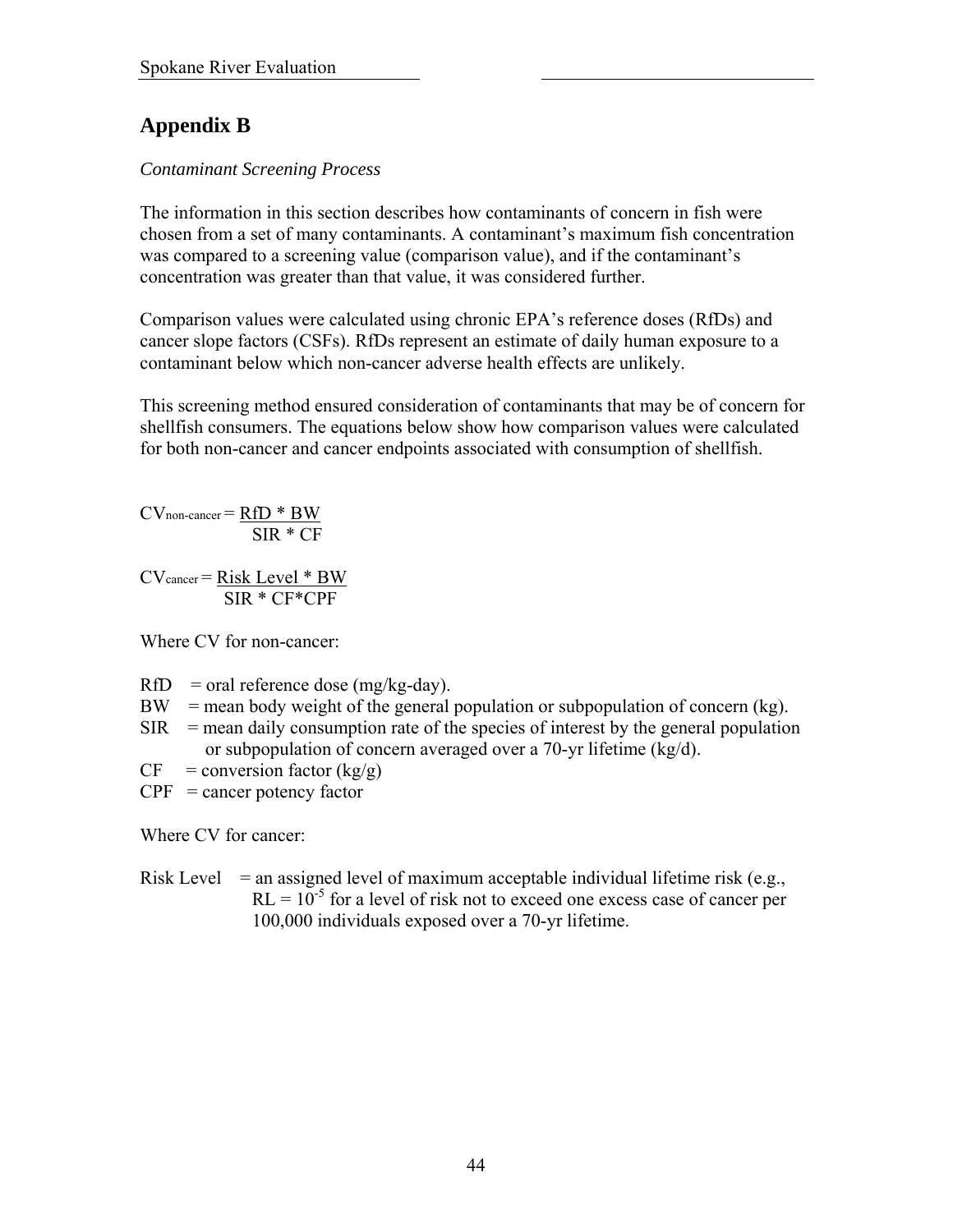| <b>Abbreviation</b> | <b>Parameter</b>             | <b>Units</b> | <b>Value</b>      | <b>Comments</b>                                        |
|---------------------|------------------------------|--------------|-------------------|--------------------------------------------------------|
| <b>CV</b>           | Comparison Value             | mg/kg        | Calculated        |                                                        |
| <b>RfD</b>          | Reference Dose               | mg/kg-day    | Chemical Specific | EPA                                                    |
| <b>SIR</b>          | <b>Fish Ingestion Rate</b>   | g/day        | 142.4             | EPA fish consumption<br>advisory guidance <sup>6</sup> |
| <b>BW</b>           | Bodyweight                   | kg           | 70 & 60           | Adult & adult pregnant<br>women                        |
|                     |                              |              | 15                | Child                                                  |
| CF                  | <b>Conversion Factor</b>     | kg/g         | 0.001             | kilograms per gram                                     |
| AT                  | Averaging Time               | Days         | 25550             | Days in 75 year lifetime                               |
| EF                  | <b>Exposure Frequency</b>    | Days         | 365               | Days per year                                          |
| ED                  | <b>Exposure Duration</b>     | Years        | $70$ (adult)      | Years consuming fish                                   |
|                     |                              |              | $5$ (child)       |                                                        |
| <b>Risk Level</b>   | Lifetime cancer risk         | Unitless     | $1x10^{-5}$       |                                                        |
| <b>CPF</b>          | <b>Cancer Potency Factor</b> | kg-day/mg    | Chemical Specific | EPA                                                    |

**Table B1.** Parameters used to calculate comparison values used in the Spokane fish contaminant screening process, Spokane River, Spokane, Washington.

## **Developing Comparison Values for Lead in Spokane River Fish**

Since the biokinetics of lead are different from many chemicals, a different approach was used for deriving comparison values for lead. DOH used the IEUBK model with the following assumptions to determine a level of lead in fish that would be protective of a child who eats fish at a subsistence rate.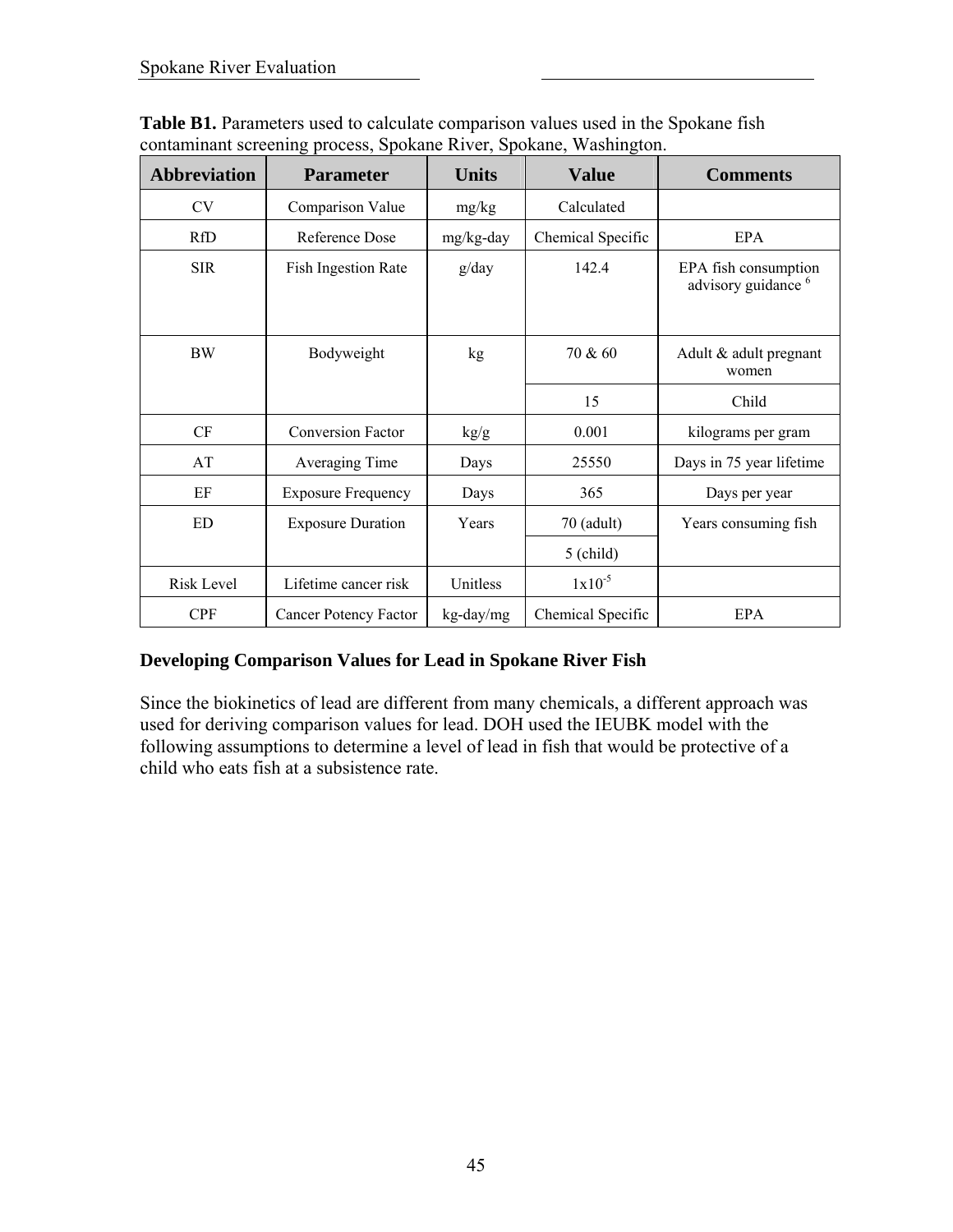| <b>Parameter</b>                                    | <b>Value</b>                                           | <b>Units</b> | <b>Notes</b>                                                                                                                              |
|-----------------------------------------------------|--------------------------------------------------------|--------------|-------------------------------------------------------------------------------------------------------------------------------------------|
| <b>Fish Concentration</b>                           | 6.7 (the maximum<br>value from whole<br>body sample)   | ppm          | Solve for value that<br>results in $> 5\%$ of<br>12-24 month old<br>children with blood<br>lead levels greater<br>than $10$ ug/dl         |
| Percentage meat<br>intake that is fish <sup>a</sup> | 50 and 12                                              | percent      | Solve for value that<br>results in $> 5\%$ of<br>12-24 month old<br>children with blood<br>lead levels greater<br>than $10 \text{ ug/dl}$ |
| Lower end<br>consumption rate                       | 0.07 <sup>b</sup>                                      | ppm          | Solve for value that<br>results in $> 5\%$ of<br>12-24 month old<br>children with blood<br>lead levels greater<br>than $10$ ug/dl         |
| Higher end<br>consumption rate                      | $0.27$ $\degree$                                       | ppm          | Solve for value that<br>results in $>$ 5% of<br>12-24 month old<br>children with blood<br>lead levels greater<br>than $10$ ug/dl          |
| assumes that 50% of meat portion of diet is fish    | assumes that a child's total meat intake is 93.5 g/day |              |                                                                                                                                           |

**Table B2.** Assumptions (other than default) used in the IEUBK to determine comparison value for lead in fish.

 $c$  assumes that 12 % of meat portion of diet is fish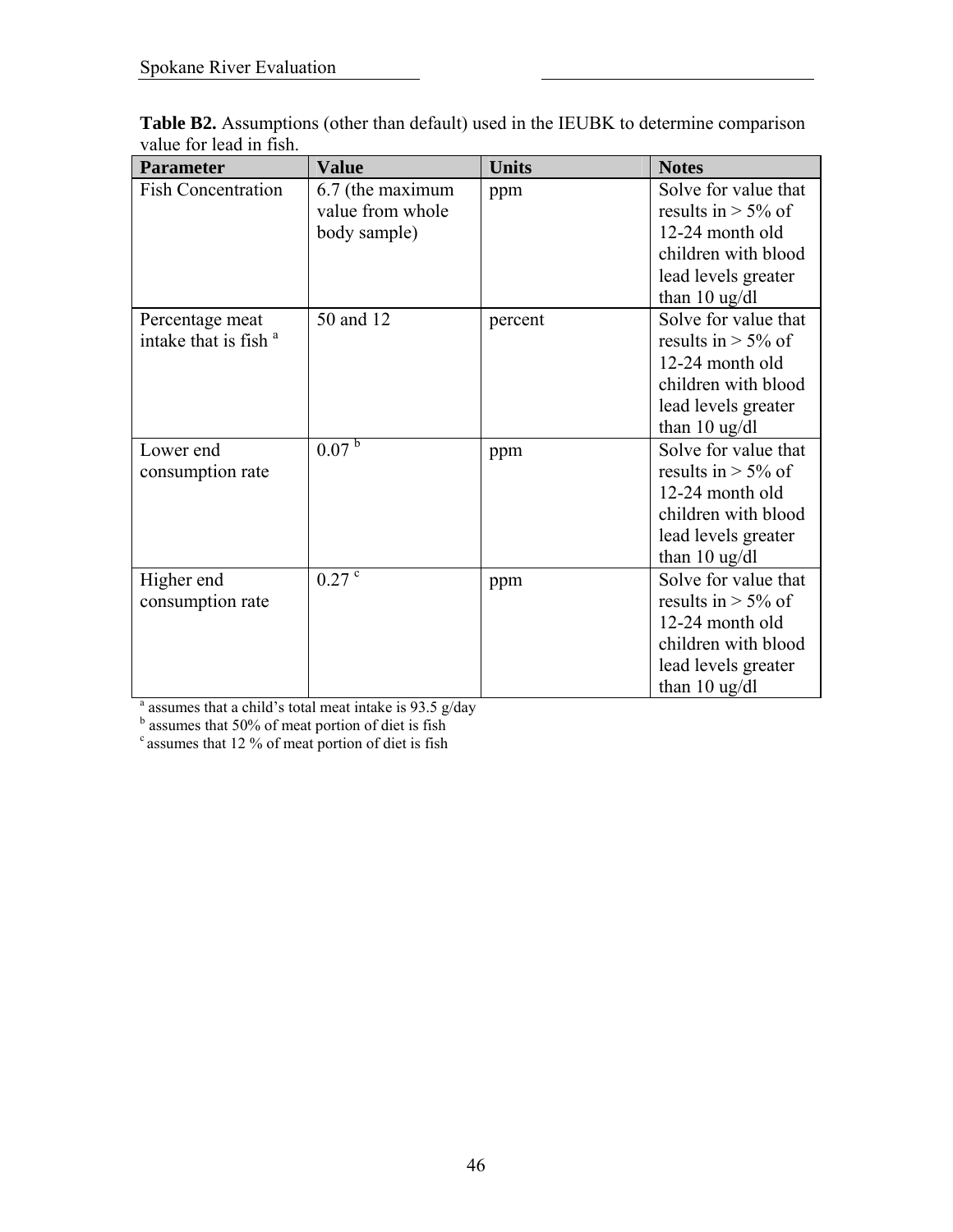# **Appendix C**

#### *Exposure dose calculations and assumptions*

Average and upper-bound general population exposure scenarios were evaluated for consumption of fish from Spokane River. Exposure assumptions given in Table C1 below were used with the following equations estimate contaminant doses associated with fish consumption.

 $Dose_{(non-cancer (mg/kg-day))} = C \times CF_1 \times IR \times CF_2 \times EF \times ED$  $BW \times AT_{non-cancer}$ 

 $Dose_{(cancer (mg/kg-day))}$  =  $C x CF_1 x IR x CF_2 x EF X ED$  $BW \times AT_{cancer}$ 

| Table C1. Exposure assumptions for deriving health-based comparison values |  |  |
|----------------------------------------------------------------------------|--|--|
|                                                                            |  |  |

| <b>Parameter</b>                                  | Value                    | Unit        | <b>Comments</b>                                                                  |
|---------------------------------------------------|--------------------------|-------------|----------------------------------------------------------------------------------|
| Concentration $(C)$                               | Variable                 | ug/kg       | Maximum detected value.                                                          |
| Conversion Factor <sub>1</sub> (CF <sub>1</sub> ) | 0.001                    | mg/ug       | Converts contaminant concentration from<br>micrograms (ug) to milligrams (mg)    |
| Ingestion Rate $(IR)$ –<br>Subsistence            | $42$ g/day               | g/kg/day    | Average recreational anglers (42 g/day) $48$<br>.49                              |
| Conversion Factor <sub>2</sub> (CF <sub>1</sub> ) | 0.001                    | mg/ug       | Converts contaminant concentration from<br>micrograms (ug) to milligrams (mg)    |
| Conversion Factor <sub>2</sub> ( $CF_2$ )         | 0.001                    | kg/g        | Converts mass of fish from grams (g) to<br>kilograms (kg)                        |
| <b>Exposure Frequency (EF)</b>                    | 365                      | days/year   | Assumes daily exposure consistent with<br>units of ingestion rate given in g/day |
|                                                   | 30 (adult)               | years       | Number of years eating fish                                                      |
| <b>Exposure Duration (ED)</b>                     | $5$ (child)              |             |                                                                                  |
| Averaging Time <sub>non-cancer</sub> (AT)         | 10950                    | days        | 30 years                                                                         |
| Averaging Time <sub>cancer</sub> (AT)             | 25550                    | days        | 70 years                                                                         |
| Oral Reference Dose (RfD)                         | Contaminant-<br>specific | mg/kg/day   | Source: ATSDR, EPA, IRIS                                                         |
| Cancer Risk                                       | $1x$ 10-5                | unitless    | <b>Target Cancer Risk</b>                                                        |
| Cancer Slope Factor (CSF)                         | Contaminant-<br>specific | mg/kg-day-1 | Source: EPA                                                                      |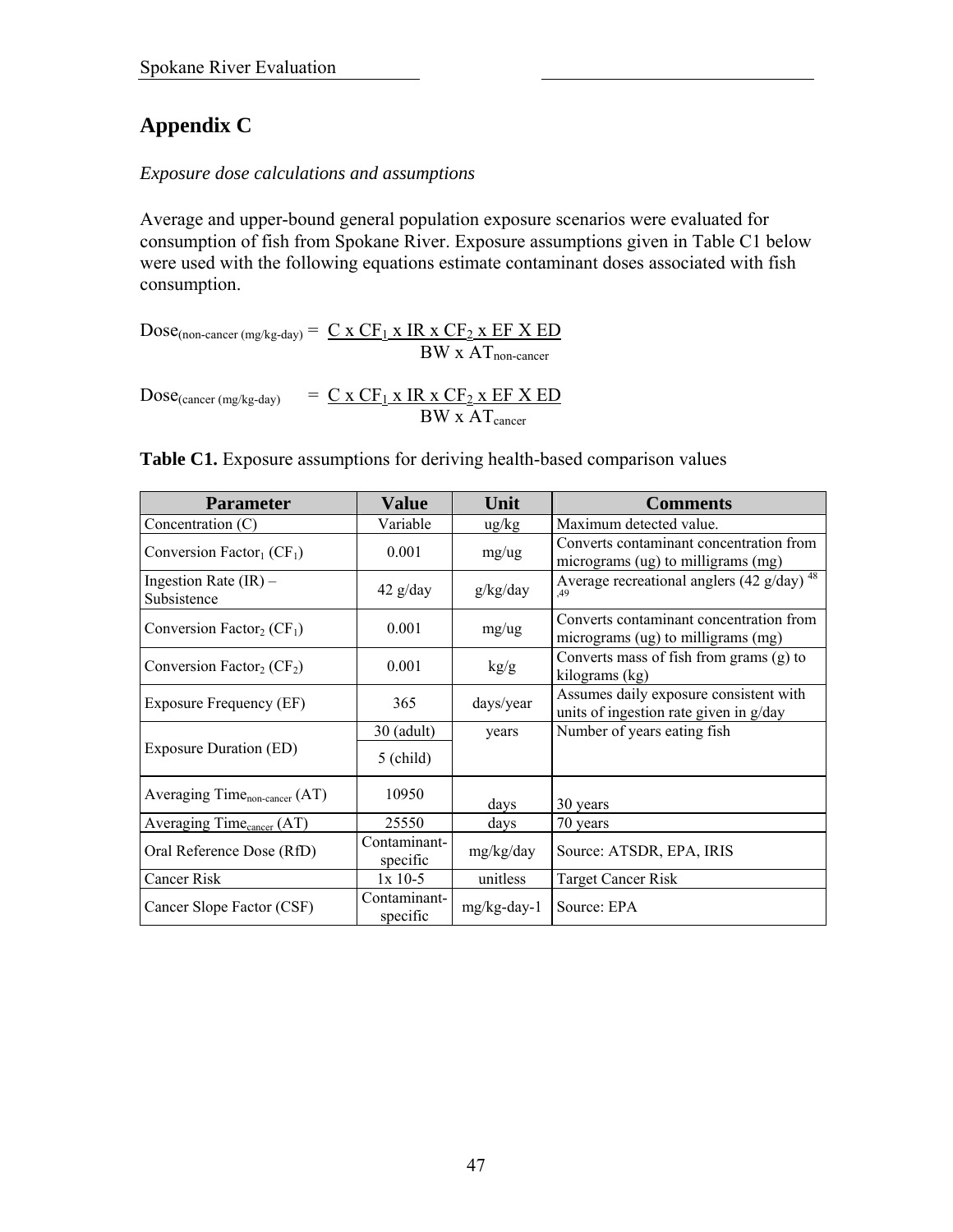*Calculating eight-ounce fish meal limits* 

The equation used to calculate a safe consumption rate is shown below.

8-ounce fish meals per month =  $RfD x (Days/Month) x BW$ Meals size x C

| <b>Parameter</b> | Value**              | <b>Units</b>   | <b>Source</b>    |
|------------------|----------------------|----------------|------------------|
| Reference dose   | $0.00002*$ for PCBs, | mg/kg-day      | EPA Iris $50$    |
|                  | BDE-47 (0.00023),    |                | EPA draft $51$   |
|                  | BDE-99 (0.00013),    |                |                  |
|                  | BDE-153 (0.00015),   |                |                  |
|                  | BDE-209 (0.007)      |                |                  |
| Days per month   | 30.4                 | days per month |                  |
| Body weight      | 60 (adult pregnant   | kg             | EPA exposure     |
|                  | women) and 70        |                | factors handbook |
| Concentration    | Mean concentration   | mg/kg          | 2005 Aroclor and |
|                  | specific to fish     |                | PBDE data        |
|                  | species              |                |                  |
| Meal size        | 0.227                | kg             | Kg per 8 oz.     |

**Table C2.** Exposure parameters for calculating 8-ounce fish meal limits

\* RfD corresponds to Aroclor 1254

\*\* Exposure parameters are defined in Table C1.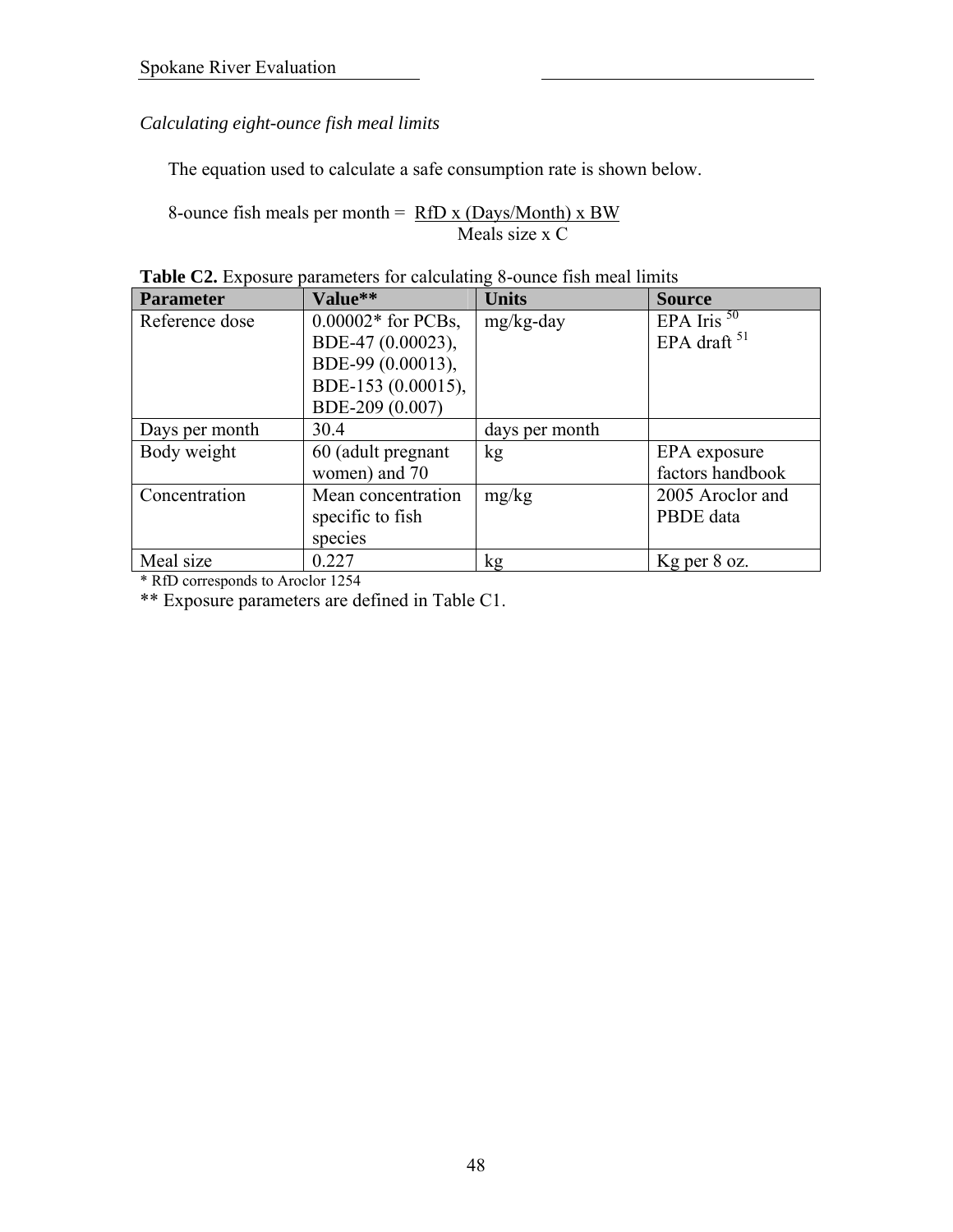| <b>Location</b>           | <b>Species</b>             | <b>Tissue</b><br>type | $\mathbf N$    | C/I            | <b>Total mean</b><br><b>PCBs</b><br>ug/kg (ppb),<br>wet weight | <b>RfD</b><br>(mg/kg/day) | <b>Adult Hazard</b><br><b>Quotient</b><br>Average<br><b>Recreational</b><br>anglers |
|---------------------------|----------------------------|-----------------------|----------------|----------------|----------------------------------------------------------------|---------------------------|-------------------------------------------------------------------------------------|
| Plante Ferry              | Rainbow Trout              | Fillet                | $\mathfrak{Z}$ | $\mathcal{C}$  | 55                                                             |                           | 1.7                                                                                 |
| <b>Mission Park</b>       | Rainbow Trout              | Fillet                | $\overline{3}$ | $\overline{C}$ | 153                                                            |                           | 4.6                                                                                 |
| $^{\prime\prime}$         | Mountain<br>Whitefish      | Fillet                | $\overline{3}$ | $\overline{C}$ | 234                                                            |                           | 7.0                                                                                 |
| Ninemile                  | Rainbow Trout              | Fillet                | $\overline{3}$ | $\mathcal{C}$  | 73                                                             |                           | 2.2                                                                                 |
| $\mathbf{u}$              | Mountain<br>Whitefish      | Fillet                | $\overline{3}$ | $\overline{C}$ | 139                                                            |                           | 4.2                                                                                 |
| <b>Upper Long</b><br>Lake | Mountain<br>Whitefish      | Fillet                | $\overline{3}$ | $\mathcal{C}$  | 43                                                             |                           | 1.3                                                                                 |
| $\overline{\mathbf{u}}$   | <b>Brown Trout</b>         | Fillet                | $\mathbf{1}$   | $\overline{C}$ | 130                                                            |                           | 3.9                                                                                 |
| $\mathbf{H}$              | Smallmouth<br><b>Bass</b>  | Fillet                | $\mathbf{1}$   | $\overline{C}$ | 37                                                             |                           | 1.1                                                                                 |
| Lower Long<br>Lake        | Mountain<br>Whitefish      | Fillet                | 6              | $\mathbf I$    | $\overline{76}$                                                |                           | 2.3                                                                                 |
| $\mathbf{H}$              | Smallmouth<br><b>Bass</b>  | Fillet                | $\overline{3}$ | $\mathbf C$    | 67                                                             | $2.0E-05*$                | 2.0                                                                                 |
| Stateline                 | Largescale<br>Sucker       | Whole                 | $\overline{3}$ | $\overline{C}$ | $\overline{56}$                                                |                           | $\overline{1.7}$                                                                    |
| Plante Ferry              | Largescale<br>Sucker       | Whole                 | $\overline{3}$ | $\mathbf C$    | 122                                                            |                           | 3.7                                                                                 |
| <b>Mission Park</b>       | Largescale<br>Sucker       | Whole                 | $\overline{3}$ | $\mathbf C$    | 1,823                                                          |                           | 54.7                                                                                |
| Ninemile                  | <b>Bridgelip</b><br>Sucker | Whole                 | 3              | $\mathcal{C}$  | 69                                                             |                           | 2.1                                                                                 |
| <b>Upper Long</b><br>Lake | Largescale<br>Sucker       | Whole                 | $\overline{3}$ | $\overline{C}$ | 327                                                            |                           | 9.8                                                                                 |
| Lower Long<br>Lake        | Largescale<br>Sucker       | Whole                 | $\overline{3}$ | $\overline{C}$ | 254                                                            |                           | 7.6                                                                                 |

**Table C3.** Non-cancer hazards associated with exposure to PCBs in Spokane River, Spokane, Washington.

ug/kg = micrograms per kilograms

 $C = \text{composites}$ 

 $I =$ individuals

\*Composites of 4-5 individual fish each, except Lower Long Lake mountain whitefish which were analyzed individually.

\* EPA RfD for Aroclor 1254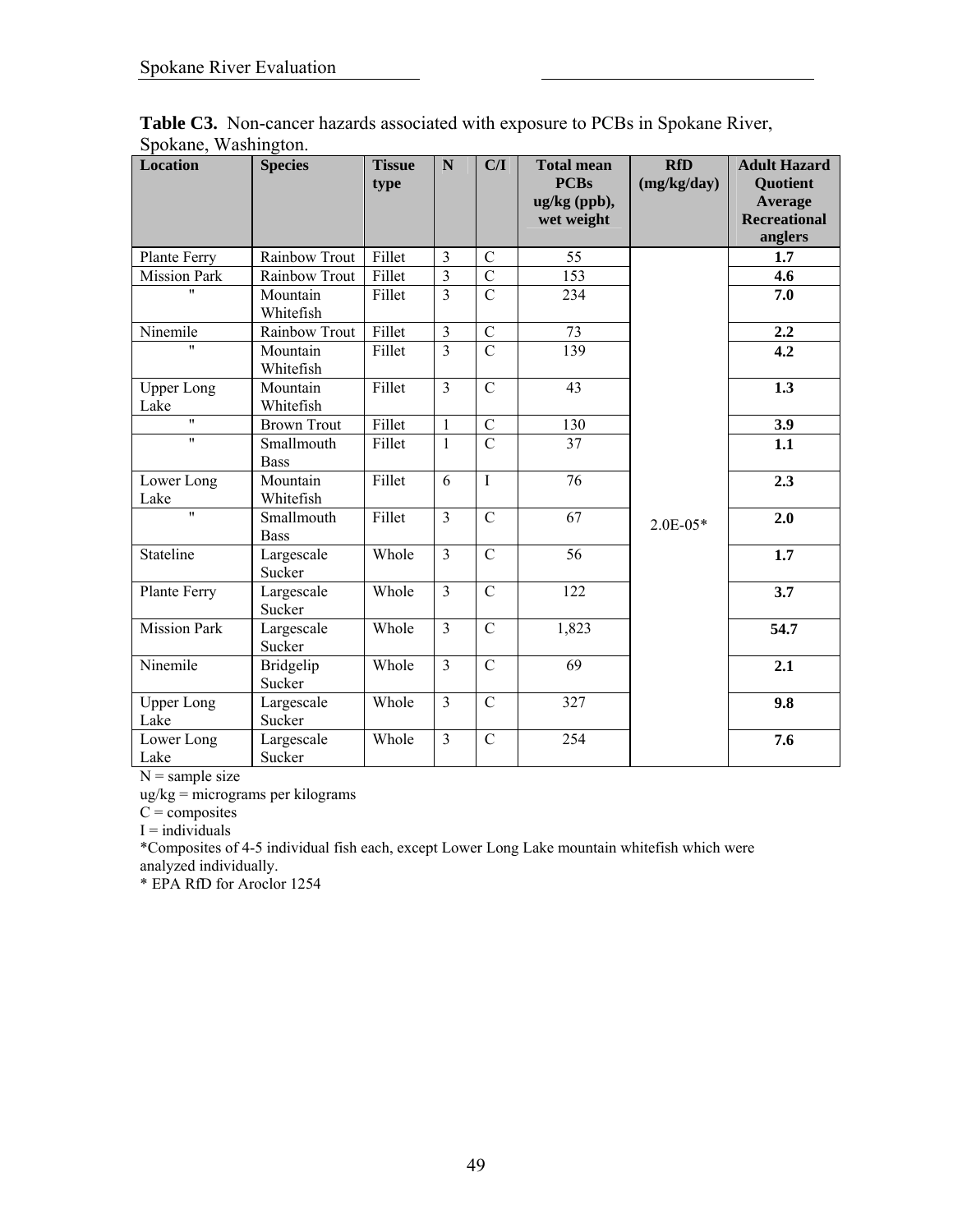| <b>Location</b>           | <b>Species</b>             | <b>Tissue</b><br>type | $\mathbf N$             | C/I            | <b>Total mean</b><br><b>PCBs</b> | CSF<br>(mg/kg/day) | <b>Adult Cancer</b><br><b>Risk</b> |
|---------------------------|----------------------------|-----------------------|-------------------------|----------------|----------------------------------|--------------------|------------------------------------|
|                           |                            |                       |                         |                | $ug/g$ (ppm),                    |                    | <b>Average</b>                     |
|                           |                            |                       |                         |                | wet weight                       |                    | <b>Recreational</b>                |
|                           |                            |                       |                         |                |                                  |                    | anglers                            |
| Plante Ferry              | Rainbow Trout              | Fillet                | 3                       | $\mathcal{C}$  | 55                               |                    | 2.8E-05                            |
| <b>Mission Park</b>       | Rainbow Trout              | Fillet                | $\overline{\mathbf{3}}$ | $\mathcal{C}$  | 153                              |                    | 7.9E-05                            |
| $\mathbf{u}$              | Mountain<br>Whitefish      | Fillet                | $\overline{3}$          | $\overline{C}$ | 234                              |                    | 1.2E-04                            |
| Ninemile                  | Rainbow Trout              | Fillet                | $\overline{\mathbf{3}}$ | $\overline{C}$ | 73                               |                    | 3.8E-05                            |
| $\mathbf{u}$              | Mountain<br>Whitefish      | Fillet                | $\overline{3}$          | $\overline{C}$ | 139                              |                    | 7.1E-05                            |
| <b>Upper Long</b><br>Lake | Mountain<br>Whitefish      | Fillet                | 3                       | $\mathcal{C}$  | 43                               |                    | 2.2E-05                            |
| $\overline{\mathbf{u}}$   | <b>Brown Trout</b>         | Fillet                | $\mathbf{1}$            | $\overline{C}$ | 130                              |                    | $6.7E-0.5$                         |
| $^{\prime\prime}$         | Smallmouth<br><b>Bass</b>  | Fillet                | 1                       | $\mathcal{C}$  | 37                               |                    | 1.9E-05                            |
| Lower Long<br>Lake        | Mountain<br>Whitefish      | Fillet                | $\overline{6}$          | $\overline{I}$ | $\overline{76}$                  |                    | 3.9E-05                            |
| $\overline{\mathbf{u}}$   | Smallmouth<br><b>Bass</b>  | Fillet                | $\overline{3}$          | $\mathcal{C}$  | 67                               | 2.0                | 3.4E-05                            |
| Stateline                 | Largescale<br>Sucker       | Whole                 | $\overline{3}$          | $\overline{C}$ | $\overline{56}$                  |                    | 2.9E-05                            |
| Plante Ferry              | Largescale<br>Sucker       | Whole                 | $\overline{3}$          | $\overline{C}$ | 122                              |                    | 6.3E-05                            |
| <b>Mission Park</b>       | Largescale<br>Sucker       | Whole                 | $\overline{3}$          | $\overline{C}$ | 1,823                            |                    | 9.3E-04                            |
| Ninemile                  | <b>Bridgelip</b><br>Sucker | Whole                 | $\overline{3}$          | $\mathcal{C}$  | 69                               |                    | 3.5E-05                            |
| <b>Upper Long</b><br>Lake | Largescale<br>Sucker       | Whole                 | $\overline{3}$          | $\mathcal{C}$  | 327                              |                    | 1.7E-04                            |
| Lower Long<br>Lake        | Largescale<br>Sucker       | Whole                 | $\overline{3}$          | $\mathbf C$    | 254                              |                    | 1.3E-04                            |

Table C4. Cancer hazards associated with exposure to PCBs in Spokane River, Spokane, Washington.

ug/g = micrograms per grams

 $C =$  composites

 $I =$ individuals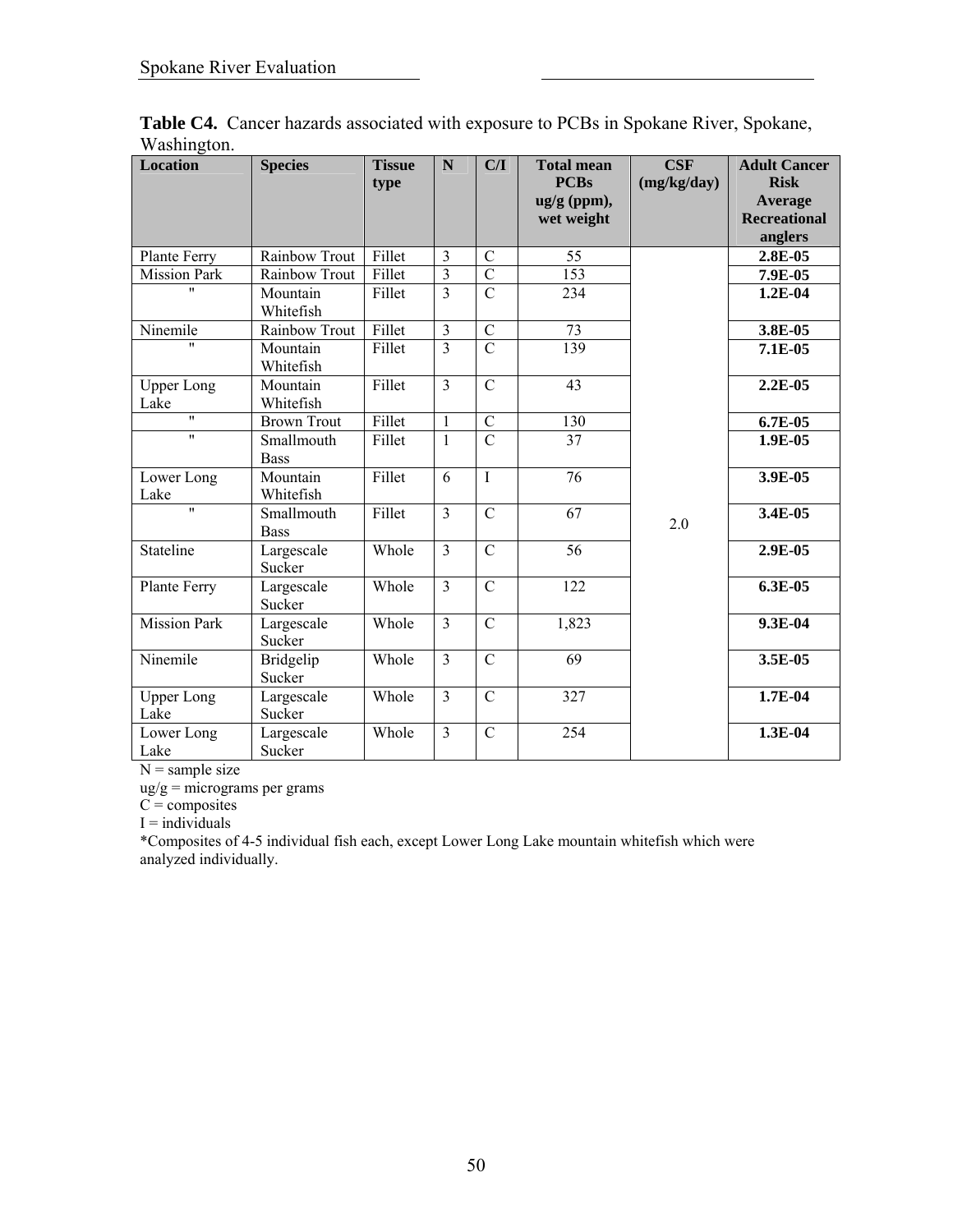|                           |                                      |                          |             | <b>Adult Hazard Ouotient</b>                     |                                                         |  |  |
|---------------------------|--------------------------------------|--------------------------|-------------|--------------------------------------------------|---------------------------------------------------------|--|--|
| <b>Chemical</b>           | <b>Mean Concentration</b><br>(ug/kg) |                          | <b>RfD</b>  |                                                  |                                                         |  |  |
|                           |                                      |                          | (mg/kg/day) | Recreational anglers<br>$(0.7 \frac{g}{kg}$ day) | Recreational anglers<br>$(0.7 \frac{g}{kg} \text{day})$ |  |  |
| <b>Fillet</b>             | <b>RBT</b><br>(Ninemile)*            | <b>MWF</b><br>(Ninemile) |             | <b>RBT</b>                                       | <b>MWF</b>                                              |  |  |
| $BDEs - 47$               | 182                                  | 443                      | 0.00023     | 0.6                                              | 1.3                                                     |  |  |
| <b>BDEs</b> - 99          | 172                                  | 449                      | 0.00013     | 0.9                                              | 2.4                                                     |  |  |
| <b>BDEs</b> - 100         | 39                                   | 111                      | 0.00013     | 0.2                                              | 0.6                                                     |  |  |
| <b>BDEs</b> - 153         | 7.5                                  | 17                       | 0.00015     | ${}_{0.1}$                                       | 0.1                                                     |  |  |
| <b>Total Hazard Index</b> |                                      |                          |             | 1.7                                              | 4.4                                                     |  |  |
| <b>Whole body</b>         | <b>RBT</b><br>(Ninemile)             | <b>MWF</b><br>(Ninemile) |             | <b>RBT</b>                                       | <b>MWF</b>                                              |  |  |
| $BDEs - 47$               | 934                                  | 1,932                    | 0.00023     | 2.8                                              | 5.9                                                     |  |  |
| <b>BDEs</b> - 99          | 882                                  | 2,164                    | 0.00013     | 4.7                                              | 11.7                                                    |  |  |
| <b>BDEs</b> - 100         | 182                                  | 537                      | 0.00013     | 1.0                                              | 2.9                                                     |  |  |
| <b>BDEs</b> - 153         | 45                                   | 88                       | 0.00015     | 0.2                                              | 0.4                                                     |  |  |
| <b>Total Hazard Index</b> |                                      |                          |             | 8.7                                              | 20.9                                                    |  |  |

**Table C5.** Non-cancer hazards associated with exposure to PBDEs in fish sampled from Spokane River - Spokane, Washington.

MWF: Mountain whitefish

RBT: Rainbow trout

\* Ninemile stretch has the highest concentrations of PBDEs. Other sites are not shown.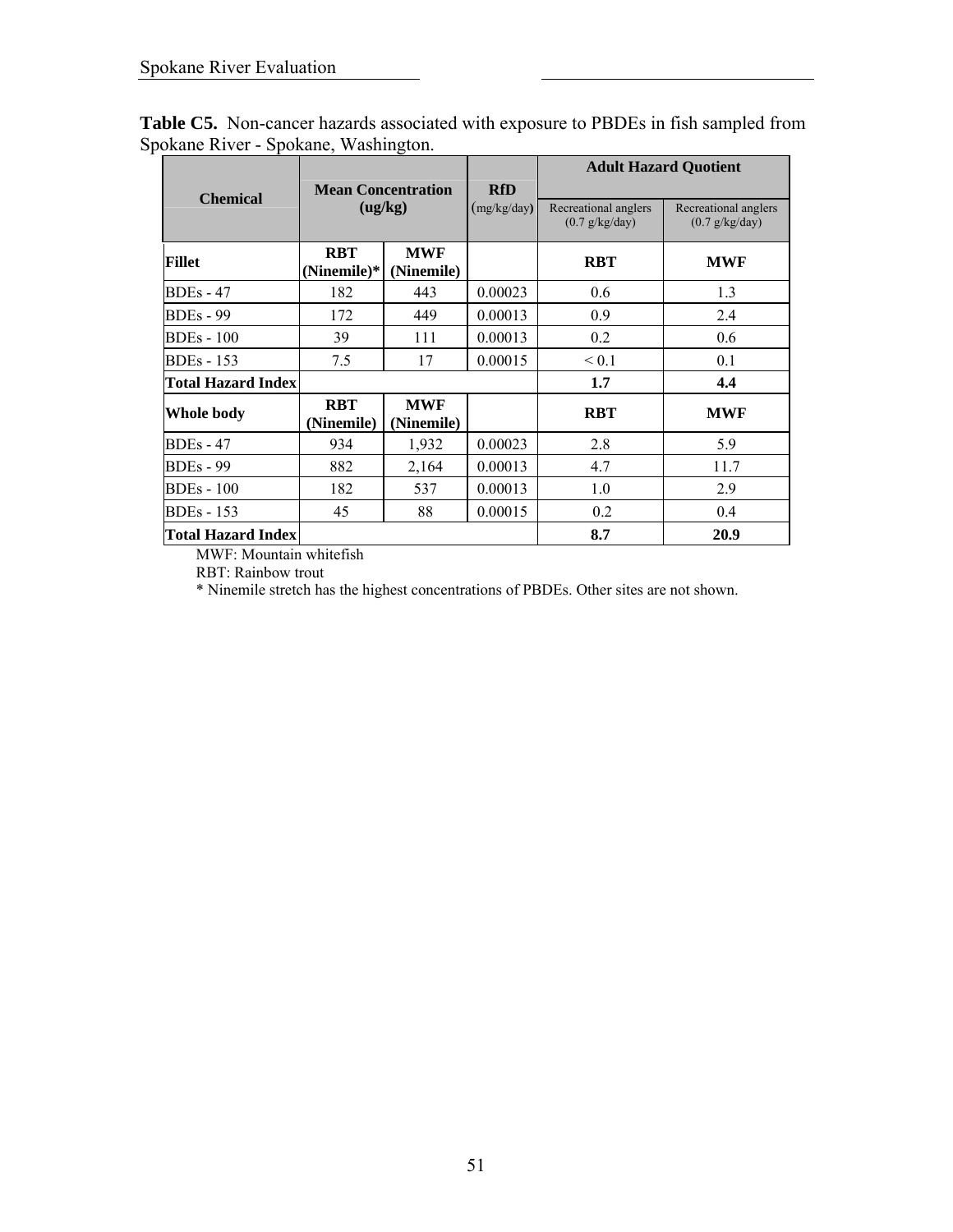## **Appendix D**

## **Adult Lead Model**

Equation 1 shows the formula for the analysis of the lead hazard associated with adult consumption of fish from the Spokane River. For bioavailable fraction of lead in fish (AFF), a protective estimate of 12% would be appropriate.<sup>52,53</sup>

## **Equation 1:**

**PbB** adult =  $(PbF*BKSF*IR<sub>S+D</sub>*AF<sub>S,D</sub>*EF<sub>S</sub>/AT<sub>S,D</sub>) + PbB<sub>0</sub>$ **PbB** fetal,  $0.95 = PbB$  adult \* (GSDi<sup>1.645</sup>\*R)

 $PbB<sub>adult</sub> = Adult blood lead concentration in the absence of other lead exposure.$ 

BKSF = slope factor relating the (quasi-steady state) increase in typical adult blood lead concentration to average daily lead uptake (ug/dl blood lead increase per ug/day lead uptake).

 $PbF = Fish$  lead concentration (ug/g) (appropriate average concentration).

 $IR<sub>f</sub>$  = Fish ingestion rate, including soil-derived dust (mg/day) (central tendency estimate).

AFs = Absolute gastrointestinal absorption factor for ingested lead in fish (dimensionless).

EFs = Exposure frequency for ingestion of fish (days of exposure during the averaging period); may be taken as days per year in continuing long term exposures.

 $AT =$  Averaging time, the total period during which exposure may occur. In this evaluation, an averaging time of 365 days was used.

 $PbB_0$  = Baseline blood lead (ug/dL)

 $R = \text{Fetal/materal PbB ratio}$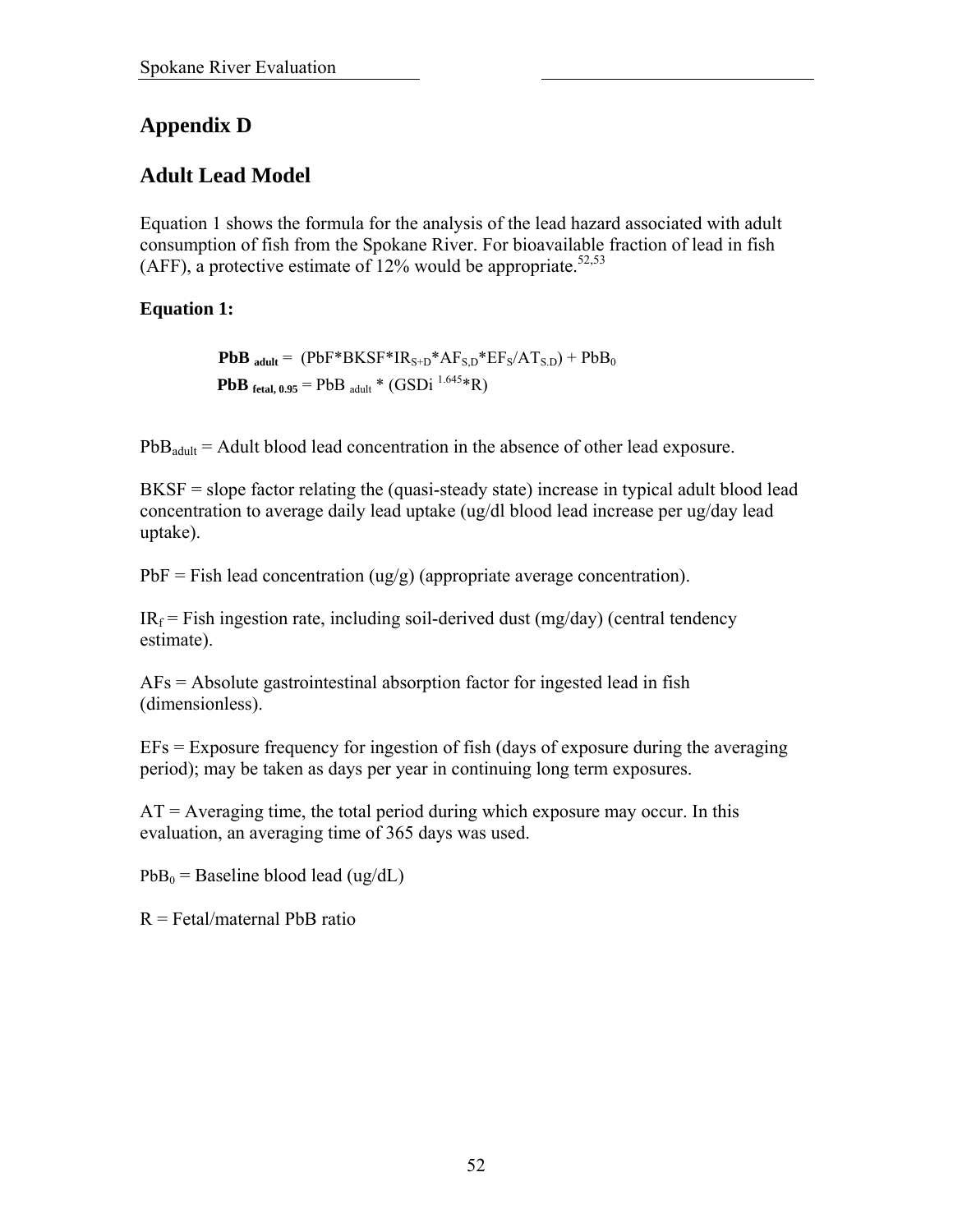|                                               |                       |                                                                             |                           | <b>Values for Non-</b><br><b>Residential</b> |
|-----------------------------------------------|-----------------------|-----------------------------------------------------------------------------|---------------------------|----------------------------------------------|
|                                               | <b>PbB</b>            |                                                                             |                           | <b>Exposure</b><br><b>Scenario</b>           |
| <b>Exposure</b>                               | Equation <sup>1</sup> |                                                                             |                           | <b>Using Equation</b>                        |
| <b>Variable</b>                               | $1*$                  | <b>Description of Exposure Variable</b>                                     | <b>Units</b>              | $GSDi = Hom$                                 |
| PbS                                           | X                     | Fish lead concentration                                                     | $\frac{u g}{g}$ or<br>ppm | 6.7                                          |
| $R_{\text{fetal/maternal}}$                   | $\frac{X}{X}$         | Fetal/maternal PbB ratio                                                    |                           | 0.9                                          |
| <b>BKSF</b>                                   |                       | <b>Biokinetic Slope Factor</b>                                              | ug/dL per<br>ug/day       | 0.4                                          |
| GSD <sub>i</sub>                              | X                     | Geometric standard deviation PbB                                            |                           | 2.1                                          |
| PbB <sub>0</sub>                              | $\mathbf X$           | Baseline PbB                                                                | $\text{ug/dL}$            | 1.5                                          |
| IR <sub>S</sub>                               | X                     | Fish ingestion rate                                                         | g/day                     | 42.000                                       |
| $IRS+D$                                       |                       | Total ingestion rate of outdoor soil and<br>indoor dust                     | g/day                     |                                              |
| $W_{S}$                                       |                       | Weighting factor; fraction of IR <sub>S+D</sub><br>ingested as outdoor soil |                           |                                              |
| $K_{SD}$                                      |                       | Mass fraction of soil in dust                                               | $\overline{a}$            | $-$                                          |
| $AF_{S, D}$                                   | X                     | Absorption fraction (same for soil and<br>dust)                             |                           | 0.12                                         |
| $EF_{S, D}$                                   | $\mathbf X$           | Exposure frequency (same for soil and<br>dust)                              | days/yr                   | 365                                          |
| $AT_{S, D}$                                   | X                     | Averaging time (same for soil and dust)                                     | days/yr                   | 365                                          |
| $PbBadult$                                    |                       | PbB of adult worker, geometric mean                                         | ug/dL                     | 15.0                                         |
| $PbBftal, 0.95$                               |                       | 95th percentile PbB among fetuses of adult workers                          | ug/dL                     | 45.8                                         |
| $PbB_t$                                       |                       | Target PbB level of concern (e.g., 10 ug/dL)                                | ug/dL                     | 10.0                                         |
| P(PbB <sub>ftetal</sub> )<br>PbB <sub>t</sub> |                       | Probability that fetal $PbB > PbB_t$ , assuming<br>lognormal distribution   | $\frac{0}{0}$             | 65.7%                                        |

Table D1. Adult lead model exposure parameters values

Hom = homogenous population

 $X = \text{Variables}$  used for equation one

Table D2. Predicted blood lead results for adult and 95<sup>th</sup> percentile PbB among fetuses of adults Spokane River, Washington.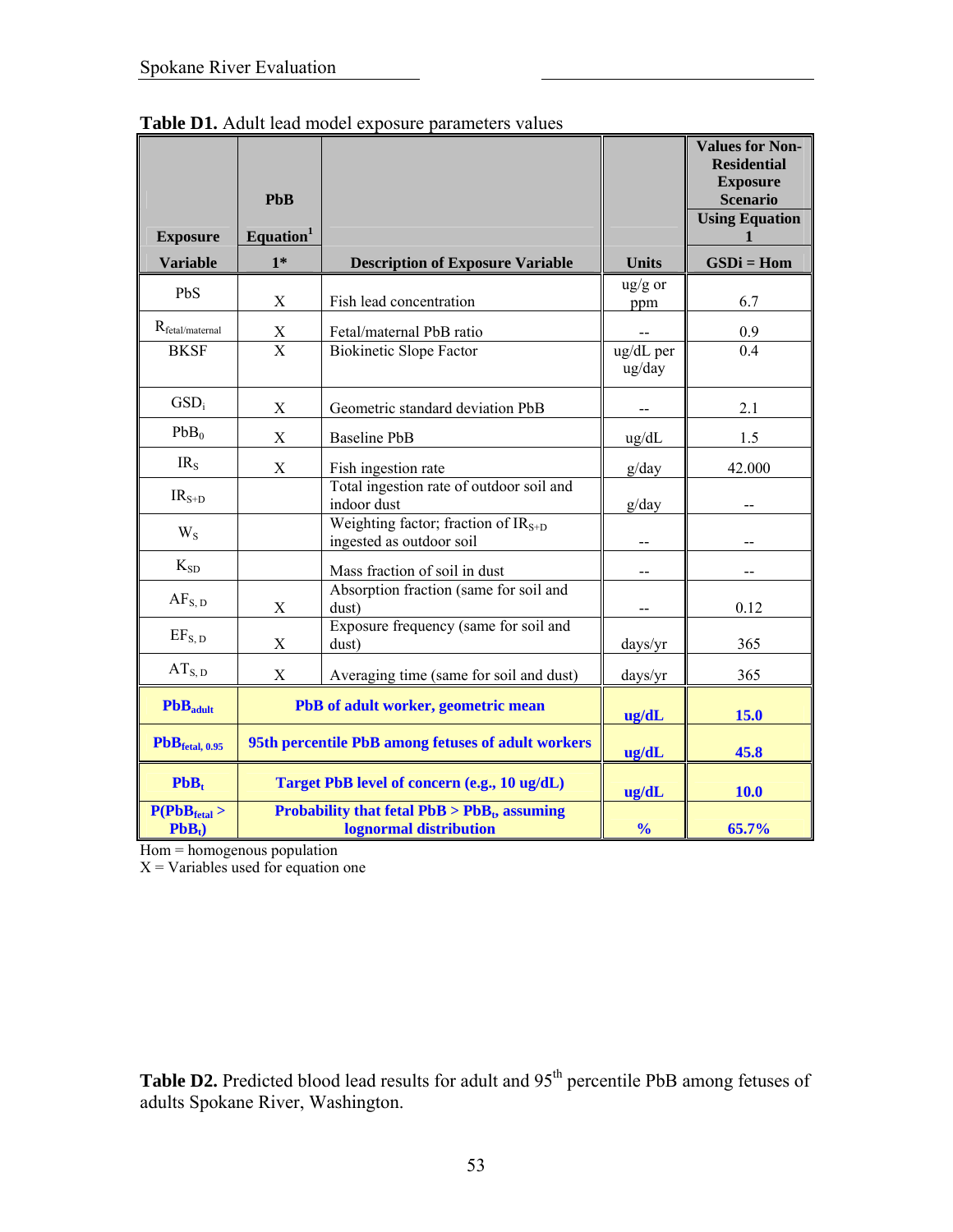| Location                | Species                    | Tissue<br>type | $\overline{N}$ | C/I            | Maximum<br>Lead                       |                       | Predicted blood<br>lead levels |
|-------------------------|----------------------------|----------------|----------------|----------------|---------------------------------------|-----------------------|--------------------------------|
|                         |                            |                |                |                | concentration<br>mg/kg, wet<br>weight | PbB<br>adult<br>ug/dL | PbB<br>fetal,<br>0.95<br>ug/dL |
| Plante<br>Ferry         | Rainbow<br>Trout           | Fillet         | $\overline{3}$ | $\overline{C}$ | 0.14                                  | $\overline{1.8}$      | $\overline{5.4}$               |
| Mission<br>Park         | Rainbow<br>Trout           | Fillet         | $\overline{3}$ | $\overline{C}$ | 0.14                                  | 1.8                   | $\overline{5.4}$               |
|                         | Mountain<br>Whitefish      | Fillet         | $\overline{3}$ | $\overline{C}$ | 0.19                                  | $\overline{1.9}$      | $\overline{5.7}$               |
| Ninemile                | Rainbow<br>Trout           | Fillet         | 3              | $\overline{C}$ | $\overline{0.26}$                     | 2.0                   | $\overline{6.2}$               |
| $\overline{\mathbf{u}}$ | Mountain<br>Whitefish      | Fillet         | $\overline{3}$ | $\overline{C}$ | $\overline{0.10}$                     | $\overline{0.10}$     | < 0.10                         |
| Upper<br>Long<br>Lake   | Mountain<br>Whitefish      | Fillet         | $\overline{3}$ | $\overline{C}$ | $\overline{0.10}$                     | $\overline{0.10}$     | $\overline{0.10}$              |
| 'n                      | <b>Brown Trout</b>         | Fillet         | $\overline{1}$ | $\mathcal{C}$  | --                                    | --                    | $\overline{a}$                 |
| $\overline{\mathbf{u}}$ | Smallmouth<br><b>Bass</b>  | Fillet         | $\mathbf{1}$   | $\mathcal{C}$  | $-$                                   | $\overline{a}$        | --                             |
| Lower<br>Long<br>Lake   | Mountain<br>Whitefish      | Fillet         | $\overline{6}$ | $\overline{I}$ | < 0.10                                | < 0.10                | < 0.10                         |
| Ħ                       | Smallmouth<br><b>Bass</b>  | Fillet         | 3              | $\overline{C}$ | $\overline{0.10}$                     | $\overline{0.10}$     | $\sqrt{0.10}$                  |
| Stateline               | Largescale<br>Sucker       | Whole          | $\overline{3}$ | $\overline{C}$ | $\overline{6.7}$                      | 15                    | 45.8                           |
| Plante<br>Ferry         | Largescale<br>Sucker       | Whole          | 3              | $\overline{C}$ | $\overline{3.2}$                      | 8.0                   | 24.3                           |
| Mission<br>Park         | Largescale<br>Sucker       | Whole          | $\overline{3}$ | $\overline{C}$ | 4.2                                   | 10                    | 30.4                           |
| Ninemile                | <b>Bridgelip</b><br>Sucker | Whole          | 3              | $\overline{C}$ | 3.1                                   | 7.7                   | 23.6                           |
| Upper<br>Long<br>Lake   | Largescale<br>Sucker       | Whole          | $\overline{3}$ | $\overline{C}$ | $\overline{1.2}$                      | 3.9                   | 12.0                           |
| Lower<br>Long<br>Lake   | Largescale<br>Sucker       | Whole          | $\overline{3}$ | $\overline{C}$ | 0.57                                  | 2.6                   | 8.1                            |

mg/kg = milligrams per killograms

 $C =$  composites

 $I =$  individuals

\*Composites of 4-5 individual fish each, except Lower Long Lake mountain whitefish which were analyzed individually.

**Bold values** exceed the target blood lead level of concern of 10 ug/dL.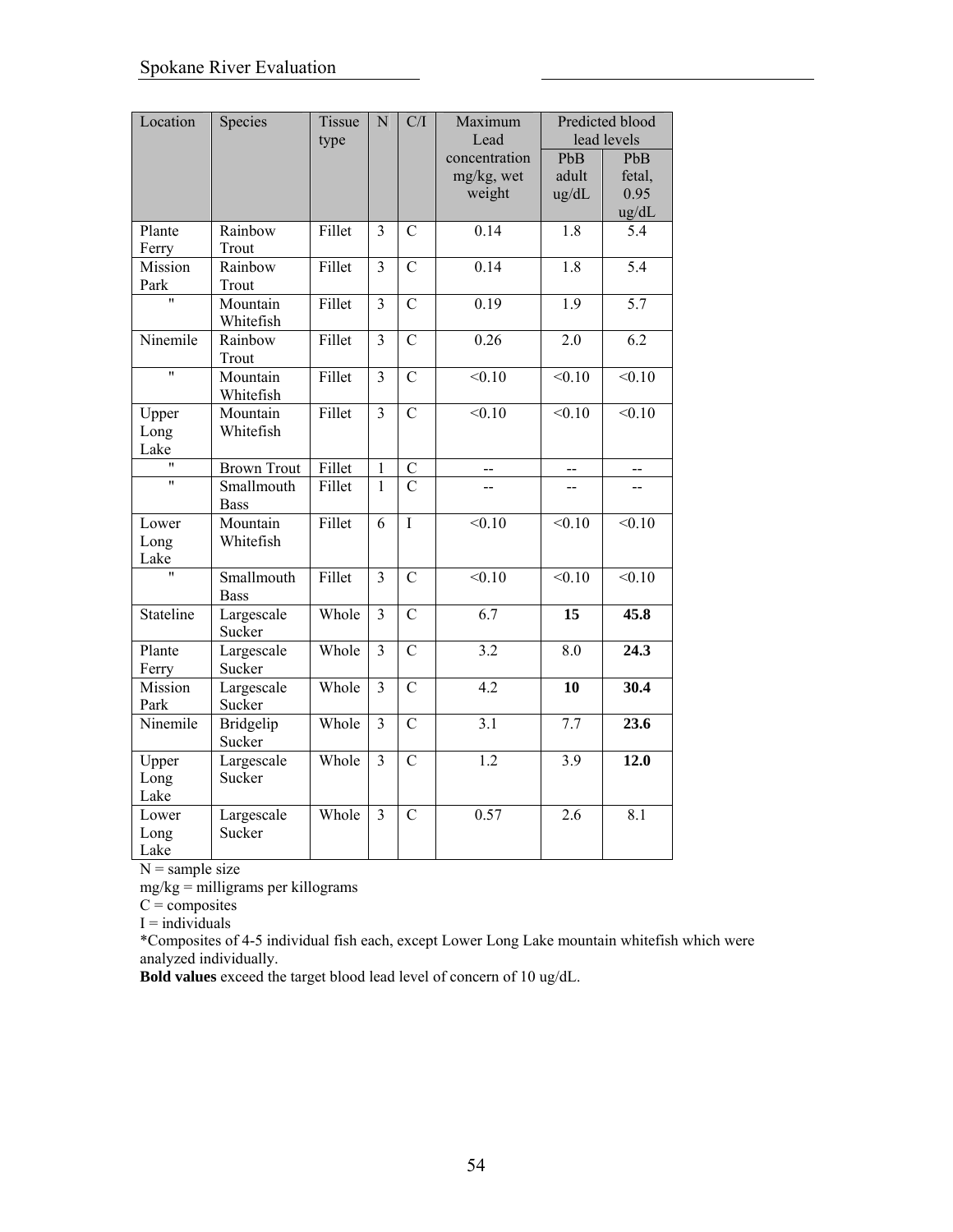| <b>Location</b>     | <b>Species</b>   | <b>Maximum Pb</b><br>concentration<br>mg/kg, (ww) | 8 ounce meals per month (7.5)<br>$g/day)*$ |        |  |
|---------------------|------------------|---------------------------------------------------|--------------------------------------------|--------|--|
|                     |                  |                                                   | Pregnant                                   | Adults |  |
|                     |                  |                                                   | women                                      |        |  |
| Stateline           | Largescale       | 6.7                                               | $\theta$                                   | 3      |  |
|                     | Sucker           |                                                   |                                            |        |  |
| Plante Ferry        | Largescale       | 3.2                                               | 1                                          | 7      |  |
|                     | Sucker           |                                                   |                                            |        |  |
| <b>Mission Park</b> | Largescale       | 4.2                                               | 1                                          | 5      |  |
|                     | Sucker           |                                                   |                                            |        |  |
| Ninemile            | <b>Bridgelip</b> | 3.1                                               | 1                                          | 8      |  |
|                     | Sucker           |                                                   |                                            |        |  |
| <b>Upper Long</b>   | Largescale       | 1.2                                               | $\overline{4}$                             | 19     |  |
| Lake                | Sucker           |                                                   |                                            |        |  |
| Lower Long          | Largescale       | 0.57                                              | 8                                          | 40     |  |
| Lake                | Sucker           |                                                   |                                            |        |  |

**Table D3.** Maximum whole fish meals for pregnant women and adults, Spokane River, Washington.

ww = Wet weight

 $g/day = grams per day$ 

\* Follow exposure parameters on Table C2 and Table D1 to calculate eight-ounce fish meal limits. Use exposure parameters on table D1 and change the fish concentration value, so that the results per number of meals equals below 10 ug/dL of blood lead.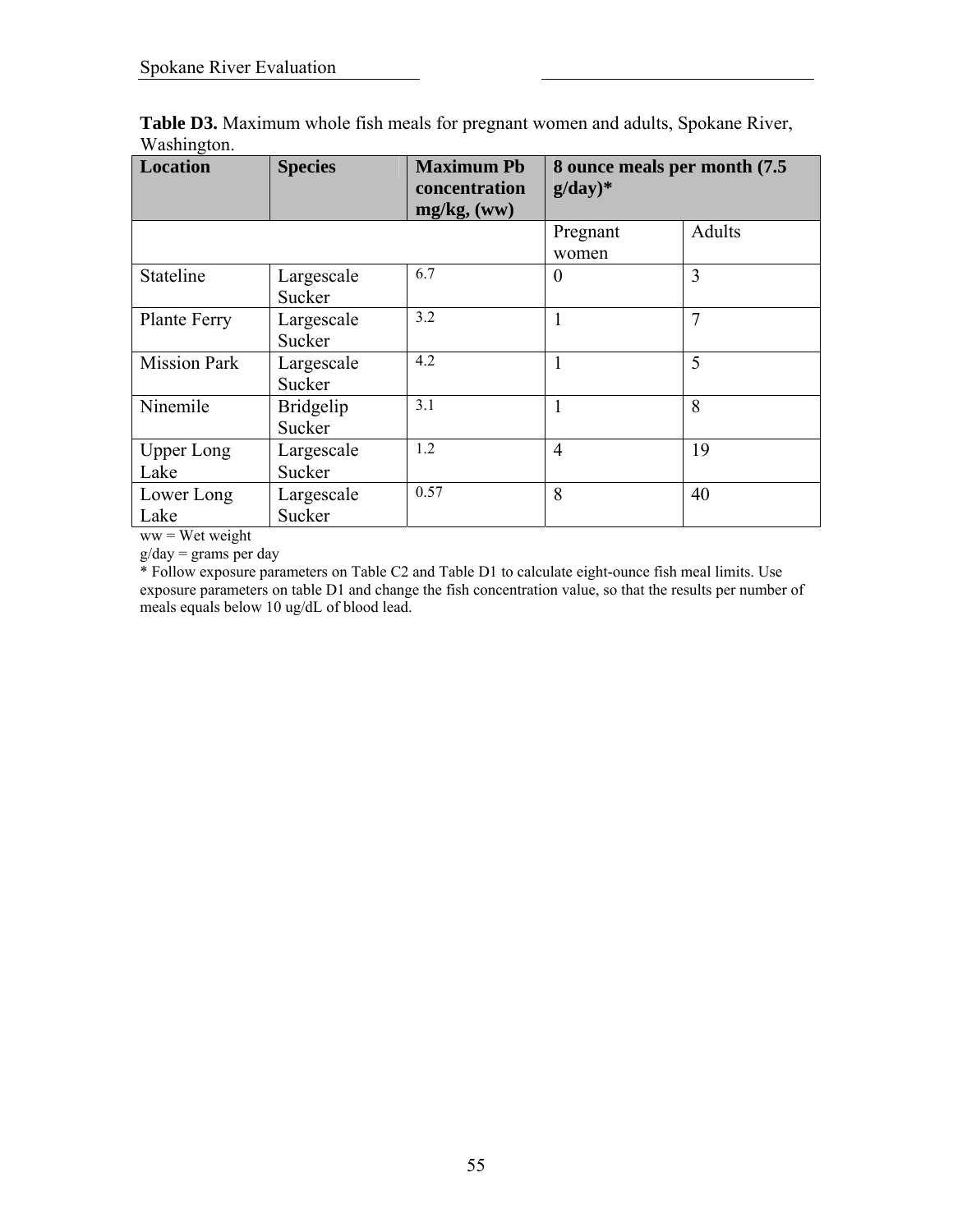# **Appendix E**

## **Lead Exposure Fish ingestion scenario used in the IEUBK model**

This section provides inputs for the IEUBK model. The following inputs to the model were used to account for the average fish ingestion lead exposures on Spokane River fish, Washington.

Consumption rates: Recreational (Rec.) child  $-7$  g/day and Native American fish consumption rates for a child  $-16.2$  g/day. IEUBK model assumes that a child's total meat intake is 93.5 g/day. EPA's target cleanup goal of having no more than 5 percent of the community with BLLs above 10 µg/dL. Default assumptions were used unless noted.

| <b>Input parameter</b>      | <b>Comments</b>           | Units mg/kg or (ppm) |
|-----------------------------|---------------------------|----------------------|
| Value soil lead             |                           | 200                  |
| concentration               |                           |                      |
| House dust lead             |                           | 200                  |
| concentration               |                           |                      |
| Locally caught fish as      | Child recreational        | $7.5\%$              |
| percentage of meat          | Native American fish      | $16\%$               |
| consumed                    | consumption rates (CRIFTC |                      |
|                             | study) $54$               |                      |
| Mean lead concentration for |                           | Variable             |
| different locations         |                           |                      |

**Table E1.** Input parameter values used for the IEUBK model

mg/kg = milligrams per kilograms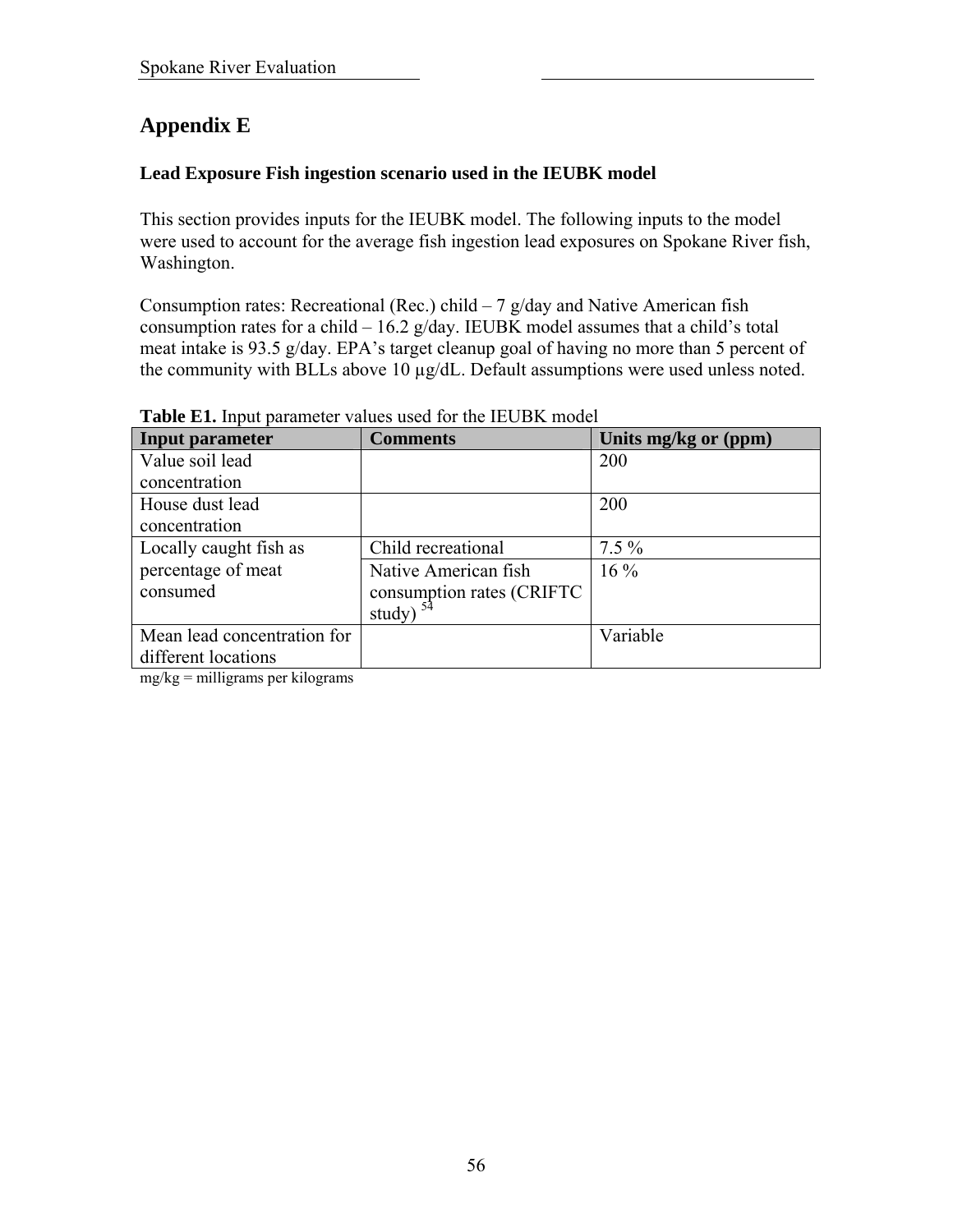| <b>Table E2.</b> Blood lead values determine using the IEUBK model for lead in whole fish at |  |  |  |
|----------------------------------------------------------------------------------------------|--|--|--|
| Spokane River, Washington.                                                                   |  |  |  |

| Location              | Average fish<br>Concentration<br>(ppm) |                                     | Percent meat<br>intake as fish<br>$(\%)$ |                                          | Blood Lead level in percent<br>above 10 ug/dl<br>Age range 0 - 84 months |                            |              |                            |  |  |  |  |  |  |  |  |  |  |  |    |    |           |           |
|-----------------------|----------------------------------------|-------------------------------------|------------------------------------------|------------------------------------------|--------------------------------------------------------------------------|----------------------------|--------------|----------------------------|--|--|--|--|--|--|--|--|--|--|--|----|----|-----------|-----------|
|                       | Largescale<br>sucker<br>(LSS)          | <b>Bridgelip</b><br>sucker<br>(BLS) | Rec<br>Child                             | Native<br>Americ<br>an<br>Child<br>(Nam) | Rec<br>Child                                                             | <b>LSS</b><br>Nam<br>Child | Rec<br>Child | <b>BLS</b><br>Nam<br>Child |  |  |  |  |  |  |  |  |  |  |  |    |    |           |           |
| Stateline             | 4.2                                    | <b>NA</b>                           |                                          |                                          | 26                                                                       | 59                         | <b>NA</b>    | <b>NA</b>                  |  |  |  |  |  |  |  |  |  |  |  |    |    |           |           |
| Plante<br>Ferry       | 2.9                                    | <b>NA</b>                           | 7.5                                      |                                          | 16                                                                       | 41                         | <b>NA</b>    | NA                         |  |  |  |  |  |  |  |  |  |  |  |    |    |           |           |
| Mission<br>Park       | 3.5                                    | <b>NA</b>                           |                                          |                                          |                                                                          |                            |              |                            |  |  |  |  |  |  |  |  |  |  |  | 20 | 50 | <b>NA</b> | <b>NA</b> |
| Ninemile              | <b>NA</b>                              | 2.9                                 |                                          | 16                                       | <b>NA</b>                                                                | <b>NA</b>                  | 16           | 41                         |  |  |  |  |  |  |  |  |  |  |  |    |    |           |           |
| Upper<br>Long<br>Lake | 0.8                                    | <b>NA</b>                           |                                          |                                          | 3.5                                                                      | 7.7                        | NA           | NA                         |  |  |  |  |  |  |  |  |  |  |  |    |    |           |           |
| Lower<br>Long<br>Lake | 0.33                                   | <b>NA</b>                           |                                          |                                          | 1.9                                                                      | 3.1                        | NA           | NA                         |  |  |  |  |  |  |  |  |  |  |  |    |    |           |           |

Whole fish

Rec Child = recreational child

Nam = Native American child

NA – not available

**Bold values** exceed the target blood lead level of concern of 10 ug/dL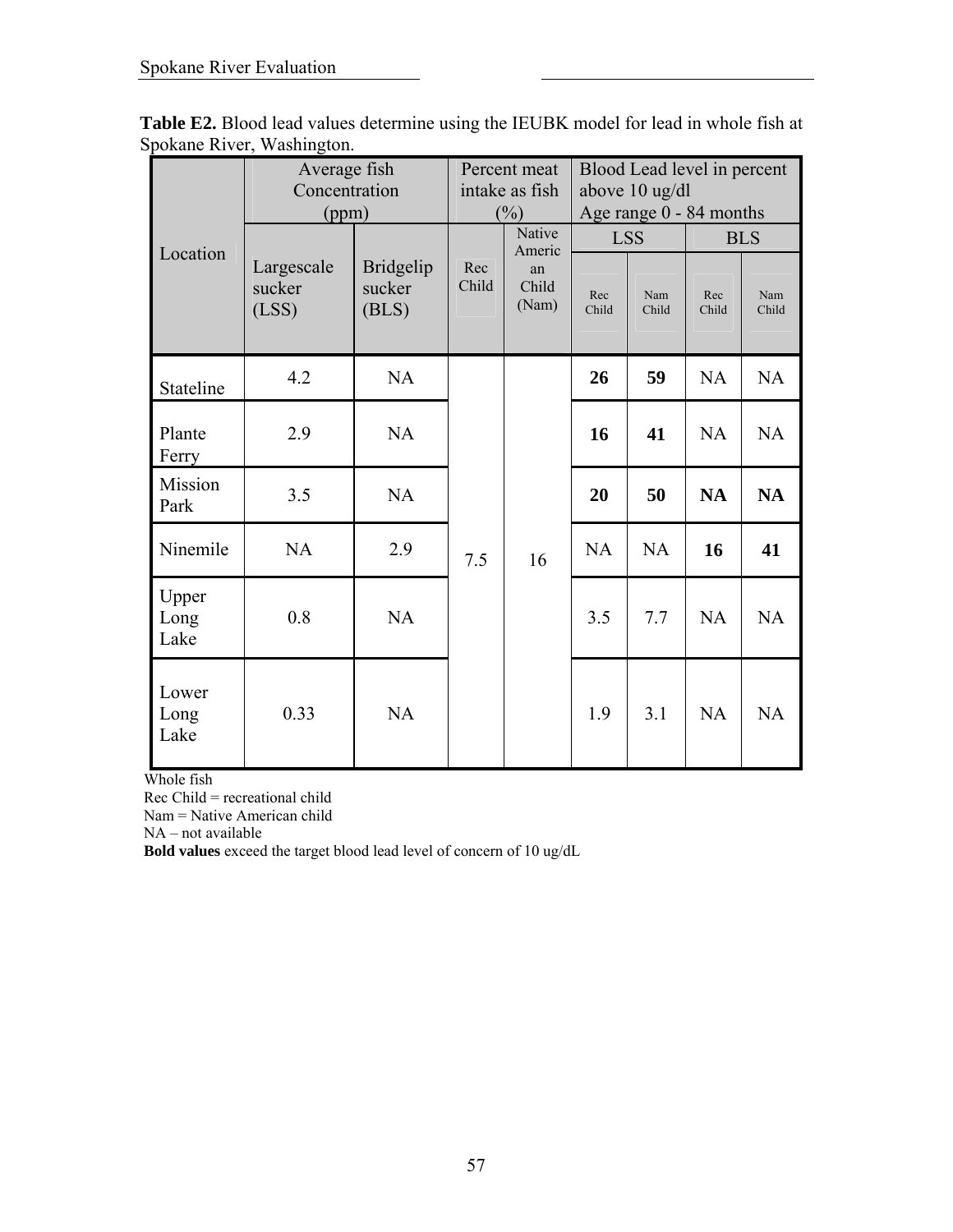# **Appendix E: Chemical Specific Information and Toxicity**

## **Polychlorinated biphenyls (PCBs)**

Polychlorinated biphenyls (PCBs) are persistent environmental contaminants that are ubiquitous in the environment due to intensive industrial use. PCBs were used as commercial mixtures (Aroclors) that contain up to 209 different chlorinated biphenyl congeners which are structurally similar compounds that vary in toxicity. A smaller subset of 50 to 60 congeners is commonly found in Aroclor mixtures.<sup>55</sup> Each congener has a biphenyl ring structure but differs in the number and arrangement of chlorine atoms substituted around the biphenyl ring. The name Aroclor 1254, for example, means that the molecule contains 12 carbon atoms (the first 2 digits) and approximately 54% chlorine by weight (second 2 digits).<sup>56</sup> Each mixture  $(1016, 1242, 1254, and 1260)$ contained many different PCB congeners. PCBs are lipid soluble and very stable; their stability depends on the number of chlorine atoms and their position on the biphenyl molecule. PCBs' lipophilic character and resistance to metabolism enhances concentration in the food web and exposure to humans and wildlife. In 1971, the sole U.S. producer of PCBs (Monsanto Chemical Company) voluntarily stopped open-ended uses of PCBs and in 1977 ceased their production. Because PCBs do not burn easily and are good insulators, they were commonly used as lubricants and coolants in capacitors, transformers, and other electrical equipment. Old capacitors and transformers that contain PCBs are still in operation. Over the years, PCBs have been spilled, illegally disposed, and leaked into the environment from transformers and other electrical equipment. PCBs in the environment have decreased since the 1970s but are still detectable in our air, water, soil, food, and in our bodies.

The breakdown of PCBs in water, sediment, and soil occurs over many years and is often incomplete. Lower chlorinated PCBs are more easily broken down in the environment, while adsorption of PCBs generally increases as chlorination of the compound increases. The highly chlorinated Aroclors (1248, 1254, and 1260) resist both chemical and biological degradation in the environment. Microbial degradation of highly chlorinated Aroclors to lower chlorinated biphenyls has been reported under anaerobic conditions, as has the mineralization of biphenyl and lower chlorinated biphenyls by aerobic microorganisms. Although they are slow processes, volatilization and biodegradation are the major pathways of removal of PCBs from water and soil,<sup>56</sup> and volatilization is more significant for lower chlorinated congeners. In water, photolysis appears to be the only viable chemical degradation process. The chemical composition of the original Aroclor mixtures released to the environment changes over time since the individual congeners degrade and partition at different rates.<sup>56</sup>

Many PCB congeners persist in ambient air, water, marine sediments, and soil at low levels throughout the world. The half-life of PCBs (the time it takes for one-half of the PCBs to breakdown) in the air is 10 days or more, depending on the type of PCB. PCBs in the air can be carried long distances and may be deposited onto land or water. Once in water, most PCBs tend to adsorb to organic particles and sediments. The rate and extent

of degradation is a function of temperature and the degree to which PCBs are bound to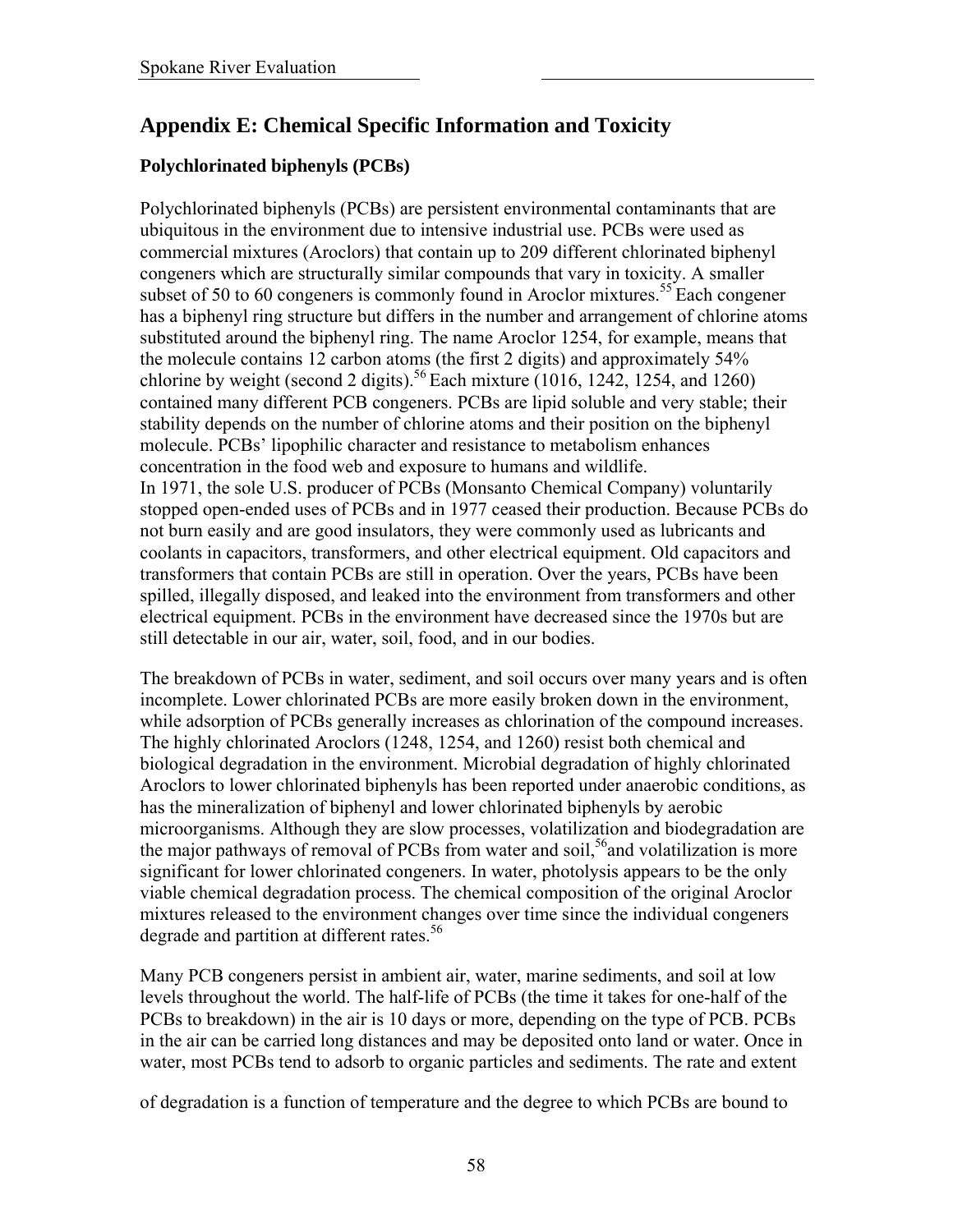organic material and hence unavailable for degradation.

In Spokane River and other water bodies, sediment-associated PCBs are accumulated in the bodies of aquatic organisms, which are in turn consumed by creatures higher in the food web. Fish, birds, and mammals tend to accumulate certain congeners over time in their fatty tissue. Concentrations of PCBs can reach levels hundreds of thousand times higher than the levels in water. Bioconcentration is the uptake of a chemical from water alone, while bioaccumulation is the result of combined uptake via food, sediment, and water. These processes can lead to high levels in the fat of predatory animals.<sup>56</sup>Also, PCBs can biomagnify in fresh and saltwater ecosystems. Humans may be exposed to detectable quantities of PCBs when they eat fish, use fish oils in cooking, or consume meat, milk or cheese; the half life of PCBs in humans is estimated to be  $2 - 6$  years.<sup>57</sup>

## **Toxicity**

Toxic responses to PCBs include dermal toxicity, immunotoxicity, carcinogenicity, and adverse effects on reproduction, development, and endocrine functions. Several epidemiological studies indicate that consumption of background levels of PCBs may cause slight but measurable impairments in physical growth and learning behavior in children while others have not. Some PCB congeners have a structure and biological activity that is similar to dioxin.

Dioxins are a family of chemicals produced by incomplete burning of organic material through natural and industrial processes.<sup>58</sup> Like PCBs, dioxins (and a very similar family of chemicals called furans) are persistent in the environment and have been shown to be toxic through a particular mechanism shared by certain PCB congeners. Toxic equivalency factors (TEFs) are used to account for the potential of these PCB congeners to exert dioxin-like toxicity. TEFs are available for twelve dioxin-like PCB congeners.<sup>59</sup> The larger the TEF, the more toxic the PCB congener is. Each congener is multiplied by its TEF to give the dioxin toxic equivalent value (TEQ). The TEQs for each congener are then summed to give the overall PCB-TEQ. TEFs for each congener are based on the toxicity of one well studied dioxin congener known as 2,3,7,8-tetrachlorodibenzo-pdioxin.

EPA has determined that PCBs are probable human carcinogens and assigned them the cancer weight-of-evidence classification B2 based on animal studies. Human studies are being updated; current available evidence is inadequate but suggestive regarding cancer to humans. The upper-bound cancer slope factor for PCBs is 2.0  $(mg/kg / day)^{-1}$ .

Part of the uncertainty in assessing PCB effects from consuming fish is that PCB congeners selectively bioaccumulate in fish in different patterns than found in commercial mixtures of PCBs or in the environment. $60$  Another issue is how to combine cancer risks computed using PCB cancer potency factors based on Aroclors with cancer risks computed using TEFs for dioxin-like PCBs. The congener mix encountered by a fetus during pregnancy and via nursing may be quite different than congener patterns initially released into the environment. Since PCB congeners differ in their potency and in the specific ways they interact with biological systems, health criteria based on data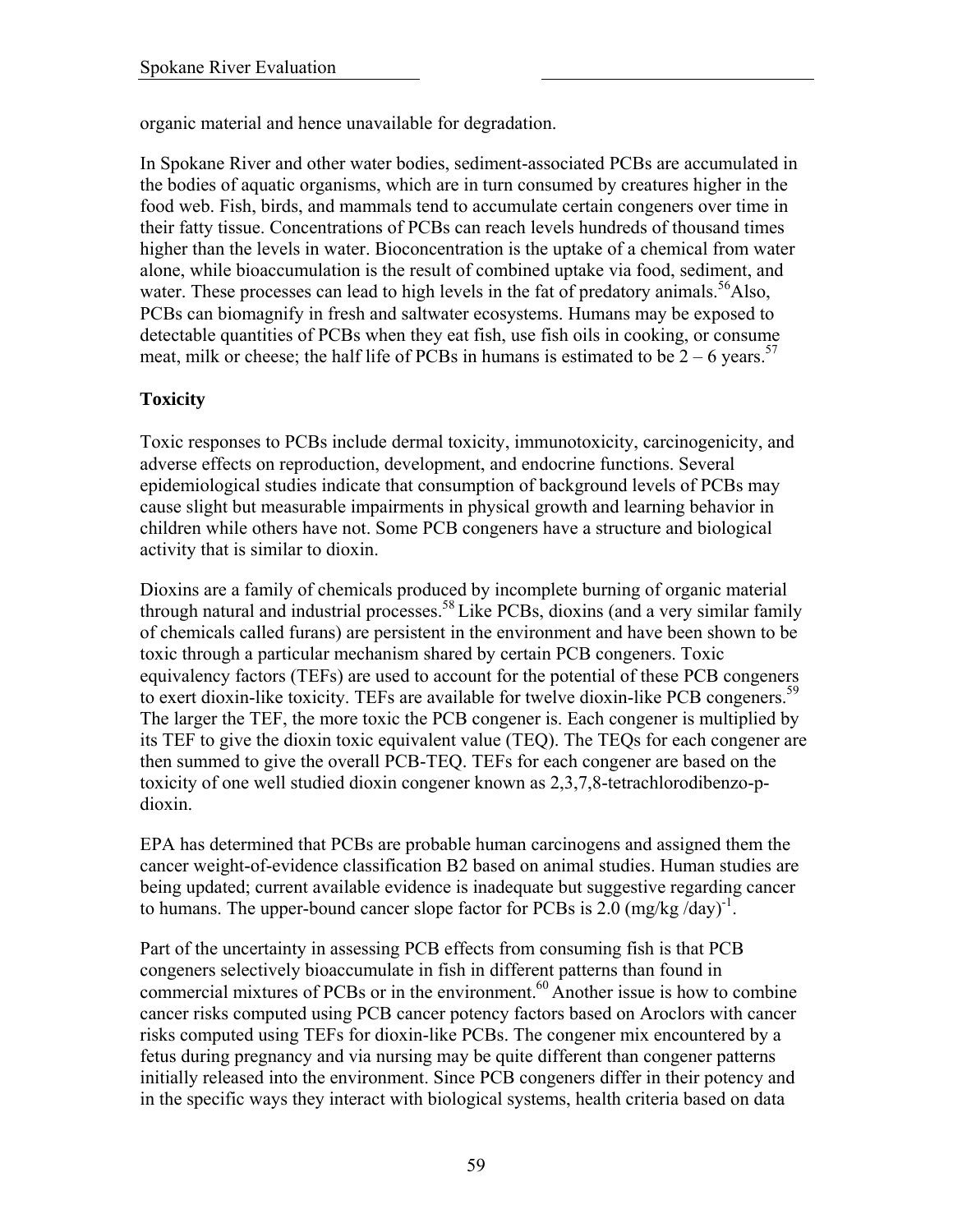from Aroclor mixtures fed to animals (e.g., the EPA RfD) may not account for biodegradation or selective accumulation by an organism. EPA has addressed this uncertainty by a policy decision to use an upper bound, health-protective estimate of the PCB cancer potency factor when computing cancer risks for PCBs found in fish tissue. $61,62$ 

DOH recently conducted a thorough review of the scientific literature on PCB toxicity in an attempt to set a state standard for PCB exposure through consumption of fish and shellfish. DOH concluded that ATSDR's MRL of 0.02 ug/kg/day for chronic-duration oral exposure to PCBs would be protective of the most sensitive population (fetus) for the most sensitive endpoints reviewed (immune and developmental). The intermediate oral MRL is based on a lowest observed adverse effect level (LOAEL) of 0.005 mg/kg-day for immunological effects seen in adult monkeys' exposure to Aroclor  $1254$ .<sup>56</sup> EPA verified an oral reference dose (RfD) of  $0.02$  ug/kg-day for Aroclor 1254,  $63$  based on dermal/ocular and immunological effects in monkeys.

## **Polybrominated diphenyl ethers (PBDEs)**

A new area of concern for human health is the widespread environmental presence of polybrominated diphenyl ethers (PBDEs), which are flame retardants used in a variety of consumer and industrial products. Puget Sound Assessment and Monitoring Program  $(PSAMP)$  has begun collecting fish tissue data for this analyte.<sup>64</sup> PBDEs were recently identified as bioaccumulative in the environment and have been detected in a variety of human tissues and in other organisms. Given the long life of many PBDE products and the length of time they remain in the environment, exposure can continue for years after their production. Washington State has developed a draft chemical action plan to identify efforts the state may take to reduce threats posed by some PBDEs.<sup>65</sup>

Information on possible health impacts of PBDEs comes primarily from animal toxicity studies.<sup>66</sup> In general, specific PBDE congeners found in penta-PBDE commercial products are more toxic than octa-PBDE and deca-PBDE. Deca-PBDE breaks down to penta-PBDE. The most sensitive toxic effect associated with penta-PBDE congeners appears to be developmental neurotoxicity, although penta-PBDE may also impact thyroid and other hormone systems. Octa-PBDE showed fetal toxicity and liver changes in rat and rabbit studies. Dietary intake of deca-PBDE was associated with liver, pancreas and thyroid tumors at very high doses in rodent studies. Washington State's PBDE chemical action plan states that human health risks are associated with PBDE exposure, although pathways and levels that may result in harm are not clearly understood. While consumption of food, including fish, may be an important exposure pathway for these chemicals, the indoor environment poses a unique exposure pathway for PBDEs unlike pathways for other persistent bioaccumulative toxins.

Five congeners (PBDE-47, -99, -100, -153, and -154) predominate in human tissues, usually accounting for more than 90 percent of the total PBDE body burden in most individuals not occupationally exposed. PBDE-47, -99, and -100 are present in the penta-BDE technical mixture, whereas PBDE-153 and -154 are constituents of both the penta-BDE and octa-BDE technical mixtures. Growing evidence suggests that the more highly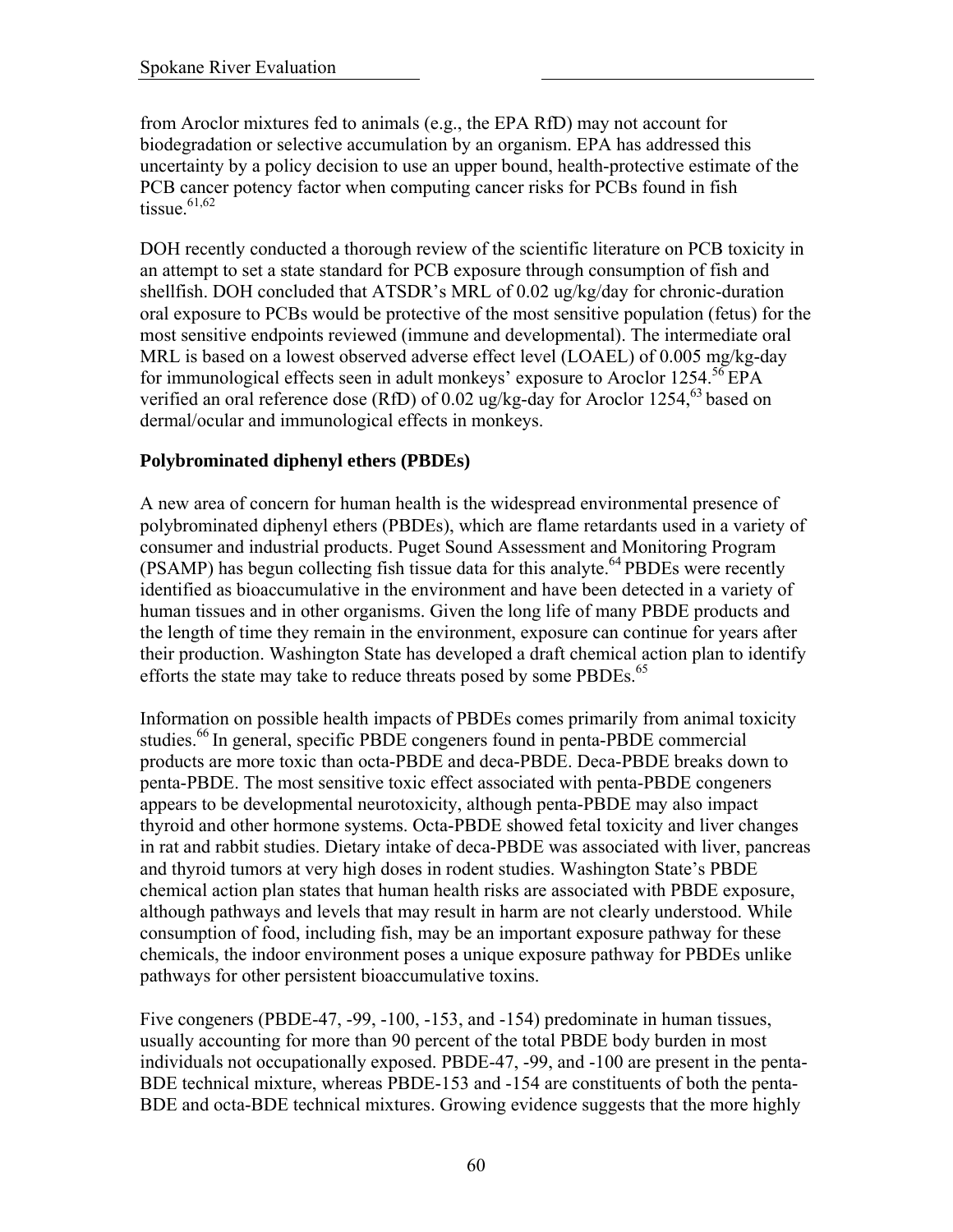brominated congeners of the deca-BDE technical mixture break down in the environment (e.g., lose bromine atoms through sunlight degradation and biotic metabolism) and subsequently form lower brominated PBDE congeners commonly found in humans.<sup>67,68</sup>

Current PBDE toxicity values as provided by EPA do not indicate the need to provide fish consumption advice based on this contaminant (RfDs =  $1x \frac{10^{-3} \text{ mg/kg-day}}{1}$  for decabromodiphenyl ether,  $3 \times 10^{-3}$  mg/kg-day for octabromodiphenyl ether, and  $2 \times 10^{-3}$ mg/kg-day for pentabromodiphenyl ether) (mg/kg = ppm). Unfortunately, toxicity data for PBDEs are limited. EPA is currently updating critical toxicity values for PBDEs that consider recent animal studies showing similar adverse neurodevelopmental effects as observed with mercury and PCBs. The U.S. EPA is conducting a peer review of the scientific basis supporting the human health hazard and dose-response assessments of four congeners of polybrominated diphenyl ethers: tetraBDE (BDE-47), pentaBDE (BDE-99), hexaBDE (BDE-153), and decaBDE (BDE-209), that will appear on the Integrated Risk Information System (IRIS) database. Peer review is meant to ensure that science is used credibly and appropriately in derivation of the dose-response assessments and toxicological characterization.<sup>69</sup> Based on recent research in animals (rats), EPA's new reference dose values are as follows:

- BDE-47 reference dose (RfD) corresponds to 2.3 x  $10^{-4}$  mg/kg-day or 0.2 ug/kgday
- BDE-99 RfD corresponds to 1.3 x  $10^{-4}$  mg/kg-day or 0.1 ug/kg-day
- BDE-153 RfD corresponds to 1.5 x  $10^{-4}$  mg/kg-day or 0.2 ug/kg-day
- BDE-209 RfD corresponds to 0.007 mg/kg-day or 7 ug/kg-day

## **Lead**

Lead is a naturally-occurring element. The widespread use of certain products (such as leaded gasoline, lead-containing pesticides, and lead-based paint) and the emissions from certain industrial operations have resulted in substantially higher levels of lead in many areas of the state.

Elimination of lead in gasoline and solder used in food and beverage cans has greatly reduced people's exposure to lead. Currently, the main pathways for lead exposure in children are ingestion of chips and dust from leaded paint, contaminated soil and house dust, and drinking water in homes that have plumbing materials containing lead.

Children six years old and younger are particularly vulnerable to the effects of lead. Compared with older children and adults, they tend to ingest more dust and soil and absorb more of the lead they swallow. Because children's brains are developing rapidly, they may be more sensitive to the neurological effects of lead than adults. Pregnant women and women of childbearing age should also be aware of lead in their environment because an expectant mother's exposure to lead can harm her fetus.

Lead poisoning can affect almost every system of the body and often occurs with no obvious or distinctive symptoms. Depending on the amount of exposure a child has, lead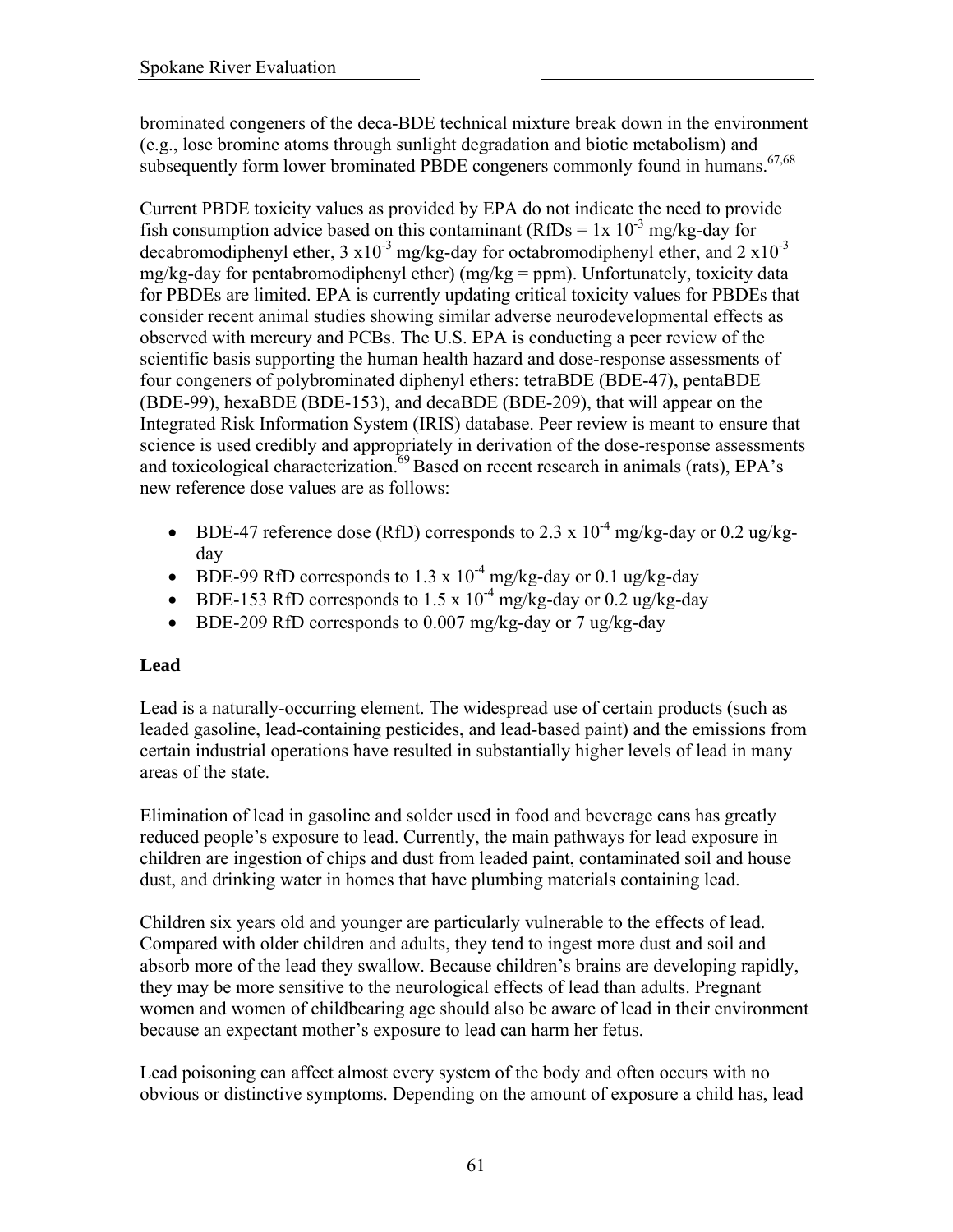can cause behavior and learning problems, central nervous system damage, kidney damage, reduced growth, hearing impairment, and anemia.

Exposure to lead can be monitored by measuring the level of lead in the blood. For children, the Centers for Disease Control and Prevention (CDC) has defined an elevated blood lead level (BLL) as greater than or equal to 10 µg/dL (10 µg/dL is defined as a toxicological level of concern by the CDC). However, evidence is growing that damage to the central nervous system resulting in learning problems can occur at blood lead levels less than 10 µg/dL. Deficits in cognitive and academic skills associated with lead exposure occur at blood lead concentrations lower than 5 µg/dL. About 2.2 % of children in the United States have blood lead levels greater than 10 µg/dL.

In adults, lead can cause health problems such as high blood pressure, kidney damage, nerve disorders, memory and concentration problems, difficulties during pregnancy, digestive problems, and pain in the muscles and joints. These have usually been associated with blood lead levels greater than 30 µg/dL.

Because of chemical similarities to calcium, lead can be stored in bone for many years. Even after exposure to environmental lead has been reduced, lead stored in bone can be released back into the blood where it can have harmful effects. Normally this release occurs relatively slowly. However, certain conditions, such as pregnancy, lactation, menopause, and hyperthyroidism can cause more rapid release of the lead, which could lead to a substantial rise in blood lead level.